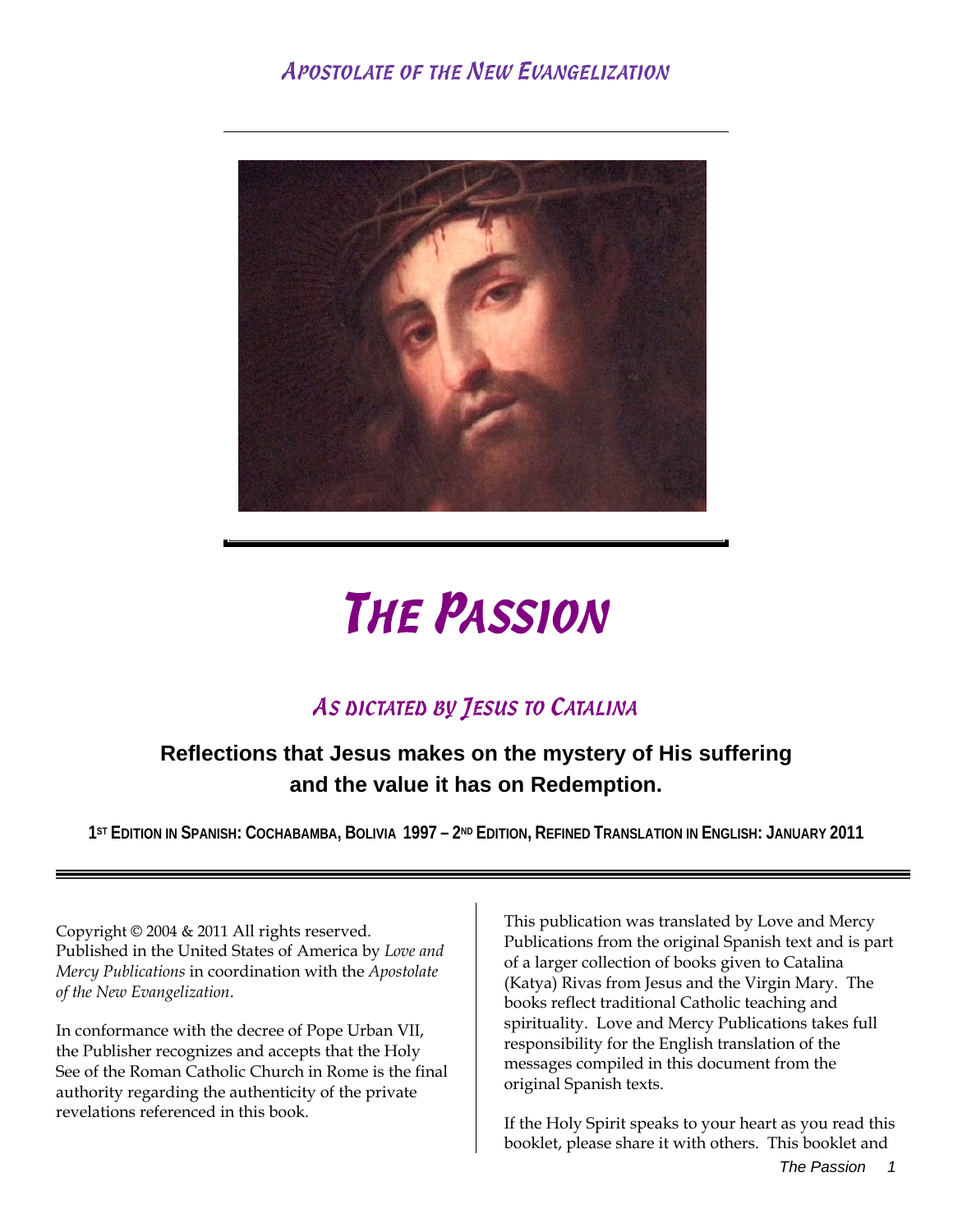others are available free to read and/or download and print from the Love and Mercy website at: **www.loveandmercy.org** Permission is granted to print this booklet from this Web Site (where it is formatted in a manner to better print on a computer and photocopy) and to further reproduce and distribute it in its entirety with no deletions, changes or additions, as long as it is done solely on a non-profit basis. The books are available in English and Spanish. Printed copies of this publication and others can also be ordered (see information at the end of this book) from the following non-profit religious publishing ministry:

> **Love and Mercy Publications P. O. Box 1160, Hampstead, NC 28443**

#### **Please Share this Gift !**

## €

### **Table of Contents**

| Imprimatur                                         | $\overline{c}$ |
|----------------------------------------------------|----------------|
| Part 1 - Jesus dictates to Catalina:               | 3              |
| 1.1 - Jesus Prepares Himself                       | 3              |
| The Paschal Supper<br>$1.2 -$                      | 3              |
| Jesus Will Pray in the Garden<br>$1.3 -$           | 4              |
| 1.4 - Jesus Institutes the Holy Eucharist          | 5              |
| 1.5 - Jesus Does the Will of the Father            | 7              |
| 1.6 - Jesus Looks for His Disciples,               |                |
| Who Are Asleep                                     | 9              |
| 1.7 - Jesus is handed over by Judas                | 10             |
| 1.8 - Jesus Is Taken before Caiaphas               | 11             |
| 1.9 - Peter Denies Jesus                           | 12             |
| 1.10 - Jesus Is Taken to Prison                    | 12             |
| 1.11 - Jesus Is Taken before Herod                 | 13             |
| 1.12 - Jesus Is Taken Again before Pilate          | 13             |
| 1.13 - The Scourging of Jesus                      | 14             |
| 1.14 - Jesus Will Be Sentenced to Death            | 14             |
| 1.15 - Jesus Is Crowned with Thorns                | 14             |
| 1.16 - Barabbas Will Be Set Free                   | 15             |
| 1.17 - Jesus Forgives Even the Greatest Sinners 16 |                |
| 1.18 - Jesus on His Way to Calvary                 | 17             |
| 1.19 - Jesus Is Helped to Carry the Cross          | 18             |
| 1.20 - Jesus Is Nailed to the Cross                | 19             |
| 1.21 - Jesus Pronounces His Last Words             | 19             |
| 1.22 - The Resurrection of Jesus                   | 20             |
| Part 2 - God the Father Speaks of His              |                |
| <b>Beloved Son to Catalina</b>                     | 21             |
| Part 3 - The Most Blessed Mother Describes         |                |
| <b>Her Seven Sorrows to Catalina</b>               | 21             |
| <b>Chaplet of Divine Mercy</b>                     | 25             |
| Appendix A: Church Decree Commissioning            | 25             |
| 2 The Passion                                      |                |

| the Apostolate of the New Evangelization |    |
|------------------------------------------|----|
| Appendix B: What is the ANE and its      | 26 |
| Ministries?                              |    |
| Appendix C: Note from the ANE            | 27 |
| Appendix D: Help the ANE to Help         | 28 |
| Appendix E: Available Books and Videos   | 29 |

## €

#### **DEDICATION:**

- To my husband, my parents, my children, and my brothers: "look at the poor rejected Christ and follow Him."
- To Carlos, Neiza, and Betty, beautiful instruments of the Lord.
- To Lili, who stirred up my love of the Cross.
- To Silvia, my sister in the sweetest pain.
- To Inés and Charo, for their love of evangelization.
- To Mary Queen of Peace Center, in their true and wonderful way towards the Lord, through Mary.
- To Marcos, Stanis, and Ricardo: mentors,
- companionways, and beams of this poor secretary of the Lord.

*Catalina* 

## t

*Translated from the original Imprimatur in Spanish:* 

Archbishop of Cochabamba Casilia 129 Cochabamba - Bolivia

#### **IMPRIMATUR:**

We have read Catalina's books and we are sure that their only objective is to guide us all on a journey of authentic spirituality, founded on the Gospel of Christ. The books likewise highlight the special place occupied by the Blessed Virgin Mary, our role model in loving and following Jesus Christ, our Mother to whom we should offer our complete trust and love.

In renewing the love and devotion to the Holy Catholic Church, the books enlighten us on the actions that should characterize a truly committed Christian.

For all this, I authorize their edition and distribution, and recommend them as texts of meditation and spiritual orientation, with the purpose of answering Our Lord's calling to save many souls, showing them that He is a living God, full of love and mercy.

 + Mons. René Fernández Apaza Archbishop of Cochabamba April 2, l998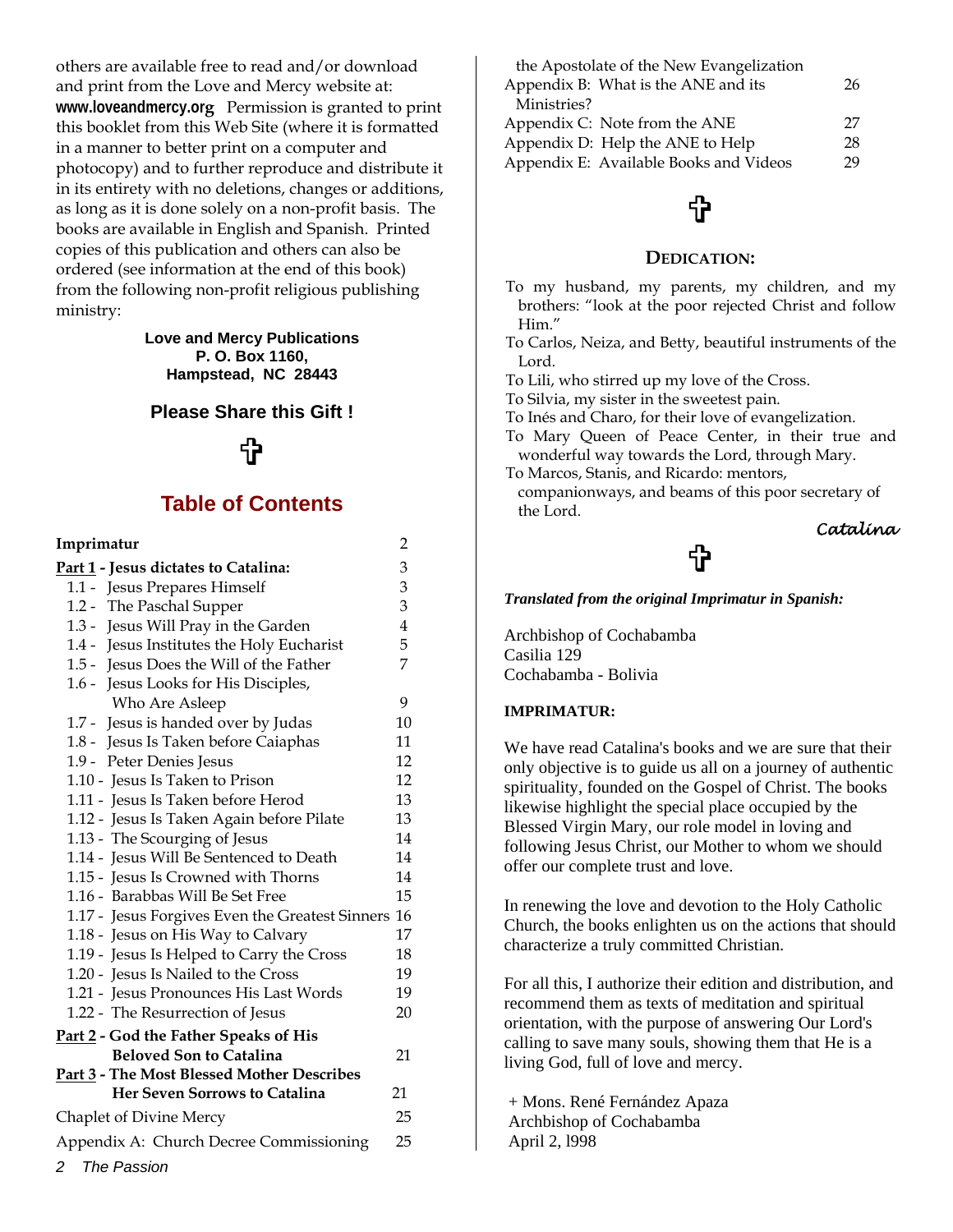## <sup>t</sup>

"**Love Him totally, He who totally surrendered Himself for your love." - Clare of Assisi**

## ₩

#### **PART 1 – JESUS DICTATES TO CATALINA**

y little daughter, let yourself be embraced by My My little daughter, let yourself be embraced by My most ardent desire that all souls come and purify themselves in the water of penance, and that the feelings of trust, and not fear, may penetrate them, because I am a God of Mercy and I am always ready to receive them in My Heart.

*2)* Thus, day-by-day we shall be uniting ourselves in our secret of love. A tiny spark and then a great flame... Only the real Love is not loved today! Make Love be loved! But before that, pray little daughter, pray much for the consecrated souls who have lost their enthusiasm and joy in doing service. Pray also for those priests who accomplish that miracle of miracles on the altar and whose faith is weak.

*3)* Lose yourself in Me like a drop of water in the ocean… When I created you, I kissed your forehead marking you with the sign of My predilection. Seek souls, because there are few who love Me; seek souls and impress on their minds the vision of the pain that consumed. Mankind, without knowing it, is about to receive great gifts.

*4)* When you do what I ask, I am near you; it is as if you quenched that burning thirst which dried even My lips when I was on the Cross.

*5)* I will make Myself present each time that you invoke My Passion with love. I will permit you to live united to Me in the sorrow that I experienced in Gethsemane when I knew the sins of all mankind.

*6)* Be conscious of that, because I call few creatures to this kind of Passion, but none of them understand the predilection I have placed upon them by joining them to Me in the most painful hour of My earthly life.

#### **PART 1.1 - JESUS PREPARES HIMSELF**

here are souls who think about My Passion, but very few who think about My preparation for My public life: My loneliness! T

*2)* The forty days which I spent on the mountainside were the most distressing days of My life because I spent them completely alone, preparing My Spirit for what would come. I suffered hunger, thirst, discouragement,

and bitterness. I knew that for those people My sacrifice would be useless since they would deny Me. In that solitude I perceived that neither My new doctrine nor My sacrifices and miracles could save the Jewish people who would become God-slayers.

*3)* Nevertheless, I had to carry out My duty, the Divine Mission. I had to first leave My seed and die later. How sad this is, looking at it from the human point of view!

*4)* I was also a man and felt sadness and anguish. I found Myself very alone! I mortified My Body by fasting and My Spirit by prayer. I prayed for all humanity who would deny Me, who would sacrifice Me so many times…

5) I was tempted as any other mortal, and Satan was never more curious to know who the man was that remained so alone and so abandoned.

*6)* Think about everything that I had to suffer to save man, to be able to reign in his heart, to make possible his entrance into My Father's Kingdom.

#### **PART 1.2 - THE PASCHAL SUPPER**

Now let us go to the story of My Passion...The story that will give glory to the Father and holiness to **that will give glory to the Father and holiness to** other chosen souls…

*2)* The night before I was handed over was a night full of joy because of the Paschal Supper, the inauguration of the Eternal Banquet at which human beings must sit to feed themselves of Me.

*3)* If I were to ask Christians, "What do you think of this Supper," surely many would say that it is the place of their delight but few would say that it is My delight… There are souls who take Communion, not for the joy that they experience but for the joy that I feel; they are few because the rest of them only come to Me to ask for gifts and favors.

*4)* I embrace all the souls that come to Me because I came to Earth to make the love with which I embrace them grow. And since love does not grow without sorrows; little by little I withdraw the sweetness, to leave the souls in dryness. And this is so that they fast from their own joy to make them understand that they must keep their light focused on another desire: Mine.

*5)* Why do you talk about dryness as if it were a sign of diminishment of My Love? Have you forgotten that if I do not give happiness, you must taste your dryness and other sorrows?

*6)* Come to Me, souls, but think only that I am who wills everything and who incites you to look for Me. If you only knew how much I value unselfish love and how it will be acknowledged in Heaven! O, how greatly the soul who possesses it shall rejoice!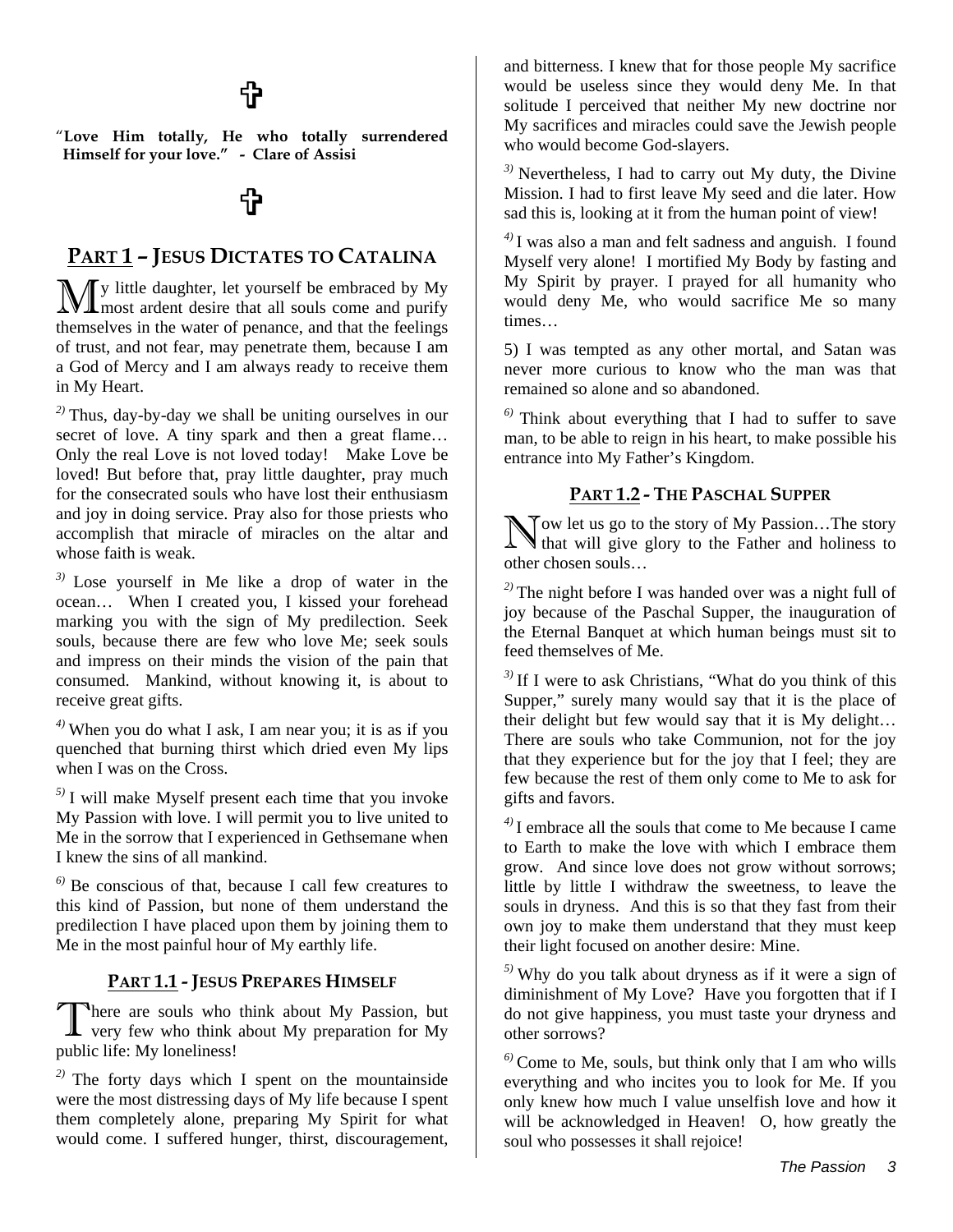*7)* Learn from Me, dear souls, to love only to give joy to the One who loves you… You will have sweetness, and much more than what you leave behind; you shall enjoy so much of everything of which I have made you capable. It is I who prepared the Banquet for you. I am the food! How then, can I let you sit at My table and leave you fasting? I promised you that whoever feeds on Me will no longer hunger… I serve Myself of things in order to reveal My Love to you. Follow those called to act as My priests to you, who take the occasion of this Paschal feast to lead you to Me, but do not linger over what is human, otherwise, you will nullify the other purpose of this feast.

*8)* Nobody can say that My Supper has become their nourishment when they only experience sweetness… For Me, love grows with denial of self.

*9)* Many are priests because I wished to make them My ministers, not because they truly follow Me… Pray for them! They should offer My Father the sorrow that I felt when in the Temple I overturned the benches of the merchants and I reproached the ministers of that time for having turned the house of God into opportunists.

*10)* When they asked Me under what authority had I done that, I felt an even greater sorrow upon confirming that the worst denial of My Mission came precisely from My ministers.

*11)* For that reason, pray for the priests that treat My Body with a sense of habit and, therefore, with very little love.

*12)* You will soon know that I had to tell you this because I love you and *because I promise anyone who prays for My priests, the remission of all due temporal punishment. There will be no Purgatory for those who grieve because of lukewarm priests, but rather Paradise immediately after their last breath.*

*13)* And now, let Me embrace you again in order for you to receive the life that I, with infinite joy, made you part of.

*14)* That night with infinite Love, I washed the feet of My Apostles because it was the culminating moment in which to present My Church to the world.

*15)* I wanted My souls to know that even when they may be burdened with the greatest sins, they are not excluded from graces. They are close to My most faithful souls; they are in My Heart, receiving the graces that they need.

*16)* What anguish I experienced at that moment knowing that in My Apostle Judas was represented so many souls who gathered at My feet and cleansed so many times with My Blood, were yet to be lost! At that moment, I wanted to teach sinners that because they have sinned, they should not distance themselves from Me thinking that they no longer have recourse and that they will never be loved as before they sinned. Poor souls! These are not the feelings of a God who has shed all His Blood for you. Come to Me all of you and fear not because I love you. I will cleanse you with My Blood and you will be as white as snow. I will drown your sins in the water of My Mercy and nothing will be able to snatch from My Heart the Love that I have for you.

*17)* My beloved, I have not chosen you in vain, respond to My election with generosity. Be faithful and firm in the faith. Be meek and humble so that others may know the greatness of My humility.

#### **PART 1.3 - JESUS WILL PRAY IN THE GARDEN**

Nobody really believes that I sweat blood that night at Gethsemane, and few believe that I suffered at Gethsemane, and few believe that I suffered much more in those hours than in the Crucifixion. It was more sorrowful because it was clearly revealed to Me that the sins of everyone were made Mine and that I should answer for each one. Thus I, being innocent, answered to the Father as if I were really guilty of dishonesty and I, being pure, answered to the Father as if I were stained of all the impurities committed by you, My brothers and sisters. You dishonor God who created you to be instruments of the greatness of Creation and not to stray from the nature given you with the purpose of having it gradually behold the sight of the purity Me, your Creator.

*2)* Therefore, I was made a thief, a murderer, an adulterer, a liar, a sacrilegious person, a blasphemer, slanderer and a rebel to the Father whom I have always loved.

*3)* It was precisely this contrast between My Love for the Father and His Will that caused My sweating blood. But I obeyed until the end and for love of everyone, I covered Myself with the stain so that I could do My Father's Will and save you from eternal damnation.

*4)* Consider how many agonies more than human I had that night and, believe Me, nobody could alleviate such anguish because, on the contrary, I was seeing how each one of you devoted yourself to making cruel at every moment the death given to Me because of the offenses whose ransom I have paid in full. I want it to be known once again how I loved all mankind at that hour of abandonment and indescribable sadness…

### Part 1.4 - Jesus **INSTITUTES** the Holy Eucharist

*he desire that souls be clean when they receive Me*  The desire that souls be clean when they receive Me<br>in the Sacrament of Love, led Me to wash the feet of *My Apostles*. I also did it to represent the Sacrament of Penance, in which the souls that have had the misfortune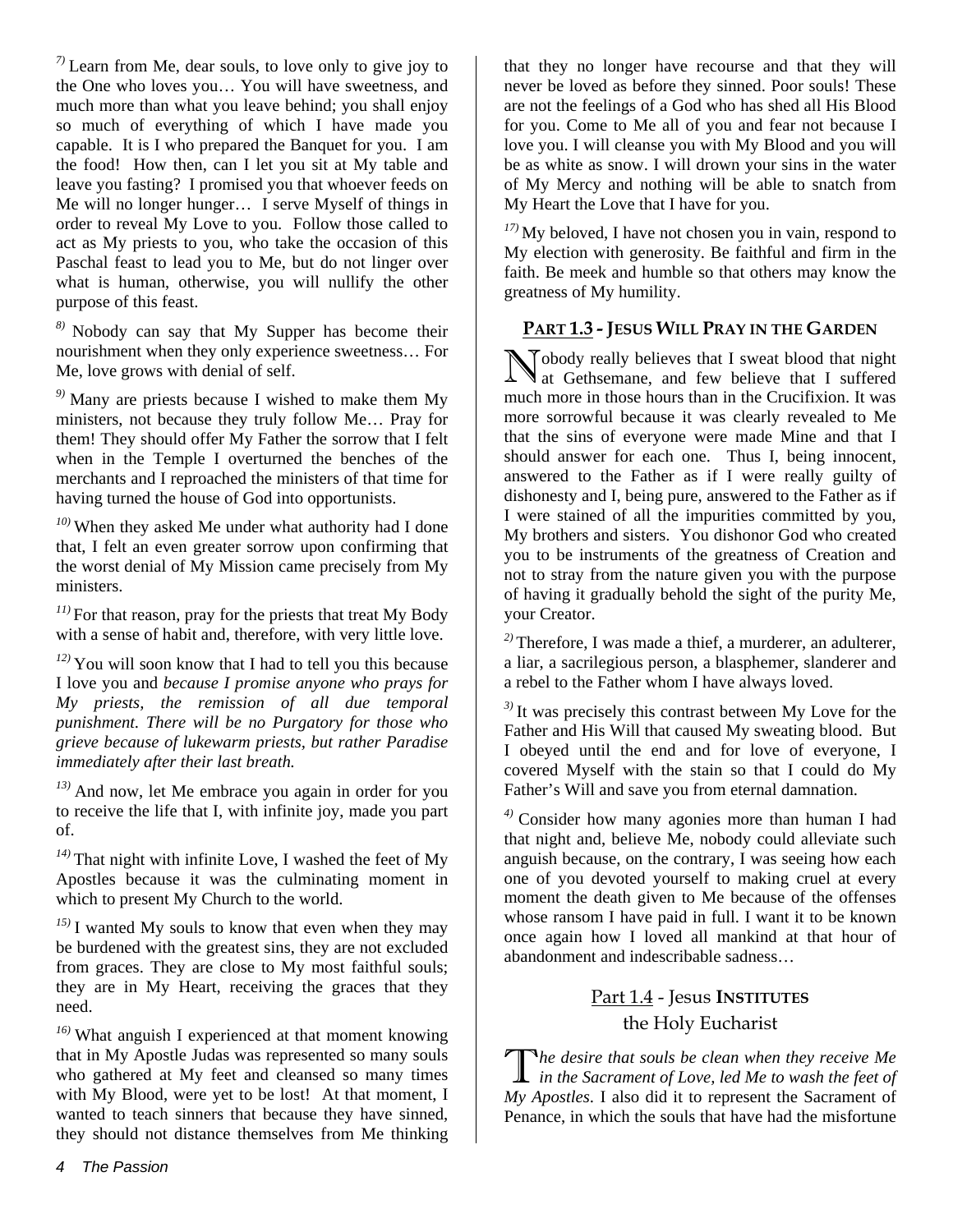of falling into sin, can wash themselves and regain their lost purity.

*2)* When washing their feet, I wanted to teach the souls that have apostolic tasks, to humble themselves and treat with tenderness the sinners and all souls entrusted to them.

*3)* I wrapped Myself in linen to teach them that, in order to achieve success with souls, one has to gird oneself with mortification and self-denial. I wanted them to learn mutual charity and how the faults they observed in their neighbor should be cleansed, concealing them and always forgiving them without ever disclosing their faults. The water that I poured over My Apostles' feet was a reflection of the zeal that consumed My Heart in desires for the salvation of mankind.

*4)* At that moment, the love that I felt for mankind was infinite and I did not want to leave them orphans… In order to live with you until the consummation of time and to show you My Love, I wanted to be your breath, your life, your support, your everything! Then I saw all the souls that, in the course of time, would be nourished by My Body and Blood, and I saw all the divine effects that this nourishment would produce in many souls…

<sup>5)</sup> That immaculate Blood would engender purity and virginity in many souls; in others, it would light the fire of love and zeal. Many martyrs of love gathered at that hour before My eyes and in My Heart! Many other souls, after having committed many and serious sins and weakened by the force of passions, would come to Me to renew their strength with the Bread of the strong!

 $^{6)}$  How I would like to make known the feelings of My Heart to all souls! How much I desire that they know the Love I felt for them at the Cenacle when I instituted the Holy Eucharist. Nobody could penetrate the feelings in My Heart during those moments - feelings of love, joy, tenderness… But also immense was the bitterness that invaded My Heart.

*7)* Are you perhaps good ground for the construction of a magnificent building? Yes and no… Yes, because of the gifts that I have made for you since birth; no, because of the use that you have made of them. Do you think that your ground is adequate in proportion to the structure of the building that I raise? Oh, it is paltry! Then, in spite of all the opposing elements that exist in you, My calculations will not fail because it is My skill to choose that which is poor for the purpose that I intend. I never make a mistake because I use skill and love. I construct actively without your realizing it. Your own desire to know what I am doing serves Me for proving to you that you can do nothing and know nothing without My desiring it…

*8)* It is time to work; do not ask Me for anything because there is someone who is thinking about you.

<sup>9)</sup> I want to tell My souls the bitterness, the tremendous sorrow that filled My Heart that night. Although My joy was great at accompanying mankind until the end of time and in becoming the Divine Nourishment of souls, and of seeing how many would render Me homage of adoration, love, and reparation, great was the sadness that caused Me to contemplate all those souls that were to abandon Me at the Tabernacle and how many would doubt My presence in the Eucharist.

*10)* In how many hearts stained, impure and completely torn by sin I would have to enter! And how My profaned Flesh and Blood, would become the reason for the damnation of so many souls! You cannot understand the way in which I contemplated all the sacrileges, offenses, and tremendous abominations that would be committed against Me… the many hours that I would spend alone in the Tabernacles. How many long nights! How many human beings would reject the loving calls that I would address to them.

*11)* For love of souls, I remain a prisoner in the Holy Eucharist, so that in their sorrow and grief they are being consoled by the most tender of Hearts, by the best of Fathers, by the most loyal friend. But that Love, which is consumed for the good of mankind, is not going to be returned.

*12)* I live amongst sinners to be their salvation and their life, their doctor and medicine; yet they, in return, in spite of their sick nature, distance themselves from Me. They offend Me and scorn Me.

*13)* My children, poor sinners! Do not distance yourselves from Me. I wait for you night and day at the Tabernacle. I will not reproach you for your crimes; I will not throw your sins in your face. What I will do is to wash you with the Blood of My wounds. Do not be afraid**;** come to Me. You do not know how much I love you.

*14)* And you, dear souls, why are you cold and indifferent to My love? I know you have to attend to the needs of your family, your home, and of the world that constantly demands of you. But, can it be that you do not have a moment to come and give Me proof of your love and gratitude? Do not allow yourselves to be carried away by so many useless worries; reserve a moment of your time to visit the Prisoner of Love. If your body is sick, can you not find a few minutes to seek the Doctor who must cure you? Come to He who can restore strength and health of the soul. Give alms of love to this Divine Beggar, who calls you, wants you, and waits for you.

*15)* These words will produce the effect of a great truth in souls. They will penetrate families, schools, religious congregations, hospitals, prisons, and many souls will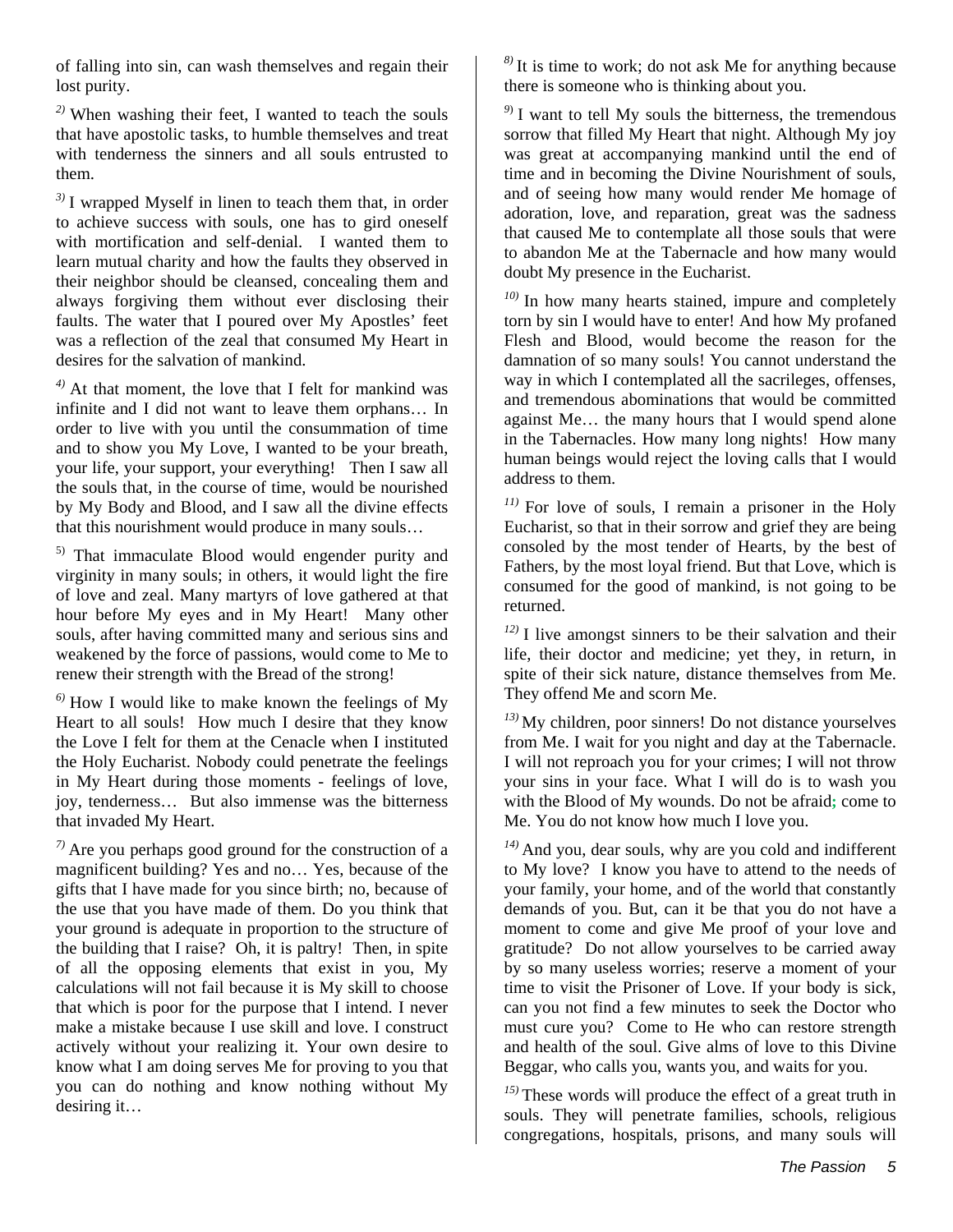surrender to My Love. My greatest sorrows come from the souls of priests and nuns.

*16)* At the moment that I instituted the Eucharist, I saw all the privileged souls that would be nourished with My Body and My Blood and the effects produced in them.

*17)* To some, My Body would be a remedy to their weakness. To others, a fire that would succeed in consuming their miseries, inflaming them with love. Ah!… Those souls gathered before Me will be an enormous garden in which every plant produces a different flower, but all delight Me with their scent. My Body will be the sun that revives them I will come close to some to be consoled, to others to hide, in others I will rest. If you only knew, beloved souls, how easy it is to console, to hide, and to give rest to the one God.

*18)* This God, who loves you with infinite Love after freeing you from the bondage of sin, has sown in you the incomparable grace of the religious vocation. He has brought you in a mysterious way to the garden of His delights. This God, your Redeemer, has become your Spouse. He Himself nourishes you with His Body so pure, and with His Blood, He quenches your thirst. In Me you shall find rest and happiness.

*19)* O, little daughter! Why is it that so many souls, after having been filled with so many blessings and caresses, have to be the cause of such sadness in My Heart? Am I not always the same? Can it be that I have changed for you? … No! I will never change, and I will love you with predilection and tenderness until the end of time.

*20)* I know you are full of miseries, but this will not keep from you My most tender looks and I wait for you anxiously, not only to ease your miseries, but also to fill you with My blessings.

 $2^{(21)}$  If I ask for your love, do not deny it to Me. It is very easy to love the One who is Love itself. If I ask for something dear to your nature, I give you both the grace and the strength necessary so you can be My comfort. Allow Me to come into your souls and, if you do not find in them anything that is worthy of Me, tell Me with humility and trust: "Lord, You already see the fruit that this tree produces. Come and tell me what I must do, so that from now on it may bear the fruit that You desire."

*22)* If the soul tells Me this with a sincere desire of proving its love to Me, I shall answer: "Dear soul, allow Me to cultivate your love Myself ..."

*23)* Do you know the fruits that you will obtain? The victory over your character will make amends for offenses; it will atone for faults. If you do not get upset when you are corrected and you accept it gladly, you will make it possible for souls blinded by pride to humble themselves and ask for forgiveness.

*24)* This is what I will do in your soul if you allow Me to work freely. The garden will not flourish immediately, but you will give great comfort to My Heart.

*25)* All this passed before Me when I instituted the Eucharist and I was enkindled with longing to nourish souls. I was not going to stay on Earth to live with perfect beings, but rather to support the weak and nourish the children… I would make them grow, strengthen their souls, and rest in their miseries, and their good desires would console Me.

*26)* But among My elected ones there are souls that cause Me sorrow. Will they all persevere? This is the cry of pain that escapes from My Heart; this is the moan that I want souls to hear.

*27)* The Eternal Love is looking for souls who may say new things about old truths already known. The Infinite Love wants to create in the bosom of humanity a tribunal of pure Mercy, not of Justice. That is why the messages are multiplying in the world. Whoever understands them admires their work, takes advantage of them, and causes others profit from them as well. Whoever does not understand, keeps on being a slave of the spirit that dies and condemns.

*28)* To the latter I direct My word of condemnation, because they hinder My Divine Work and they become accomplices of the devil.

*29)* What cunning produces pressure on their childish minds when they condemn and repress what proceeds not from miserable creatures but from the Creator? To those whom I have called little ones, I reveal My knowledge, which on the other hand, I hide from the proud.

*30)* Soul, allow Me to pour Myself in you. Become a valve of My Heart because there is no shortage of those who stifles My Love…

#### **PART 1.5 - JESUS DOES THE WILL OF THE FATHER**

f My Passion I want you to consider above all, the Of My Passion I want you to consider above all, the bitterness I experienced caused by My knowledge of the sins that darken the minds of men and women and lead them to commit aberrations. Most of the time these sins are accepted as the outcome of natural inclinations that, it is said, cannot be opposed as they say, by one's own will. Today, many live in grave sin, blaming others or fate, without the possibility of getting rid of them. I saw this in Gethsemane and I knew the great evil that My soul would absorb. So many are lost like that and how I suffered for them!

*2)* Thus by My example of washing their feet and becoming their Food, I taught My Apostles to give each other mutual support. The hour was approaching for which the Son of God had been made man and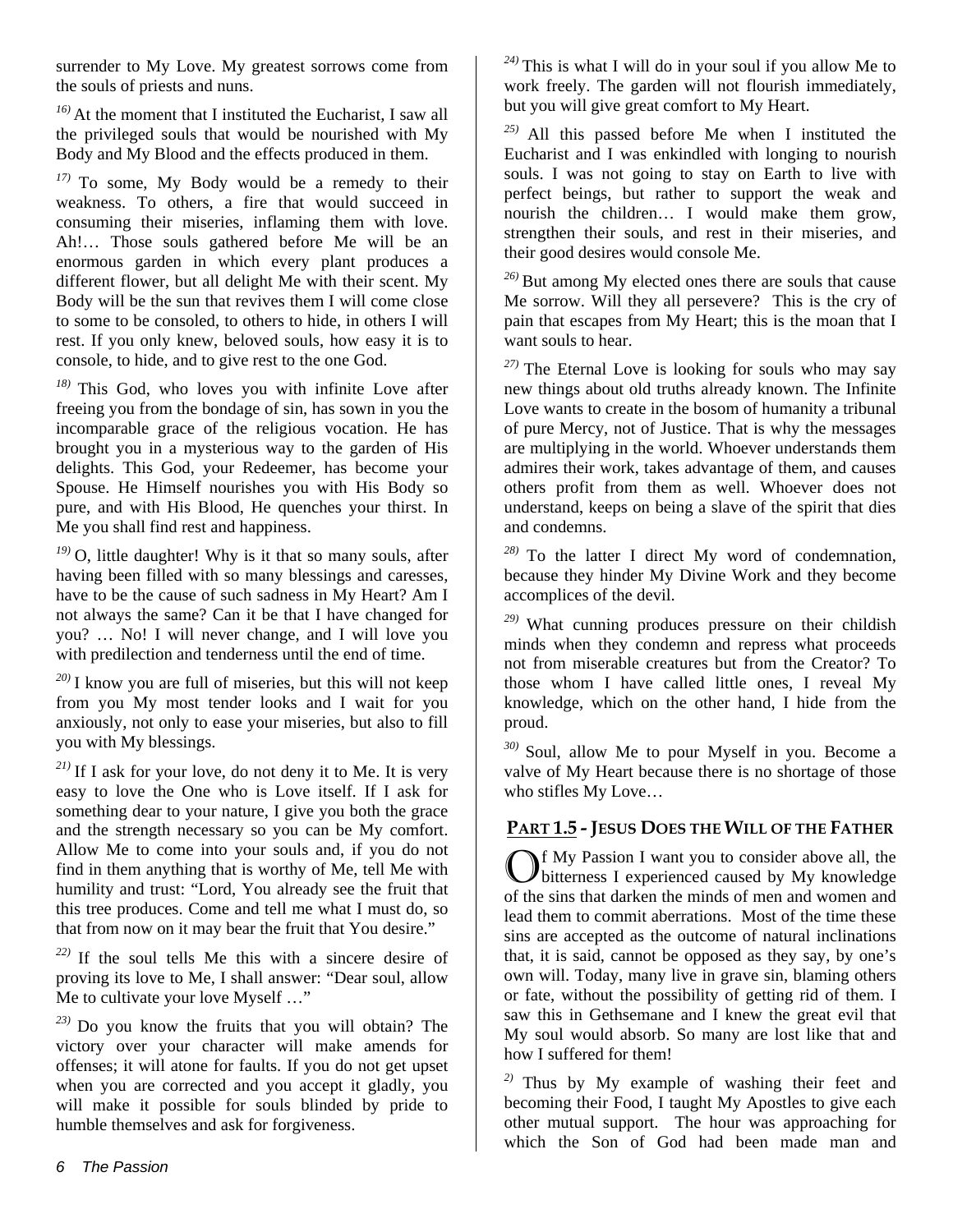Redeemer of the human race; for which He would shed His Blood and give His Life for the world.

*3)* At that moment I wanted to be in prayer and surrender Myself to the Will of My Father… It was then that My Will as a man conquered My natural resistance to the great suffering prepared for Me by Our Father, who you see was more aggrieved that I Myself. Then, among those lost souls, I surrendered My Own Soul in order to make reparation for that which had already become corrupt. My Omnipotence can accomplish everything but it requires that a minimum be met, on which to add the rest. And I offer that minimum requirement with infinite love.

*4)* My Passion… What an abyss of bitterness enclosed in itself!

*5)* How mistakenly afar from understanding are those who think only about the terrible sufferings of My Body.

*6)* My daughter, I have reserved for you other scenes of the intimate tragedies that I lived through and wish to share with you because you are one of those whom the Father gave Me in the Garden

*7)* Beloved souls, learn from your Model that the only necessary thing, even if your nature rebels, is to humbly submit and surrender yourselves to fulfill the Will of God.

*8)* I also wanted to teach souls that every important act must be prepared for and given life through prayer. In prayer the soul is fortified for the most difficult things and God communicates with it and advises and inspires it even if the soul does not feel it.

*9)* I withdrew to the Garden with three of My Disciples, in order to teach them that the three Powers of the soul should accompany them and help them in prayer.

*10)* Let your memory recall the divine benefits, the perfections of God: His Kindness, His Power, His Mercy, and the Love that He has for you. Seek afterwards with understanding, how you will be able to respond to the marvels that He has done for you… Through prayer, in your retreat and silence, allow your will to be moved to do the most and the best for God, and to be consecrated to the salvation of souls, whether by means of your apostolic works or by your humble and hidden life.

*11)* Humbly prostrate yourselves as creatures in the presence of your Creator, and adore His designs over you, whatever they may be by submitting your will to the will of the Divine.

*12)* In this way I offered Myself to carry out the work of redeeming the world. Ah! What a moment that was when I felt come over Me all the torments that I was to suffer during My Passion: the slander, the insults, the

scourging, the kicks, the Crown of Thorns, the thirst, the Cross…

*13)* All that passed before My eyes at the same time that an intense pain hurt My Heart; the offenses, the sins, and the abominations that would be committed during the passing of time. And I not only saw them, but I felt covered with all those horrors, and in this way I presented Myself to My Heavenly Father to implore Mercy.

*14)* My little daughter, I offered Myself as a lily to calm His anger and appease His wrath. Nevertheless, with so many crimes and so many sins, My human nature experienced a mortal agony to the point of sweating blood.

*15)* Can it be possible that this anguish and this Blood are useless for so many souls?... My Passion was the origin of My love. If I had not wanted it, who would have been able to touch Me? I wanted it and to accomplish this, I made use of the cruelest amongst men.

*16)* Before suffering, I knew in Myself all suffering and I could evaluate it entirely. Yet when I wanted to suffer, in addition to full knowledge and appraisal, I had the human sensation of all sufferings. I took all of them.

*17)* Speaking of My Passion, I cannot go into so much detail. Other times I have done so and you cannot understand it. Because of your human nature, you could not grasp the enormous extent of the pains that I have suffered.

*18)* Yes, I enlighten you, but I stay within a limit beyond which you cannot advance. Only to My Mother did I make known everything to do with Me that is why she suffered them more than anyone.

*19)* But today the world will know more than I have granted it up to now, because My Father so desires it.. For that reason, in My Church there flourishes a ray of love for all the changing circumstances that carried Me from the Garden to Calvary. More than to anyone else, I manifest My Passion to the loved ones I had in the Garden. They are able to mention something that adapts to the mind of those who journey today. And if they can, they should do it so. Therefore, write everything I tell you, little one, for yourself and for many others, for the comfort of souls and for the Glory of the Holy Trinity who desires that My suffering in Gethsemane be known.

*20)* My soul is sad unto death. While the sadness of physical illness could become the cause of death, the sadness of the spirit that I wanted to experience, consisted of the complete absence of the influence of the Divinity and the heartbreaking presence of the causes of My Passion.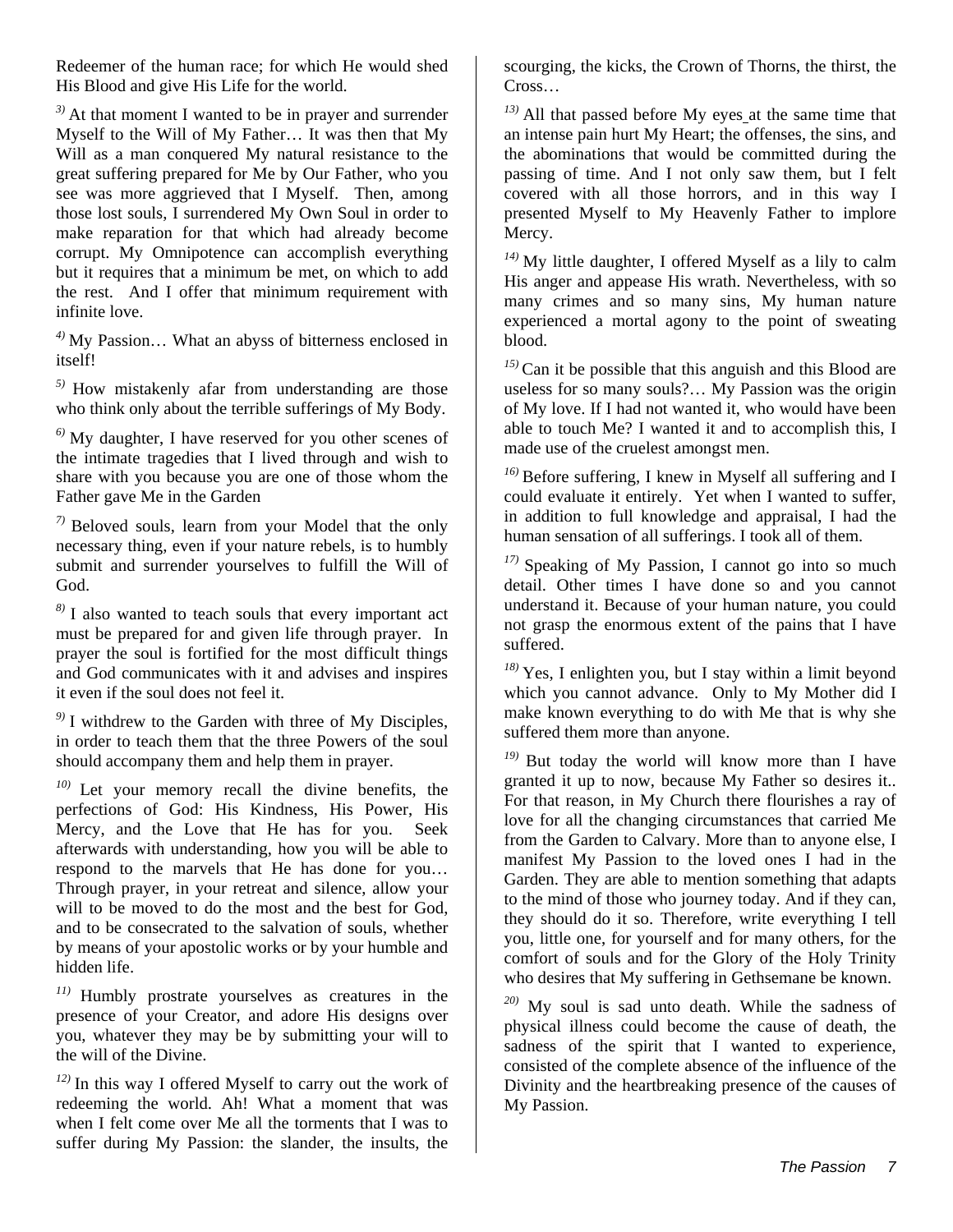*21)* In My Spirit, which was in death agony were present all the reasons that impelled Me to bring love to earth. Foremost were the offenses committed against My suffering Divinity as a man, yet with the very knowledge of God. You cannot find anything like this type of suffering because the man who sins understands, with My light, the part that corresponds to him and many times, imperfectly, he does not see what sin is like before Me. For that reason, it is clear that only God can know what is an offense committed against Him.

*22)* Nevertheless, Humanity should be able to offer to the Divinity, full knowledge and true sorrow and repentance and I can do so as often as it wishes. I do this in fact by offering My knowledge that has worked within Me, a Man, through the process of making human the offense against God.

*23)* This was My wish: that the sinner having repented through Me should have the way of presenting to his God the knowledge of the offense committed, and that I, in My Divinity, could also receive from the human person the full understanding of what has been committed against Me.

*24)* Enough for today; you do not know how much you console Me when you surrender to Me in complete abandonment. Not everyday can I talk to souls… Let Me tell you My secrets for them! Let Me make use of your days and nights!

*25)* I was sad unto death because I could see everywhere the enormous accumulation of offenses committed. And if for one I experienced a death beyond compare, what do you suppose I have experienced for all the accumulated offenses? "Sad is My Soul unto death…" with a sadness that produced in Me the abandonment of all strength; with a sadness which was centered in the divinity towards which were converging in Me, the flood of faults and the stench of souls consumed by all types of vices. For that reason, I was at the same time target and arrow - as God, the target, and as man, the arrow. As soon as I had absorbed all sin, I appeared before My Father as the only offender. There could be no greater sadness than this and I wanted to take in all sin for the Love of the Father, and for Mercy to all of you.

*26)* If he does not pay attention to this matter, man ponders in vain over the meaning of these words, which include My entire being as God and as Man. Look at Me thus in this gigantic spiritual prison. Do I not deserve love if I struggled and suffered so much? Do I not deserve creatures making use of Me as their own property, knowing that I give Myself entirely to them without reserve? Drink all of you from My inexhaustible fountain of goodness. Drink! I offer you My sadness in the Garden; give Me your sadness, all your sadness. I want to make of your sadness a bouquet

of violets, whose perfume is constantly directed toward My Divinity.

*27)* "Father, if it is possible, take this Cup away from Me, but let not My Will but Yours be done." I said this at the height of bitterness, when the burden weighing down on Me had become so bloody that My Soul found itself in the most unbelievable darkness. I said so to the Father because, when I assumed all guilt, I presented Myself before Him as the only sinner against whom all His Divine Justice was discharged. And feeling deprived of My Divinity, only humanity appeared before Me.

*28)* Take from Me, O Father, this extremely bitter Cup that You present to Me, and which, nevertheless, I accepted out of love for You when I came into this world. I have reached a point where I do not even recognize Myself. You, O Father, have made of sin My inheritance and this makes unbearable My presence before You who love Me. The ingratitude of human beings is already known to Me but how will I endure seeing Myself alone? My God, have pity on the great solitude in which I find Myself. Why do even You want to leave Me so abandoned? What help will I find then in such great desolation? Why do You also strike Me this way? And if you deprive Me of Yourself, I feel like I am descending into such an abyss that I do not succeed in recognizing your hand in such a tragic situation. The Blood that oozes from My whole Body gives You testimony of My annihilation under Your powerful hand.

*29)* Thus, I wept; thus, I fell downwards. But then I continued: It is just, Holy Father, that You do with Me all that You desire. My life is not Mine, it belongs totally to You. I do not want that My Will but Yours be done. I have accepted a death on the Cross; I also accept the apparent death of My Divinity.

*30)* It is just. All this I must give You and, before everything, I must offer You the holocaust of My Divinity which, nonetheless, unites Me to You. Yes, Father, with the Blood that You see, I confirm My donation and My acceptance: Your Will be done, not Mine…

## **PART 1.6 - JESUS LOOKS FOR HIS DISCIPLES, WHO ARE ASLEEP**

 $\mathbb T$  n spite of everything, the enormous burden and the In spite of everything, the enormous burden and the dreadful fatigue, together with the sweat of Blood , I had been overwhelmed in such a way that when I went to look for My Apostles, I felt tremendously exhausted.

*2)* Peter, John, James! Where are you that I do not see you alert? Wake up! Look at My face! See how My body trembles with this confusion I experience! Why do you sleep? Wake up and pray with Me; for I have sweated Blood for you!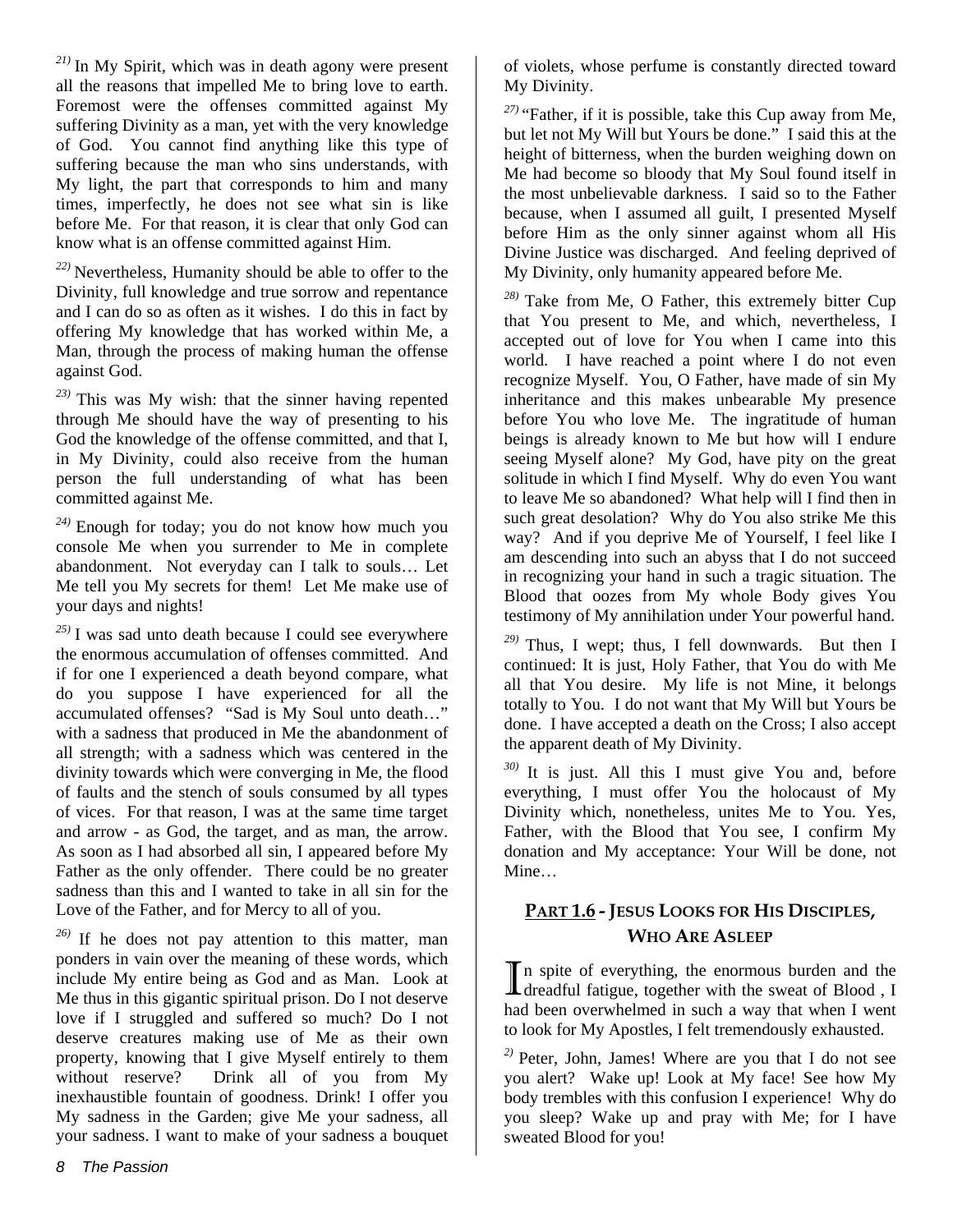*3)* Peter, My chosen disciple, do you not care about My Passion?... James, to you I have given so much preference, look at Me and remember Me! And you John, why do you let yourself plunge into sleep with the others? You can bear more than they can… Do not sleep; keep watch and pray with Me!

*4)* This is what I obtained: seeking comfort, I found bitter affliction. Not even they are with Me. Where else will I go?… It is true; My Father gives Me only what I knew to ask of Him so that the judgment of all humanity would fall upon Me. My Father, help Me! You can do all; help Me!

*5)* I prayed again like a human being in whom all hopes have sunk and who seeks understanding and comfort from on high. But what could My Father do if I had freely chosen to pay for everything? The choice I made had not changed. Yet, natural resistance had reached such an excessive degree that My humanity was overwhelmed.

*6)* Again I fell to the ground flat on My face out of shame for all your sins; again I asked My Father to take that Cup away from Me. But He answered that, if I did not drink from it, it would be as if I had not come to this world and that I should console Myself because many creatures would take part in My agonies in the Garden.

*7)* I answered: Father, do not let My Will be done, but Yours. This Angel has assured Me of Your Love, and this brief joy that You have sent Me, has worked well even on My natural resistance. Give Me My creatures, those whom I have redeemed. Take them Yourself because for Your sake, I accept this. I desire to see You pleased. I offer You all My sufferings and My unchanging Will, that in truth is not in disagreement with Yours, because We have always been One… Father, I am destroyed but it is thus that Our Love will be known. May Your Will be done, not Mine!

*8)* Again I returned to wake My Disciples, but the rays of the Divine Justice had left indelible scars within Me. They became filled with astonishment when they saw how distressed I had become and the one who suffered most was John. I, silent… they stunned… Only Peter had the courage to speak. Poor Peter! If he had known that part of My troubled state had been unleashed by him!

*9)* I had taken My three friends for them to help Me by sharing My anguish, for them to pray with Me, for Me to rest in them and in their love. How can I describe what I experienced when I saw them sleeping?

*10)* How My Heart suffers even today and, wanting to find relief in My souls, I go to them and find them sleeping. More than once, when I wanted to wake them and bring them out of themselves, out of their worries,

they answer Me, if not with words, with deeds: "Not now, I am too tired; I have too much to do; this is bad for My health; I need a little time; I want some peace."

*11)* I insist and gently tell that soul: Do not fear. If for Me you leave that rest, I will reward you. Come and pray with Me, just for one hour! Look, this is the moment when I need you! If you linger, will it already make you late? How many times do I hear that same answer!

*12)* Poor soul, you have not been able to keep watch one hour with Me. Soon I will come and you will not hear Me because you are asleep. I will want to give you the Grace but since you are asleep, you will be unable to receive it. And who can assure you that later you will have the strength to wake up?… It is likely that deprived of food, your soul will be weaken and you may not emerge from that lethargy.

*13)* Many souls have been surprised by death in the middle of deep sleep and, where and how have they awakened?

*14)* Beloved souls, I also want to teach you how useless and vain it is to try to find relief in creatures. How often they are asleep and, instead of finding the relief I seek in them, I depart with bitterness for they do not share Our desires or return Our love.

*15)* When I prayed to My Father and asked for help, My sad and abandoned soul was suffering the anguish of death. I felt overwhelmed by the weight of the most heinous ingratitude.

*16)* The Blood that issued from all the pores of My Body and which soon would burst forth from all My wounds, would be would be of no use to the great number of souls that would be lost. A great many would offend Me and many would not know Me! Later I would shed My Blood for all and My merits would be applied to each one of them. Divine Blood! Infinite merits! And yet, useless for so many, many souls.

*17)* But by then I was already going to encounter other things, and My Will was bent to the fulfillment of My Passion.

*18)* Mankind, if I suffered, it has certainly not been fruitless nor without reason. The fruit that I have obtained has been Glory and Love. It is now up to you, with My help, to show Me that you appreciate My work.

*19)* I never tire! Come to Me! Come to He who vibrates with Love for you and who only knows how to give you the true Love that reigns in Heaven and that transforms you now on earth.

*20)* Souls that taste My thirst, drink from My bitter and glorious Chalice, for I tell you that the Father wants to reserve some of the drops of this Chalice precisely just for you. Think that these few drops were taken from Me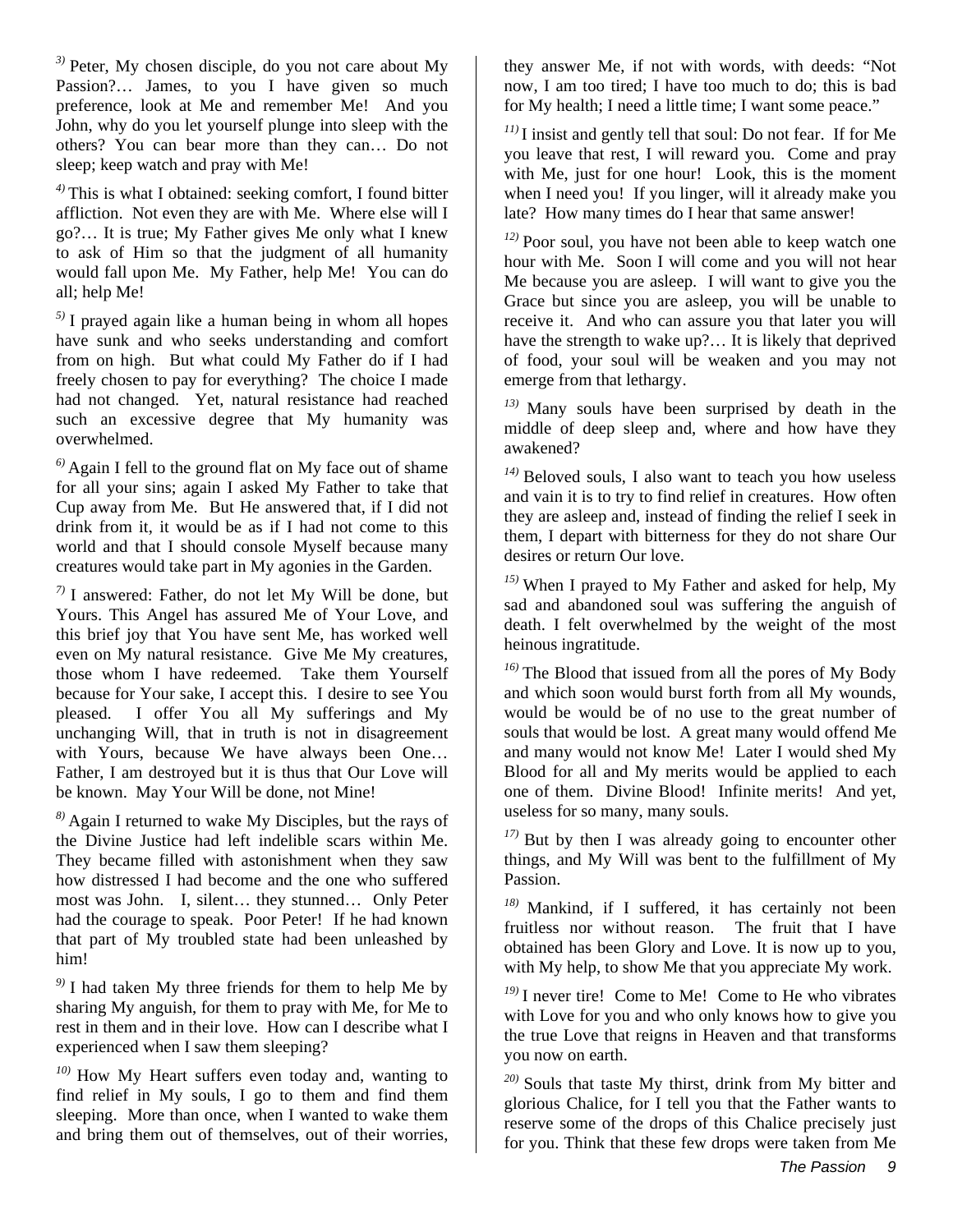and then, if you believe, tell Me that you do not want them. I have not set limits and neither should you. I was destroyed without mercy. For love, you should allow Me to destroy your self-esteem.

*21)* I am He who works in you, just as My Father worked in Me when in the Garden.

*22)* I am He who gives you sufferings so that one day you may rejoice. Be docile for a time; be docile in imitation of Me because this helps you greatly and greatly pleases Me. Do not lose anything, but rather gain love. How could I actually allow My beloved ones to suffer real losses while they try to show Me love?

*23)* I wait for you. I am always waiting and I will not tire. Come to Me; come as you are; it does not matter as long as you come. Then you will see that I will adorn your foreheads with jewels, with those drops of Blood that I shed at Gethsemane, because those drops are yours, if you want them. Come, soul, come to Jesus who calls you.

*24)* I said: My Father; I did not say: My God. And what I want to teach you when your heart suffers most is that you should say "My Father" and ask Him comfort. Show Him your sufferings, your fears, and with moaning, remind Him that you are His children. Tell Him that your soul can bear no more! Ask trustingly like children and wait, for your Father will help you; He will give you and the souls entrusted to you, the necessary strength to go through this your tribulation.

*25)* This is the Chalice that I accepted and drained to it's the last drop. Everything to teach you, dear children, to never return to believing that suffering is useless. If you do not witness the results that you always aim for yield your judgment and allow the Divine Will to be fulfilled within you.

*26)* I did not retreat. On the contrary, knowing that it was in the Garden where they had to apprehend Me, I stayed there. I did not want to flee from My enemies…

*27)* My daughter, tonight allow My Blood to irrigate and strengthen the roots of your littleness.

#### **PART 1.7 - JESUS IS HANDED OVER BY JUDAS**

fter having been comforted by My Father's After having been comforted by My Father's messenger, I saw Judas approaching Me, followed by all those who were to seize Me. They had ropes, sticks, and stones… I stepped forward and said to them, Whom do you seek? While Judas with his hand on My shoulder, kissed Me…

*2)* So many souls have sold Me and will sell Me for the wretched price of a delight, for a momentary and passing pleasure… Poor souls who seek Jesus, as did the soldiers.

*3)* Souls whom I love, you who come to Me and receive Me in your bosom, who tell Me so many times that you love Me… will you hand Me over when you leave, after receiving Me? In the places that you frequent, there are stones that wound Me, there are conversations that offend Me, and you, who have received Me today, lose the beautiful whiteness of Grace there.

*4)* Why do the souls who know Me, hand Me over that way when on more than one occasion they boast of being pious and practicing charity? All things that truly could help them acquire greater merits… What are they to you but a veil to cover your crime of accumulating goods on earth?

*5)* Be watchful and pray! Fight unceasingly and do not let your wicked inclinations and shortcomings become habitual.

*6)* Look, it is necessary to mow the grass every year and possibly even during the four seasons. You have to work the land and clear it. You have improve it and take care to uproot the weeds that sprout up in it.

*7)* The soul also needs diligent care and the twisted tendencies need to be straightened.

*8)* Do not think that the soul that sells Me and surrendered to serious sin began with a serious fault. Usually the great fall began with something insignificant, some pleasure, some weakness, an illicit consent, a pleasure not forbidden but inappropriate. In this way, the soul becomes blind; Grace is diminished; passion is strengthened, and lastly, the soul is overcome.

*9)* Understand this: if it is sad to receive an offense and an ungrateful act from any soul, it is much more so when it comes from My most beloved, chosen souls. However, others can make reparation and console Me.

*10)* Souls, you whom I have chosen to make My resting place, the garden of My delights, I expect from you much greater tenderness, much more gentleness, and much more love.

 $11$ <sup>11)</sup> I expect you to be the balm that may heal My wounds, the one who may clean My face made ugly and dirty and who may help Me give light to so many blind souls that in the darkness of night seize Me and bind Me to hand Me over to death.

*12)* Do not leave Me alone… Wake up and come, for My enemies already arrive!

*13)* When the soldiers approached, I said to them: "I Am!" These same words I repeat now to the soul who is about to fall into temptation: "I Am," there is still time and if you want, I will forgive you. And instead of your binding Me with the ropes of sin, I am He who will bind you with the bonds of Love.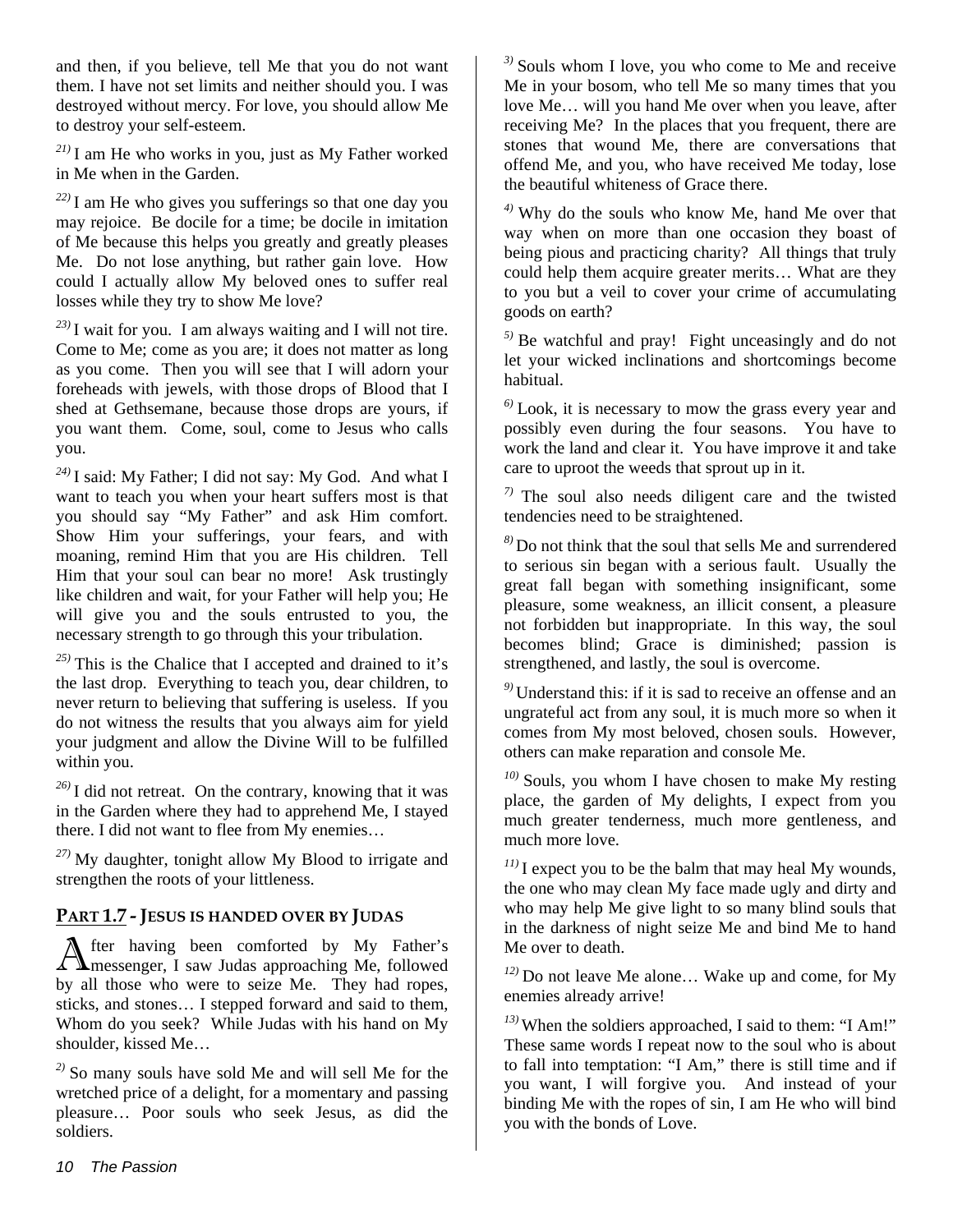*14)* Come, I am He who loves you; the One who has so much compassion for your weaknesses; the One who is anxiously waiting to receive you in His arms.

*15)* The episode of My capture, well examined, has much importance. If Peter had not struck Malchus that blow, I would not have had the opportunity to call to your attention the method I want you to use in fighting for Me.

*16)* Then I made use of a proverb to admonish Peter and I restored Malchus' ear because I do not like violence, being that I am the Lord of liberty. But notice that apart from that, I expressed to Peter the firm desire that My Passion should be fulfilled, and I caused him to reflect on the fact that if I wanted, the Father could have Me defended by My angels.

*17)* Do you see how many things there are in just one episode? But the main thing is precisely the lesson that I had to give to all of you in the struggle against your enemies. Whoever is like Me acts in this way: he allows those who surround him to take him where they will, because he will have his strength in the moments which are not those sought after by the world (by man), by human experience, and by the shrewdness of self-love.

*18)* No, whoever is like Me will find and obtain unrecognizable and vigorous strength to dominate those who suppress him, by remaining in the situation where he is placed. My true disciple does the most improbable things without interrupting in the least My designs for him. The world delights in uniqueness, in excelling and demonstrating its own superiority. This is the spirit that I have fought and conquered. That is why I told all of you to take courage, because as I have conquered it that world can now do nothing to sever your union with Me, provided that you do not unite with it. If you do, you would have to suffer the consequences with the added difficulty that since I Myself oppose its victory with worldly weapons; many times you will have as adversaries the world and Me - the world because of its self love, and Me for pure Love, out of genuine Love for your well-being.

*19)* Therefore, strike no blows like Peter's to the ears of your enemies without full acceptance of the Chalice that I offer you. A Chalice in which you should see My Will as I saw that of My Father when I asked the beloved Peter: "Do you not want Me to drink from this Chalice that My Father gives Me?"

*20)* Always meditate on My Passion, but penetrate intimately into My Spirit and obtain the impressions that are wholesome and incite you to imitate Me. Naturally, I am the One Who works these things in you but you should take pains yourselves, and, later, you will attain what I say.

*21)* Ah! If mankind could only understand this aspect of My Passion! How much easier it would be to yield and relive My Life!

*22)* Take courage, My children, everything is a question of love, not of anything else. Of love and My work that I want to accomplish in you, and of your always loving Me more. Stop reasoning in a human way; open your mind to My world, to the one that I have with you. This is important!

*23)* You are Mine for three reasons: because I created you from nothing; because I redeemed you; and because you will receive part of a share in My Crown of Glory. That is why you must remember that I care for you for these three reasons, and that I could never lose My interest in in those whom I have created, in those whom I have saved, and in those who should be My Glory.

*24)* You are driven to this path and you must traverse all of it. And like it was for Me, it will not only be good for you but also for many of your brothers and sisters who should receive from Me, through you, Grace and Life.

*25)* Advance, because I delight in it; learn, because Love wants to possess you completely.

*26)* I give you My Blessing, full of promise. I give it to all of you with the power that I enjoy as a man, power that is yours, and joy that I shall award with the prize, which will confirm My infinite Love for all of you.

*27)* My hour had come; the hour in which I had to consummate the sacrifice, and I surrendered Myself to the soldiers with the meekness of a lamb.

## **PART 1.8 - JESUS IS TAKEN BEFORE CAIAPHAS**

 was taken before Caiaphas, where I was received I was taken before Caiaphas, where I was received<br>with jeers and insults. One of his soldiers struck My cheek. It was the first blow I received and in it I saw the first mortal sin of many souls who, after living in grace, would commit that first sin… So many other sins followed that first sin, serving as an example so that other souls would also commit them.

*2)* My Apostles abandoned Me and Peter remained hidden behind a fence, amongst the servants, spying, moved by curiosity.

*3)* With Me were men only trying to accumulate crimes against Me, accusations that could further incite the anger of such wicked judges. There I saw the faces of all the demons, of all the bad angels. They accused Me of disturbing the order, of being an instigator and a false prophet, of being blasphemous and profaning the Sabbath. And the soldiers, worked up by the lies, hurled their shouts and threats.

*4)* Then My silence cried out, shaking My whole Body. Where are you, Apostles and disciples who have been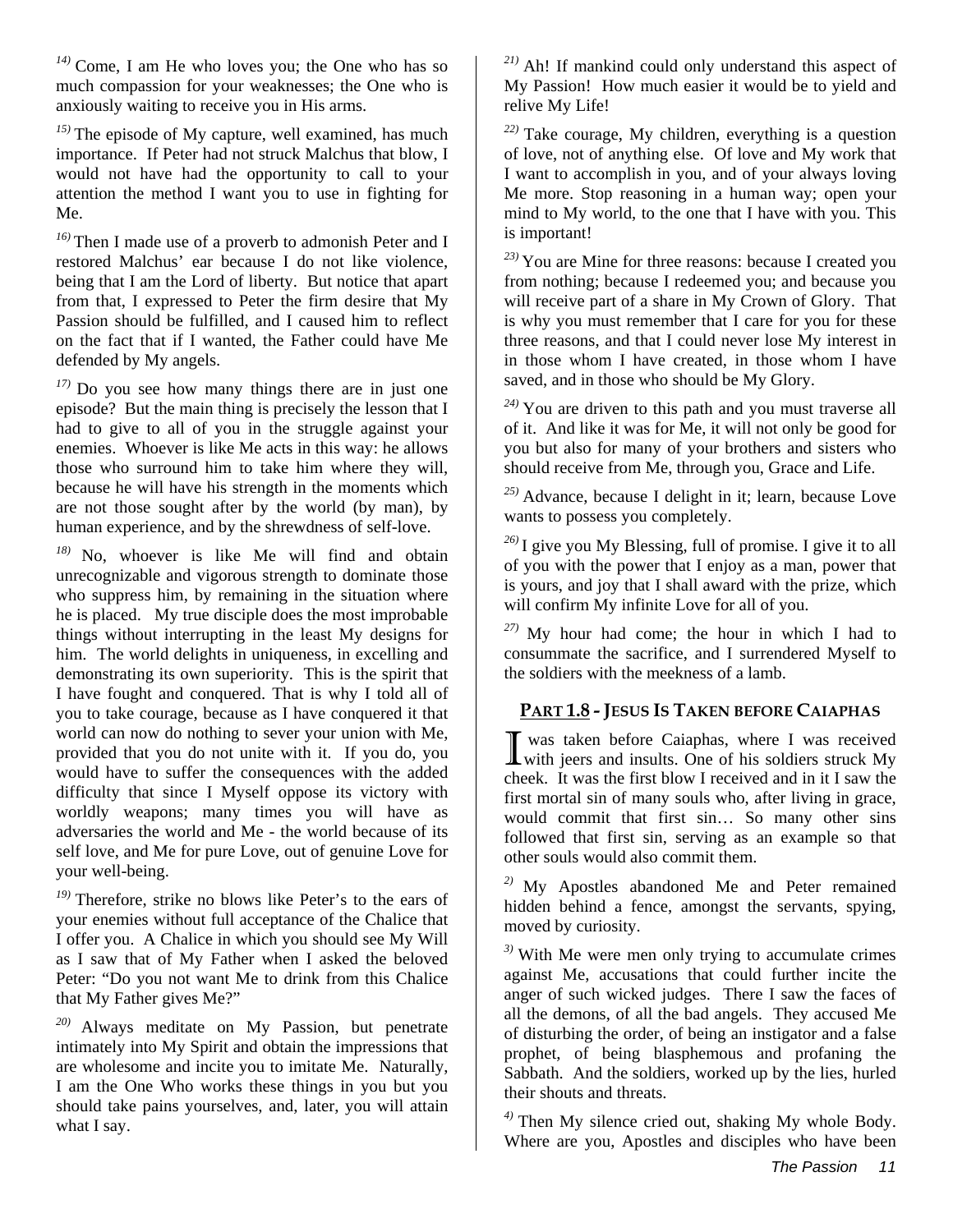witnesses to My Life, My teachings and My miracles? Of all those from whom I was expecting some proof of love, there is no one left to defend Me. I am alone and surrounded by soldiers who want to devour Me like wolves.

*5)* Contemplate how they mistreated Me: one deals Me a slap upon My face; another thrusts his dirty saliva at Me; another twists his face, mocking Me; another pulls My beard; another twists My arms with his fingers; another hits My genitals with his knee, and when I fall, two of them pull Me up by the hair.

#### **PART 1.9 - PETER DENIES JESUS**

While My Heart offers to suffer all these ordeals, Peter, whom I had named "Leader and Head of Peter, whom I had named "Leader and Head of the Church" and who hours before had promised to follow Me unto My death, denies Me in response to a simple question that is asked of him and which could have served him in giving testimony of Me. And gripped even more by fear, when the question is repeated, he swears that he has never known Me or been My disciple. Questioned for the third time, he answered with dreadful curses.

*2)* Little children, when the world cries out against Me and, turning towards My chosen souls, I see Myself abandoned and denied, do you know how great is the sadness and bitterness in My Heart?

*3)* I will tell them as I told Peter: Soul, whom I love so much, do you no longer remember proofs of love that I have given you? Have you forgotten that many times you have promised to be faithful to Me and defend Me?

*4)* You do not trust yourself because you are lost; but if you come to Me with humbleness and firm trust, fear nothing; you are well sustained.

*5)* Souls, you, who live surrounded by so many dangers, do not enter into occasions of sin through vain curiosity; be careful for you will fall like Peter.

*6)* And you souls who labor in My vineyard, if you feel moved by curiosity or by some human satisfaction, I will tell you to take flight. But if you labor out of obedience and are driven by zeal for souls and for My Glory, be not afraid. I will defend you and you shall depart victorious.

*7)* My beloved, I am educating you little by little and with much patience. I am consoled by the thought of having a pupil being able to learn. Thus, I forget your carelessness and mistakes. If I look in creation for the most beautiful names to call you, be not afraid. Why do you suppress them? Love has no boundaries.

#### **PART 1.10 - JESUS IS TAKEN TO PRISON**

et us go on with this painful story, which you will I et us go on with this painful story, which you will thave to carry to as many people as you can. I will enlighten all of you in the way you will do it.

*2)* When the soldiers were taking Me prisoner, Peter was amid the crowd, half hidden in one of the courtyards. We exchanged glances; he was wide-eyed. It was only for a fraction of a second and yet, I told him so much!… I saw him cry bitterly over his sin and with My Heart I told him: "The enemy has tried to possess you but I do not abandon you. I know that your heart has not denied Me. Be ready for the battle of the new day, for the renewed struggles against spiritual darkness and prepare yourself to carry the Good News. Farewell, Peter."

*3)* How often do I look toward the soul that has sinned, but does she also look? Not always do our eyes meet. How often do I look at the soul and she does not look at Me; she does not see Me; she is blind… I call her by her name and she does not answer Me. I send her a sorrow, a suffering so that she can emerge from her sleep, but she does not want to wake up.

*4)* My beloved ones, if you do not look at Heaven, you will live like beings deprived of reason… All of you, raise your heads and contemplate the Homeland that awaits you. Search for your God and you l will always find Him with His eyes fixed upon you, and in His look you will find peace and life.

*5)*Contemplate Me in prison where I spend a great part of the night. The soldiers came to insult Me with words and deeds, pushing Me, hitting Me, mocking My condition as a man.

*6)*Close to dawn, having had their fill of Me, they left Me alone tied up in a dark, damp and foul-smelling room, full of rats. I was tied in such a way that I had to remain standing or sitting on a pointed stone which was all they gave Me for a seat. My aching body was soon stiff with cold. I remembered the thousands of times that My Mother covered My Body, wrapping it up when I was cold… and I wept.

*7)* Now let us compare the Tabernacle with the prison and, above all, with the hearts of men. In prison I spent one night… how many nights do I spend in the Tabernacle?

*8)* In prison the soldiers, who were My enemies, insulted Me; but in the Tabernacle, souls who call Me Father, mistreat and insult Me. In prison, I suffered cold, sleeplessness, hunger, shame, sadness, pains, loneliness, and abandonment. I could see over the course of time, how in so many Tabernacles, I would lack the covering of love. How many frozen hearts would be for Me like the stone in the prison.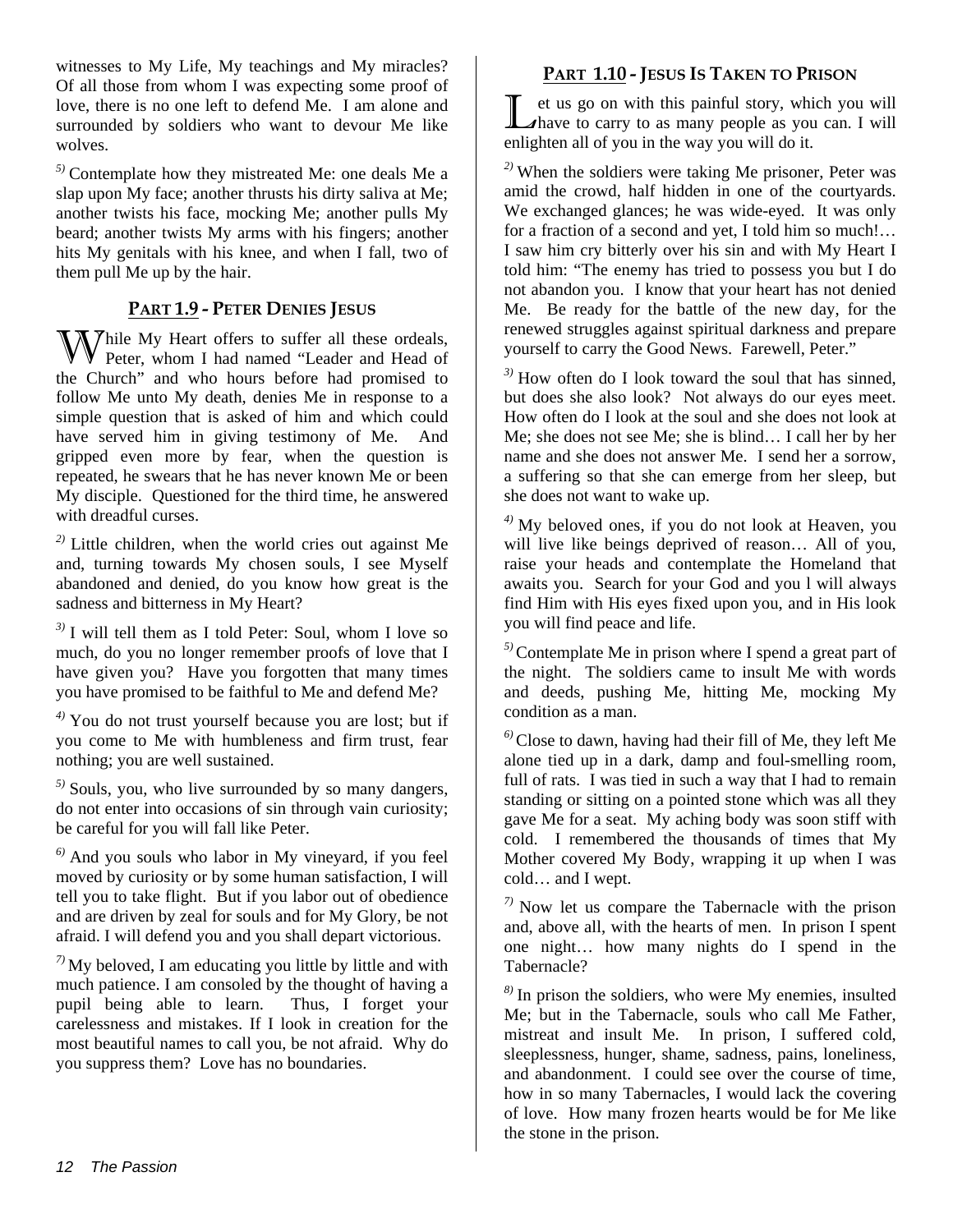*9)* How many times I would be thirsty for love, thirsty for souls! How many days do I wait for such a soul to visit Me, to receive Me in her heart because I have spent the night alone and was thinking of her in order to quench My thirst! So many times I hunger for My souls, for their fidelity, for their generosity!

*10)* Will they know how to calm these longings?When they have to undergo some suffering, will they know to tell Me: "this will help to ease Your sadness, to be with You in Your loneliness?" And, O! If at least united to Me and as long as you would console My Heart, you would endure everything peacefully and be strengthened…

*11)* In prison I felt shame when I heard the horrible words that were hurled against Me, and that shame grew when I later saw that those same words would be repeated by beloved souls.

*12)* When those filthy and repugnant hands dealt Me blows and slaps, I saw how often I would be struck and slapped by so many souls who, without purifying themselves of their sins, without cleaning their house with a good confession, would receive Me in their hearts. Those habitual sins would deal Me blows repeatedly.

*13)* When they forced me to get up by shoving me, being without strength and because of the chains that bound Me, I would fall to the ground. I saw how so many souls, tying Me up with the chains of their ingratitude, would let Me fall upon the stones renewing My shame and prolonging My loneliness.

*14)* Chosen souls, contemplate your Spouse in prison. Contemplate Me on this night of so much pain and consider that this pain is prolonged in the solitude in so many Tabernacles, in the coldness of so many hearts.

*15)* If you want to give Me proof of your love, open your heart so I can make it My prison. Tie Me up with the chains of your love. Cover Me with your gentleness; feed Me with your kindness. Quench My thirst with your zeal. Console My sadness and abandonment with your faithful company. Make My shame disappear with your purity and righteous intentions.

*16)* If you want Me to rest in you, avoid tumultuous passions and in the silence of your soul, I shall sleep peacefully. Now and then you will hear My voice that softly tells you: My Spouse, you who are now My rest, I will be yours through eternity. To you, who provide Me the prison of your heart with so much dedication and love, I promise that My reward shall have no limits and the sacrifices that you have made for Me during your life will not weigh you down.

#### **PART 1.11 - JESUS IS TAKEN BEFORE HEROD**

ilate ordered that they take Me to the presence of **P**ilate ordered that they take Me to the presence of Herod... He was a poor corrupt man who sought only pleasure allowing himself to swept away by His disorderly passions. He was glad to see Me appear before his tribunal because he hoped to amuse himself with My words and miracles.

*2)* Consider, My children, the repulsion that I felt in the presence of the most repulsive of men, whose words, questions, gestures and affected movements covered Me with confusion. Pure and virginal souls, come to surround and defend your Spouse.

*3)* Herod expects Me to answer his sarcastic questions but I do not utter a word; I keep the most absolute silence before him. Not answering was the greatest proof of My dignity that I could give him. His obscene words were not worthy of an exchange with My pure ones. In the meantime, My Heart was infinitely united to My Heavenly Father. I was consumed with desire to give even the last drop of My Blood for souls. The thought of all human beings who later would follow Me, conquered by My example and generosity, enflamed love in Me, and, not only did I enjoy that terrible interrogation but I wanted to run to the torture of the Cross.

#### **PART 1.12 - JESUS IS TAKEN AGAIN BEFORE PILATE**

allowed them to treat Me like a mad man and they I allowed them to treat Me like a mad man and they<br>covered Me with a white tunic as a sign of their ridicule and derision. Later, amid furious shouting, they took Me again before Pilate.

*2)* Look how this man, bewildered and filled with confusion does not know what to do with Me. And to appease the fury of the mob, he commands that they have Me scourged.

*3)* Represented in Pilate, I saw the souls who lack the courage and generosity to vigorously break away from the demands of the world and from their own nature. Instead of uprooting what their conscience tells them about not being of the world and of nature and what their conscience tells them about not being in the right spirit, they yield to a whim; they get pleasure out of superficial satisfaction; they partially surrender to the demands of their passion, and to ease remorse, they tell themselves "I have already deprived myself of this or that, and that is enough."

*4)* I will only say to this soul: "You scourge Me as did Pilate." You have already taken one step, tomorrow another. Do you plan to satisfy your passion in this way? No! Soon it will demand more and more of you.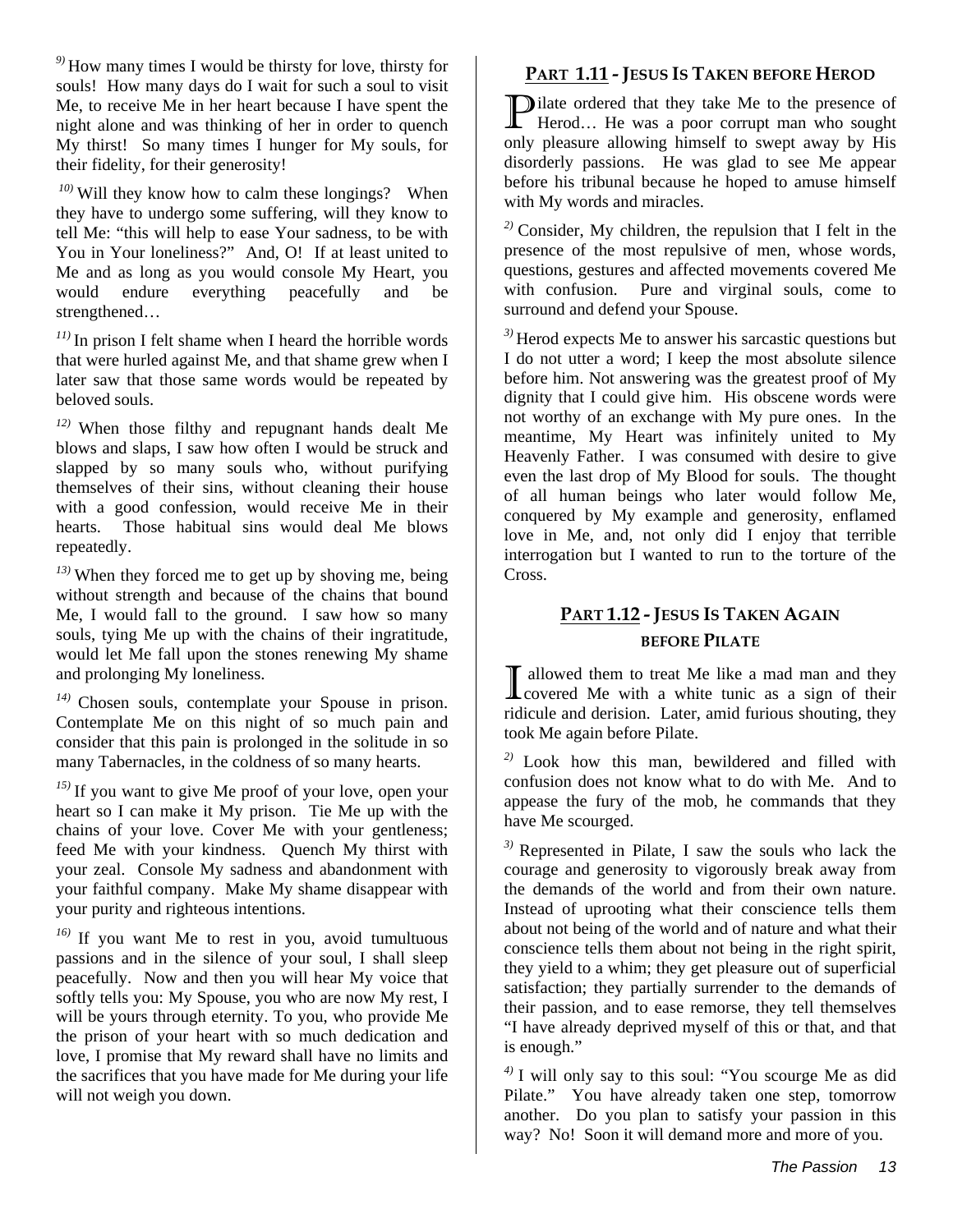*5)* As you have not had the courage to fight with your own nature in this minor thing, much less will you have it later when the occasion will be greater.

### **PART 1.13 - THE SCOURGING OF JESUS**

ook at Me, My beloved ones. Letting Myself be led **T** ook at Me, My beloved ones. Letting Myself be led with the meekness of a lamb to the terrible torture of the scourging. On My Body, already covered with blows and overwhelmed with fatigue, the executioners cruelly discharge terrible lashes with braided rope, with rods. They punish Me so violently that there was no part of Me which was not prey to the most terrible pain… The blows and the kicks caused Me countless wounds… The rods tore away pieces of My skin and flesh. Blood flowed from all My limbs. Time after time I fell because of the pain caused by the blows to My manliness. My Body was in such a state that I resembled a monster more than a man. The features of My face had lost their shape; it was all swollen.

*2)* The thought of so many souls, who would later be inspired to follow My footsteps, consumed Me with Love.

*3)* During My hours in prison, I saw the faithful imitators learning from My meekness, patience, and serenity. Not only accepting suffering and scorn but even loving those who persecute them and, if necessary, sacrificing themselves for them as I sacrificed Myself.

*4)* During those hours of solitude in the midst of so much pain, I became enflamed, more and more, with desires of fulfilling perfectly the Will of My Father. How I offered Myself in reparation for His deeply offended Glory! Thus you, religious souls who find yourselves in the prison chosen out of love, who more than once pass before the eyes of creatures as useless and possibly harmful, do not be afraid. Let them shout against you and, during those hours of pain and solitude, unite your heart intimately with your God, the only object of your love. Make reparation for His Glory violated by so many sins.

#### **PART 1.14 - JESUS IS SENTENCED TO DEATH**

t dawn Caiaphas ordered them to take Me to Pilate At dawn Caiaphas ordered them to take Me to Pilate<br>
So that he might pronounce the sentence of death. Pilate questioned Me, hoping to find a reason to condemn Me, but at the same time his conscience tormented him and he felt great fear at the injustice that he was going to commit. Finally he found a way to ignore Me and had Me taken to Herod.

*2)* In Pilate are faithfully represented the souls who feel the movement of grace and at the same time their own passions, who are dominated by human respect and blinded by self love, for fear of looking ridiculous, allow that moment of grace to pass.

*3)* I did not answer any of Pilate's questions. But when he asked: "Are You the King of the Jews?", then with seriousness and integrity, I answered: "You have said so; I am the King, but My kingdom is not of this world…" With these words I wanted to teach many souls how, when they are presented with the opportunity to endure suffering or a humiliation that could easily be avoided, they should answer with generosity: "My kingdom is not of this world…". That is to say, I do not seek the praises of human beings. My Homeland is not this one, yet soon I will rest where it truly is. Now, take courage to fulfill My duty without taking into account the opinion of the world. What matters to Me is not their esteem but to follow the voice of grace that suffocates the inducements of nature. If I am not able to conquer alone, I will ask for strength and counsel since, on many occasions, passions and excessive self-love blind the soul and impel it to act wrongly.

*4)* The executioners who destroy My Body are not a matter of ten or twenty. There are many hands that hurt My Body; receiving Communion in the hand - the sacrilegious work of Satan!

*5)* How can they contemplate Me in this sea of pain and bitterness without their hearts being moved with compassion?

*6)* But it is not the executioners who have to console but you, chosen souls, so that My pain may be alleviated. Contemplate My wounds and see if there is anyone who has suffered as much as I, to show you their love.

#### **PART 1.15 - JESUS IS CROWNED WITH THORNS**

In the Will of Father I have lived days of intense In the Will of Father I have lived days of intense<br>
I sadness without complaining but accepting what the Father wanted to make Me feel. When I was seized in the Garden, My accusers were quick with every lie and I, without the least resistance, allowed them to take Me to wherever they wanted. And when they wanted to encircle My Head with the crown of thorns, I bowed My Head without resistance, because I took everything from the hands of the One who had sent Me into the world.

*2)* When the arms of those cruel men were exhausted by the violence of discharging blows against My Body, they placed upon My head a crown woven with branches of thorns, and parading before Me they said: "So you are a King? We salute you!"

*3)* Some spat at Me; others insulted Me; still others dealt further blows to My head, each one adding a new pain to My Body, so battered and destroyed.

*4)* I am tired; I have nowhere to rest. Lend Me your heart and your arms to cover Myself in your love. I am cold and feverish; embrace Me for an instant before they continue destroying this temple of Love.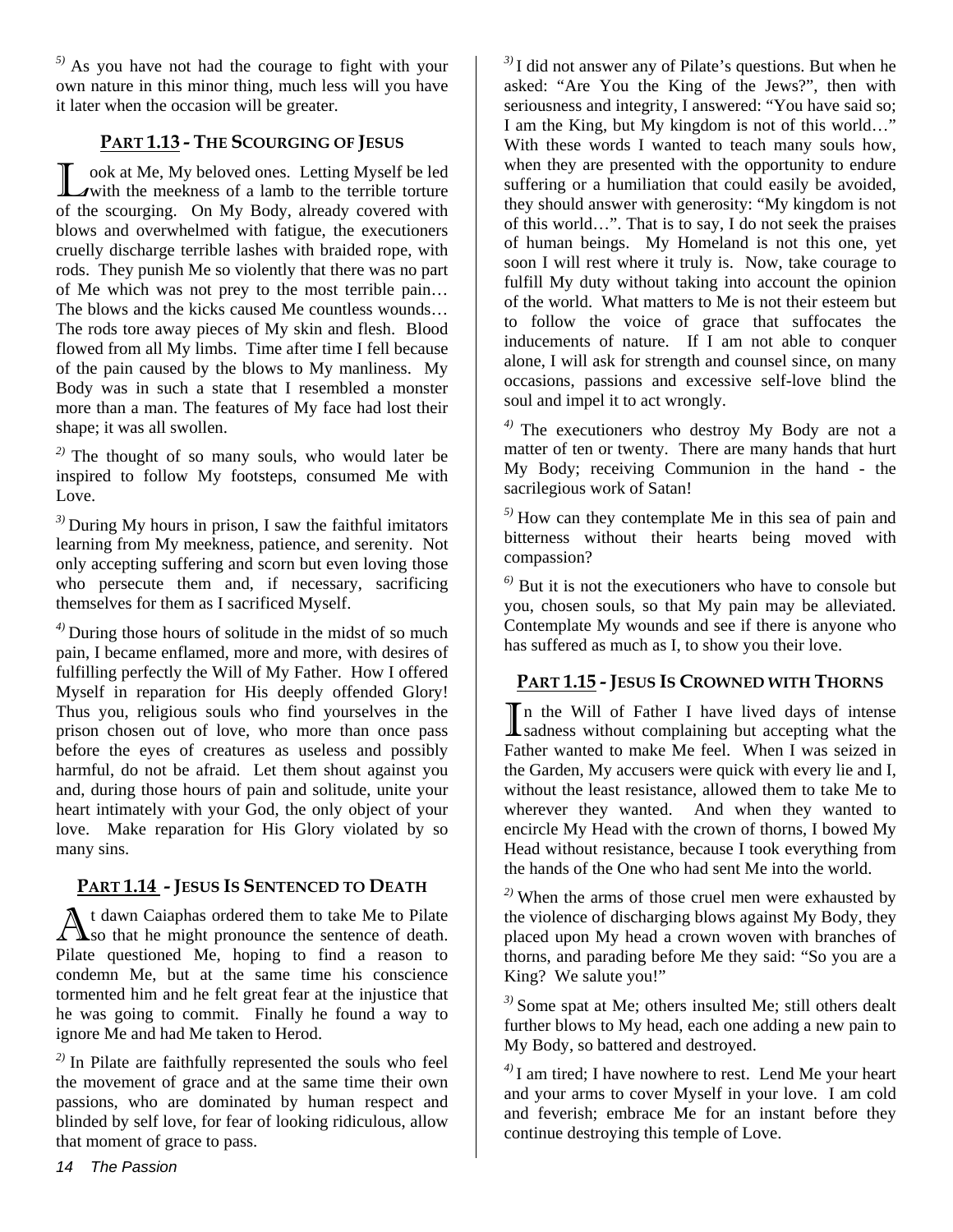*5)* The soldiers and executioners, with their filthy hands, shove My Body, and others with disgust for My Blood, press Me with their lances and reopen My flesh. With a shove they place Me on sharp stones; I silently weep because of the pain while they, in grotesque fashion, make fun of My tears. Finally they tear My temples, forcing down the crown woven of thorny branches.

*6)* Consider how with that crown, I wanted to make reparation for the sins of pride of so many souls who, wishing to be excessively praised, allow themselves to be mastered by the false opinions of the world. Above all, I allowed them to crown My Head with thorns so that in this way My head should suffer cruelly in order to make reparation through voluntary humility, for the loathing and proud pretense of so many souls. Souls who because they judge it unworthy of their condition and status, refuse to follow the path laid out by My Providence.

*7)* No path is humiliating when it is planned by the Will of God… It will fruitless for you to try to deceive yourselves into thinking you are following the will of God and fully submitting to everything He asks of you.

*8)* There are people in the world who, when the moment of decision arrives (to undertake a new type of life), reflect and examine the desires of their hearts. Maybe they will find, in him or her with whom they plan to unite, the solid foundations for a Christian and pious life. Perhaps they will see that they will carry out their duties as a family in a way necessary to satisfy their wishes of happiness. But vanity and pride come to obscure their spirit and they let themselves to be swept along by the desire of being important and showing off. Then they do their best to seek out someone, who being richer or of high class, to satisfy their ambition. O! How foolishly they blind themselves. No, I will tell them, you will not find true happiness in this world and I hope that you will find it in the next. Beware; you are putting yourselves in great danger!

*9)* I will also talk to the souls to whom I called to the path of perfection. How many illusions there are in those who tell Me that they are ready to do My Will and then drive the Crown of thorns onto My Head.

*10)* Respectively, there are souls whom I want for Myself. Knowing them and loving them, I want to place them where I live, in My infinite wisdom, where they will find all that is necessary to reach sanctity. It is there where I will make Myself known to them, and where they will give Me more comfort, more love, and more souls.

*11)* But, so many disappointments! How many souls are blinded by pride and arrogance or by miserable ambition. They fill their heads with vain and useless thoughts; they refuse to follow the path that My love lays out for them.

*12)* Souls whom I had chosen, do you think that you fulfill My Will by resisting the voice of grace that calls you and guides you along that path which your pride rejects?

*13)* My daughter, love of My sorrows, console Me. Make a throne in your little heart for your King and Savior and crown Me with kisses.

*14)* Crowned with thorns and covered with a purple cloak, the soldiers presented Me again to Pilate. Not finding in Me a crime for which to punish Me, Pilate asked Me several questions, asking Me why I did not answer him knowing that he had full power over Me.

*15)* Then, breaking My silence I told him: "You would not have that power if you had not received it from above, but it is necessary that the Scriptures be carried out." And, abandoning Myself to My Heavenly Father, I fell silent again.

#### **PART 1.16 - BARABBAS IS SET FREE**

**D**ilate was looking for ways to free Me. He was worried because of his wife's warning and confused worried because of his wife's warning and confused between the feelings of remorse from his conscience and the fear that the people would initiate a riot against him. In the pitiful state I was in, he exposed Me to the sight of the mob, proposing to them that I be freed and condemn Barabbas, a famous thief and criminal, in My place. The people answered in one voice: "Let him die and let Barabbas be set free!

*2)* Souls who love Me, see how they have compared Me to a criminal. See how they have reduced Me to lower than the most perverse of men. Listen to the furious shouts hurled against Me. See with what rage they ask for My death. Did I refuse to endure such a painful insult? No, on the contrary, I embraced it for My Love of souls and to show them that this Love did not only led Me to death but to the most ignominious death…

*3)* However, do not believe that My human nature did not feel revulsion or pain. On the contrary, I wanted to feel all its revulsion, and be subject to its same condition, giving you an example that may strengthen you in every circumstance in life and may teach you to overcome the aversions offered you when it is a question of fulfilling the Divine Will.

*4)* I return to the souls to whom I was speaking yesterday, those souls called to the state of perfection, who argue with grace and retreat when faced with the humility of the path that I show them, fearing how they will be judged by the world or as they assess their capabilities, convince themselves that they will be more useful somewhere else to My service and for My Glory.

*5)* I am going to respond to those souls: Tell Me, did I refuse or even hesitate when I saw Myself being of poor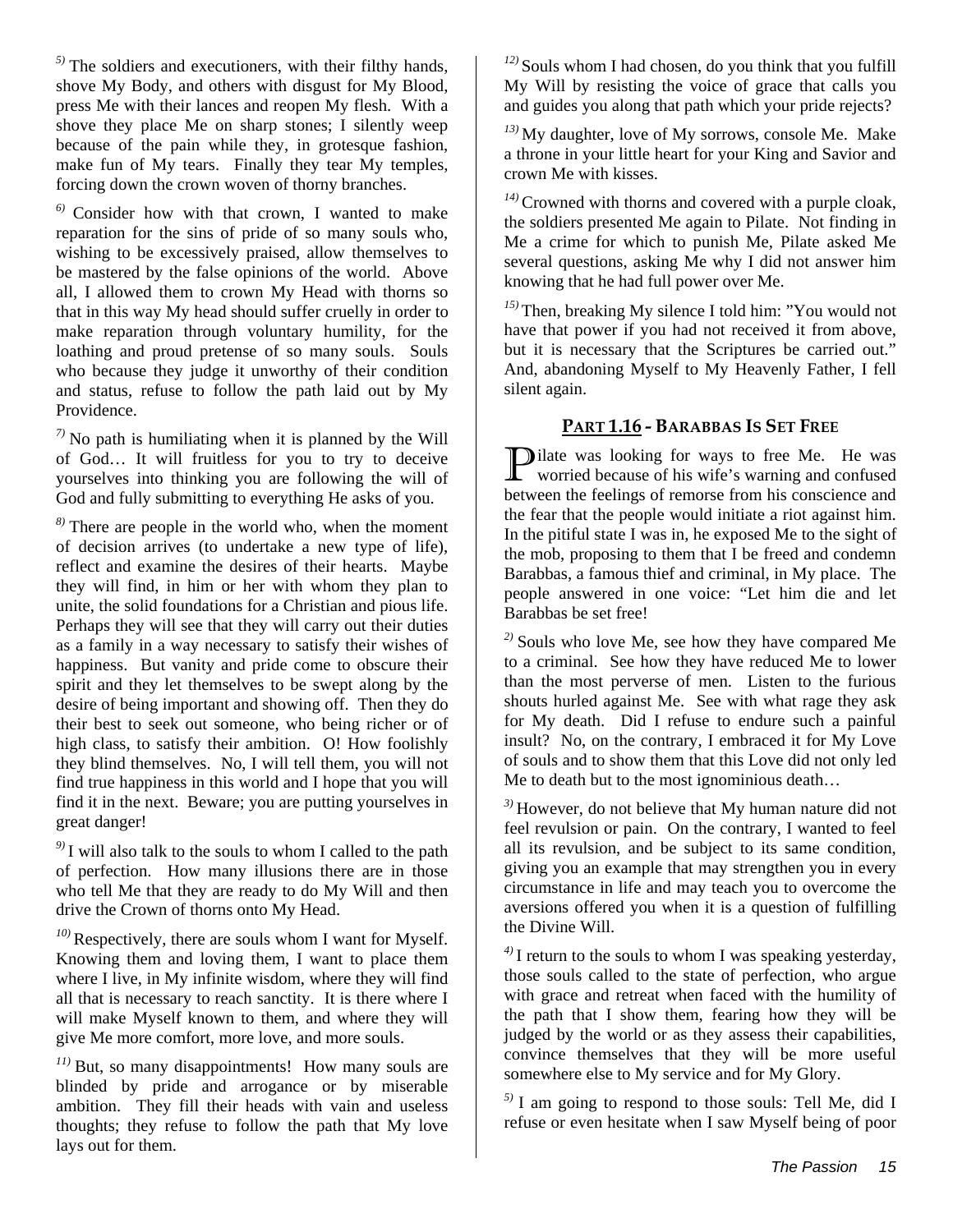and humble parents in a stable far from My home and Country in the harshest season of the year and at night?

*6)* Afterwards, I lived thirty years in obscurity doing rough labor in a workshop. I suffered humiliation and disdain at the hands of those who requested work done by Joseph, My father. I did not shrink from helping My Mother in the most menial household tasks. Yet, did I not have more talent than what is required to perform the rough trade of a carpenter? I, who at the age of twelve, taught the Doctors in the Temple… But it was the Will of My Heavenly Father and I glorified Him in that way. When I left Nazareth and started My public life, I could have made Myself known as the Messiah and Son of God, so that men and women would listen to My teachings with veneration, but I did not do so because My only wish was to fulfill the will of My Father.

*7)* And when the time of My Passion came, through the cruelty of some and the insults of others, the abandonment of My own and the ingratitude of the mob, through the unspeakable martyrdom of My Body and the revulsion of My soul, see how with still greater love, I revealed and embraced the Will of My Heavenly Father.

*8)* Thus when overcoming difficulties and revulsion, the soul generously submits itself to the Will of God, there comes a moment in which, intimately united to Him, the soul enjoys the most indescribable sweetness.

*9)* What I have said to souls who loathe the humble and hidden life, I repeat to those who are called to labor in constant contact with the world when, instead, they would be attracted to complete solitude and humble and hidden works.

*10)* Chosen souls, your happiness and perfection does not consist in following the tastes and inclinations of nature, in being known or unknown by creatures, in using or hiding the talent you have, but rather in uniting and conforming yourselves through love and with total submission to the Will of God to what is asked of you for His Glory and your own sanctification.

*11)* Enough for today, My little daughter; love and embrace My Will joyfully. You know that it is always design by love.

*12)* Meditate for a moment upon the unspeakable martyrdom of My Heart, upon seeing it valued less than Barabbas. How I remembered the tenderness of My Mother when She was embracing Me close to Her Heart! And how vivid were the anxieties and fatigue that My adoptive father suffered to show Me his love. How I remembered the benefits I so freely poured over those ungrateful people, giving sight to the blind, restoring health to the sick and the use of their limbs to those who had lost them, feeding the crowds, and bringing the dead back to life. Now to see Myself reduced to the most

despicable state! I am the most despised of men, and I am being condemned to death like an infamous thief.

### **PART 1.17 - JESUS FORGIVES EVEN THE GREATEST SINNERS**

liate has pronounced sentence. My little children, **P**ilate has pronounced sentence. My little chi consider attentively how My Heart suffered...

*2)* After Judas handed Me over in the Garden of Olives, he wandered off and took flight, unable to stifle the cries of his conscience, which accused him of the most horrible sacrilege. When the news of My death sentence reached his ears, he gave in to the most terrible despair and hanged himself.

*3)* Who can possibly understand the intense pain in My Heart when I saw that soul cast himself into eternal damnation? He who had spent three years in the school of My Love learning My doctrine, receiving My teaching, and many times hearing My lips forgive the greatest sinners.

*4)*Judas! Why do you not come and throw yourself at My feet so that I may forgive you? If you do not dare to come near Me for fear of those who surround Me and so ardently abuse Me, at least look at Me and you will see how soon My eyes will fix on you.

*5)* Souls, who are entangled in the greatest sins… If at times you have lived wandering as fugitives because of your crimes, if the sins of which you are guilty have blinded you and hardened your hearts, if in the pursuit of some passion you have fallen into greater disorder, do not allow desperation to take possession of you when the accomplices to your sin abandon you and your soul realizes its guilt. As long as man has an instant of life, he still has time to appeal to My Mercy and implore forgiveness.

*6)* If you are young and the scandals of your past life have left you in a state of degradation before men, do not be afraid! Even though the world may despise you, treat you as wicked, insult and abandon you, be certain that your God does not want your soul to be fodder for the flames of hell. He wants you to dare to speak to Him, to direct your gaze and the sighs of your heart at Him, and you will soon see that His kind and paternal hand will lead you to the source of forgiveness and of life.

*7)* If out of malice you have perhaps spent a large part of your life in disorder and indifference, and now near eternity, desperation wants to blindfold your eyes, do not allow yourself to be deceived. There is still time for forgiveness. Listen carefully: if you have left but a second of life, take advantage of it because you could gain eternal life during that second.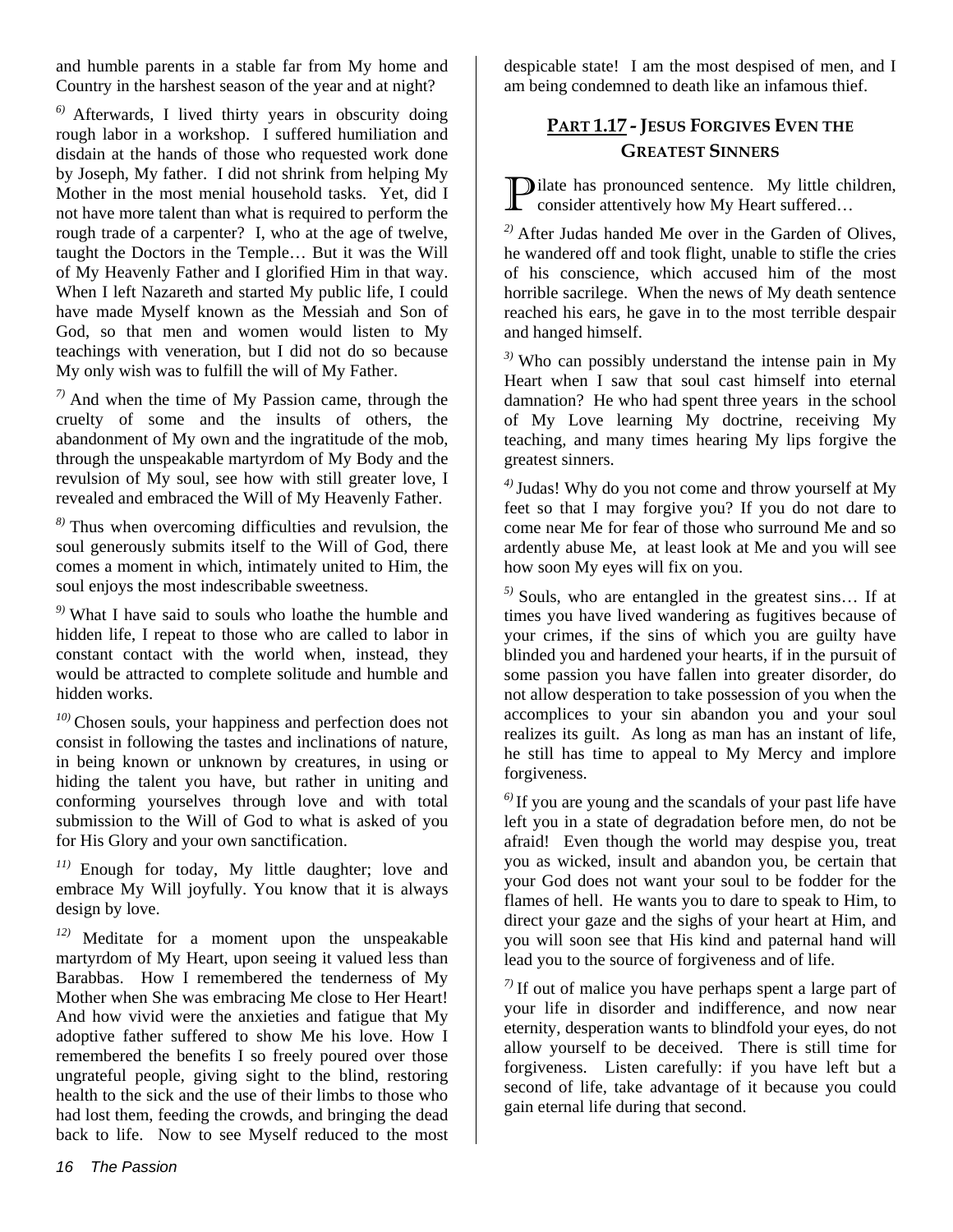*8)* If your existence has passed in ignorance and in error, if you have been the cause of great harm to people, to society, and even to religion, and for any reason you recognize your mistake, do not allow yourself to be pulled down by the burden of your sins or by the harm for which you have been instrumental. But instead, allow your soul to be penetrated with the deepest sorrow, absorb yourself in trust and turn to the One who is always waiting to forgive you.

*9)* The same happens for a soul who has spent the first years of its life in faithful observance of My Commandments, but has little by little fallen away from fervor into a lukewarm and comfortable life …

*10)* Do not hide anything that I tell you, for it is all for the benefit of the whole of humanity. Repeat it in broad daylight; preach it to those who truly want to hear it.

*11)* The soul who one day receives a strong jolt that awaken her, all of a sudden sees her life fruitless, empty and undeserving of eternity ] The Evil One, with infernal jealousy, attacks her in a thousand ways, exaggerating her faults. He inspires in her sadness and discouragement, leading in the end to fear and desperation.

*12)* Soul that belongs to Me, do not pay attention to the that cruel enemy. As soon as you feel the movement of grace at the beginning of your struggle, come to My Heart. Feel and watch how it pours sheds a drop of its Blood upon your soul, and come to Me. You know where I am, under the veil of faith… Lift it and, with complete trust, tell Me all your sorrows, your miseries, your falls… Listen to My words with respect and do not fear for the past. My Heart has submerged it in the endless depths of My Mercy and My Love.

*13)* Your past life will give you the humility that will fill you. And if you want to give Me the best proof of love, trust Me and count on My forgiveness. Believe that your sins will never be greater than My infinite Mercy.

#### **PART 1.18 - JESUS ON HIS WAY TO CALVARY**

et us continue, My little daughter. Follow Me on If the way to Calvary, weighed down by the weight of the Cross…

*2)* While My Heart was bewildered with sadness for the eternal perdition of Judas, the cruel executioners, insensitive to My pain, loaded My wounded shoulders with the hard and heavy Cross on which I was to consummate the mystery of the Redemption of the world.

*3)* Contemplate Me, Angels from Heaven. See the Creator of every marvel; the God to whom all the heavenly spirits render adoration; the God walking towards Calvary and carrying on His shoulders the holy and blessed log that will receive his last sigh.

*4)* Also look at Me, you souls who wish to be My faithful imitators. My Body, destroyed by so much torture, walks without strength, bathed in sweat and Blood… I suffer, without anyone feeling sorry for My pain! The mob accompanies Me and there is not a single person who feels pity for Me. They all surround Me like hungry wolves, wanting to devour their prey… It is that all the demons came out of Hell to make My suffering worse.

*5)* The fatigue that I feel is so great and the Cross so heavy that halfway along the path, I fall from weakness. See how those inhuman men lift Me up in the most brutal manner. One grabs My arm, another pulls My clothes that are stuck to My wounds, tearing them open again… This one grabs Me by the neck, another by the hair; others discharge dreadful blows to My whole Body, with their fists, and even with their feet. The Cross falls upon Me and with its weight causes new wounds. My face is scraped by the stones in the road and the blood which runs down My face sticks to My eyes that are almost closed because of the blows they have received. The dust and the mud mingle with the blood and I am turned into the most repugnant of objects.

*6)* My Father sends Angels to help support Me so that My Body does not lose consciousness when it falls, so that the battle may not be won before its time and all My souls are lost.

*7)* I walk over the stones that destroy My feet. I stumble and fall time and time again. I look at both sides of the road, searching for the slightest look of love, of surrender, of union with My pain, but… I do not see anyone.

*8)* My children, you who follow in My footsteps, do not let go of your cross no matter how heavy it seems to you. Do it for Me because by carrying your cross, you will help Me carry Mine, and on the difficult path, you will find My Mother and the holy souls who will give you encouragement and comfort. Continue with Me for a few moments, and a few steps ahead you will see Me in the presence of My Most Holy Mother who, with Her Heart pierced by sorrow, comes out to meet Me for two reasons: to gain further strength to suffer at the sight of Her God and, with Her heroic attitude, to give Her Son encouragement to continue His work of Redemption.

*9)* Consider the martyrdom of these two Hearts. What My Mother loves most is Her Son… She cannot ease My pains and She knows that the sight of Her will increase My sufferings even more, but it will also increase My strength to fulfill the Will of the Father.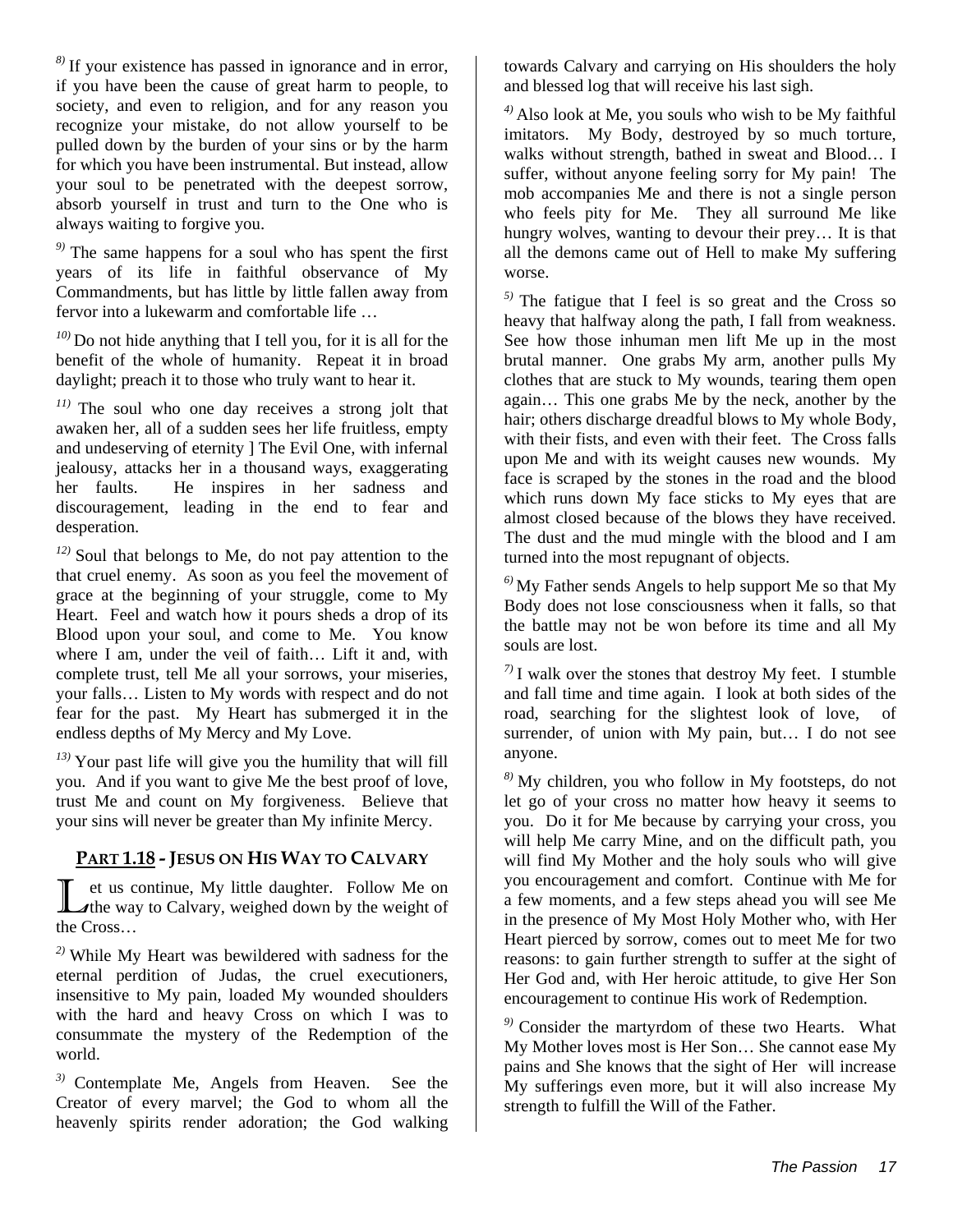*10)* For Me, My Mother is the most beloved being on earth, and not only am I unable to console Her, but the sad state in which She sees Me causes Her heart a suffering similar to Mine. She allows a sob to escape. The death I suffer in My Body, My Mother receives in Her Heart!... Oh, how Her eyes are fixed on Me and Mine on Her! We do not utter a single word, but Our Hearts express so many things during that painful look.

*11)* Yes, My Mother witnessed all the tortures of My Passion, which were presented to Her spirit by Divine revelation. Moreover, several disciples, even though they remained far away for fear of the Jews, tried to find out everything and would inform My Mother… When She found out that the death sentence had already been pronounced, She came to meet Me and did not abandon Me until they placed Me in the tomb.

## **PART 1.19 - JESUS IS HELPED TO CARRY THE CROSS**

 am on My way to Calvary. Those wicked men, I am on My way to Calvary. Those wicked men, fearing to see Me die before reaching the end, arrange among themselves to find someone to help Me carry the Cross, and from the vicinity they requisitioned a man called Simon.

*2)* Look at him behind Me, helping Me carry the Cross, and above all consider two things: this man lacks good will, and is a mercenary because if he comes and shares with Me the weight of the Cross, it is because he has been requisitioned. For that reason, when he feels too tired, he lets the weight fall more on Me and thus, I fall to the ground twice.

*3)* This man helps Me carry part of the Cross but not My entire Cross.

*4)* There are souls that walk this way behind Me. They accept helping Me carry My Cross but they still worry about comfort and rest. Many others agree to follow Me and, to that end, they have embraced the perfect life. But they do not abandon their self-interests, which keep on being, in many cases, their prime concern. That is why they waver and let My Cross fall when it weighs upon them too much. They look to suffer in the least possible way; they measure their self-denial; they avoid humiliation and fatigue as much as possible, and, remembering perhaps with sorrow, those whom they left behind, they try to obtain for themselves certain comforts and pleasures.

*5)* In a word, there are souls who are so selfish and egotistical that they have come to follow Me more for themselves than for Me. They resign themselves only to contribute what bothers them and what they cannot avoid… They help Me carry only a very small portion of My Cross, and in such a manner that they can hardly

acquire the merits indispensable for their salvation. But in eternity, they will see how much further remained the path that they should have traveled.

*6)* On the other hand, there are souls, and not few, who, moved by their desire for salvation but above all, by the love inspired in them by the vision of what I have suffered for them, decide to follow Me on the path to Calvary. They embrace the perfect life and give themselves to My service, not to help Me carry just a part of the Cross but all of it. Their only desire is to give Me rest and to console Me. For that purpose, they volunteer for everything that My Will asks of them, searching for how they can please Me. They do not think about the merits or the reward that awaits them, or the tiredness or the suffering that will result for them. The only thing that they have in mind is the love that they can show Me, and the comfort they give Me…

 $7$ <sup>)</sup> If My Cross is presented as an illness, if it is hidden under a job contrary to their inclinations and of little agreement with their abilities, if it comes accompanied by the thoughtlessness of people surround them, they accept it with total submission.

*8)* Oh! These are the souls that truly carry My Cross; they adore it. They make use of it for obtaining My Glory with no interest or payment other than My love. They are the ones that consider Me and glorify Me.

*9)* If you do not see the result of your sufferings, of your self-denial, or if you see it later, be certain that they have not been in vain and fruitless but, on the contrary, the fruit will be abundant.

*10)* The soul who truly loves, does not keep count of how much it has suffered or labored, nor does it expect this or that reward, but it seeks only that which it believes glorifies its God… For Him it spares neither labors nor weariness. It does not become agitated or restless, far from it, for it does not lose its peace if it finds itself thwarted or humiliated, because the only motive for its actions is love, and love abandons the consequences and the results. Therein lies the purpose of souls who do not seek rewards. The only thing that they hope for is My Glory, My comfort, My rest, and, for that reason they have taken My Cross and all the weight that My Will desires to place upon them.

*11)* My children, call Me by My name, for Jesus means everything. I will wash your feet, those feet that have trodden a slippery path and are now wounded by the blows against the rocks. I will wipe away your tears, cure you, kiss you, and you will remain healthy and know no other path but the one that leads you to Me.

*12)* We are now at Calvary! The mob is excited because the dreadful moment is near… Exhausted by fatigue, I can hardly walk. My feet bleed because of the stones on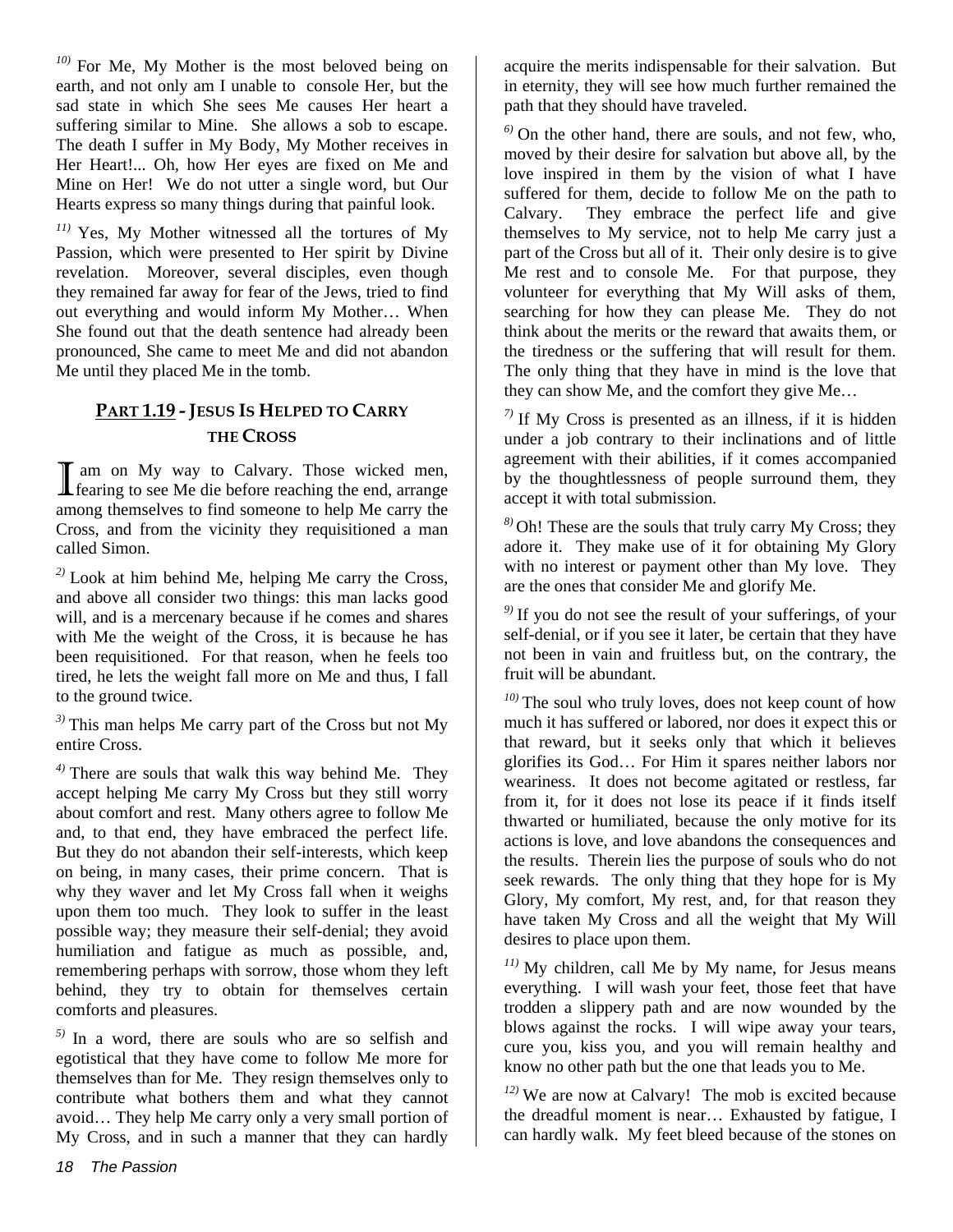the way… Three times I have fallen along the way: once to give sinners used to sinning the strength to convert; another to give encouragement to souls who fall because of being frail and to souls who are blinded by sadness and restlessness, encouraging them to rise and embark with courage upon the path of virtue; and the third time, to help souls depart from sin at the hour of their death.

#### **PART 1.20 - JESUS IS NAILED TO THE CROSS**

ook with what cruelty these hardened men surround **The Cross and Law is the Some pull the Cross and lay it on the ground;** others tear off My clothes that adhere to the wounds that again open and blood again oozes out.

*2)* Look, beloved children, at how much shame and confusion I suffer seeing Myself this way before that immense crowd… What sorrow for My soul!

*3)* The executioners tear off My tunic and cast lots for it; the tunic with which My Mother so carefully clothed Me during My childhood, and which She had been increasing in size as I grew. What would be My Mother's affliction as She contemplates this scene?

*4)* How She must have desired to keep that tunic, now stained and soaked with My Blood.

*5)* But the hour has arrived and the executioners stretching Me out upon the Cross, grab My arms and pull them until they reach the holes prepared in it. My whole Body is breaking; it swings from one side to the other and the thorns of the crown penetrate even deeper into My head. Listen to the first blow of the hammer that nails My right hand… It resounds to the depths of the earth. Listen yet again… now they are nailing My left hand and, in the presence of such a spectacle, the heavens tremble, and the Angels prostrate themselves. I keep the most profound silence. Neither a complaint, nor a moan escapes My lips, but My tears mingle with the blood that covers My face.

*6)* After they have nailed My hands, they cruelly pull My feet… My wounds open, the nerves in My hands and arms tear; the bones are dislocated… The pain is intense!

*7)* My feet are pierced and My Blood soaks the earth!…

*8)* Contemplate for a moment these bloodstained hands and feet… This naked body, covered with wounds, with urine, and blood. Filthy… This head pierced by sharp thorns, soaked in sweat, full of dust, and covered in Blood…

*9)* Admire the silence, the patience, and the conformity with which I accept this suffering. Who is the One who suffers like this, a victim of such ignominy? He is the Son of God! The One who has made the heavens, the earth, the seas, and all that exists… The One who has created man; the One who sustains everything with His

infinite power… He is there motionless, despised, stripped, and followed by a multitude of souls who will abandon worldly possessions, family, country, honors, well-being, glory and whatever may be necessary to give Him Glory and show Him the love owed Him…

*10)* Be attentive, Heavenly Angels, and you too, souls who love Me… The soldiers are going to turn over the cross, to rivet the nails to prevent them from coming out due to the weight of My Body and allowing Me to fall. My Body is going to give the earth the kiss of peace. And while the blows from the hammering resonate throughout space, on the summit of Calvary the most admirable spectacle is carried out… In a plea, My Mother, who is contemplating all that was happening and being unable to give Me relief, implores the Mercy of My Heavenly Father… Legions of Angels come down to adore My Body, and to hold it up so as not to touch the earth and to prevent it from being crushed by the weight of the Cross.

*11)* Contemplate your Jesus, stretched out on the Cross, unable to make the slightest movement… naked, without fame, without honor, without liberty… Everything has been snatched away from Him! There is no one who takes pity and sympathizes with His pain! He only receives torments, ridicule, and mockery!

*12)* If you truly love Me, will you be ready to anything to be like Me? What will you refuse in order to obey Me, to please Me, to console Me?… Prostrate yourself to the ground and let Me tell you a few words:

*13)* May My Will triumph in you!

*14)* May My Love destroy you!

*15)* May your misery glorify Me!

#### **PART 1.21 - JESUS PRONOUNCES HIS LAST WORDS**

y daughter, you have heard and seen My **M** y daughter, you have heard and seen My sufferings; accompany Me until the end and share My pain.

*2)* My Cross is now raised. Here is the hour of the Redemption of the world!

*3)* To the crowd, I am the spectacle of jeers but also of admiration and love for souls. This Cross, which until now an instrument of torture where criminals expired, will be from now on, the light and peace of the world.

*4)* Sinners will find forgiveness and life in My Holy Scriptures. My Blood will wash and erase the stains of their sins.

*5)* Souls who are pure will come to My Sacred Wounds to refresh themselves and to burn in My Love. In them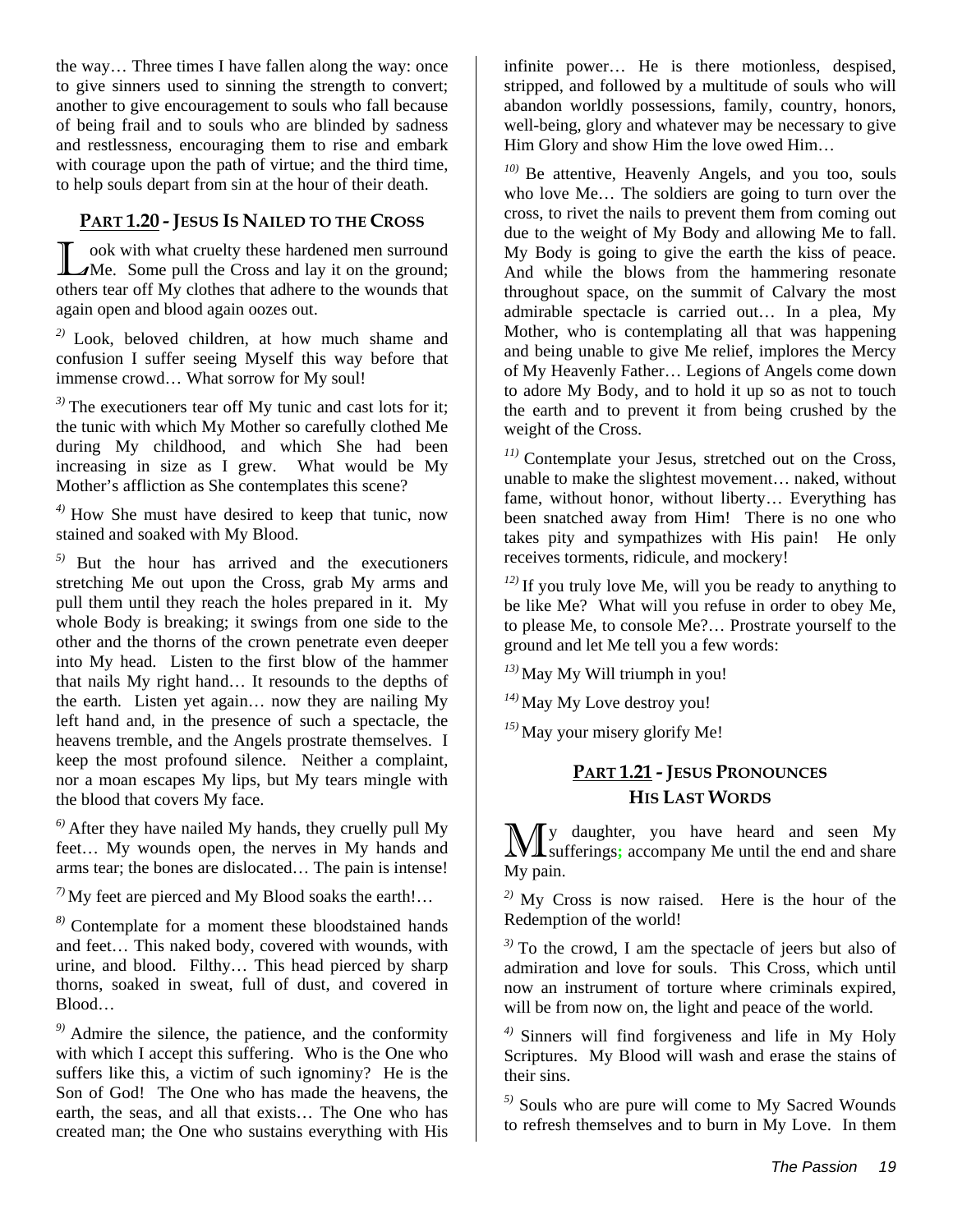they will take refuge and will make their dwelling forever.

*6)* **Father, forgive them for they know not what they do**, they have not known the One who is their life… They have unleashed against Him all the fury of their iniquities. But I beg of You, O My Father! Release upon them the power of Your Mercy.

*7)***Today you will be with Me in Paradise**, because your faith in the Mercy of your Savior has erased your crimes and leads you to eternal life.

*8)* **Woman, there is your Son!** Mother of Mine, there are My brothers! Watch over them, love them… they are not alone.

*9)* O, you, for whom I have given My life, you now have a Mother to whom you can turn to in all your needs. I have united all of you with the tightest bonds when I gave you My own Mother.

*10)* The soul now has a right to say to its God "**Why have you forsaken me?"** Indeed**,** after I fulfilled the mystery of Redemption, human beings have become sons of God again, brothers and sisters of Jesus Christ, and heirs of eternal life.

*11)* O Father of Mine… **I thirst for Your Glory**… and the hour has arrived. From now on, by the fulfillment of My Words, the world will know that You are the One who sent Me, and You will be glorified!

*12)* I thirst for Your Glory; I thirst for souls… And to quench this thirst, I have poured out My Blood unto the last drop! For that reason I can say: **All is fulfilled.** The great mystery of Love has now been fulfilled; the mystery for which God surrendered to the world His own Son in order to restore life to mankind… I came into the world to do Your Will, O My Father. It is now fulfilled!

*13)* To Thee I give My soul. In this way the souls who accomplish My Will can say in truthfulness: "Everything is consummated…" **My Lord and My God,** receive My soul… I place it in Your beloved hands.

*14)* For souls in the throes of death, I offered My death to My Father and they will have Life. In the final cry I gave from the Cross, I embraced all of humanity: past, present, and future. The piercing spasm with which I detached Myself from earth, was welcomed by My Father with infinite Love, and all of Heaven exulted over it because My Humanity was entering into Glory. At the same instant in which I surrendered My Spirit, a multitude of souls met with Me: those who desired Me centuries ago and those who desired Me a few months or days ago, but all of them desired Me intensely. Right then, this joy alone sufficed for all the hardships suffered by Me.

*15)* You should know that in memory of that joyful meeting, I have decided to assist the dying and many times do so even visibly. I grant them salvation to honor those who so lovingly welcomed Me in Heaven. So pray for these dying people, because I love them very much. As often as you offer the last cry that I gave to the Father, you will be heard because through it, many souls are given to Me.

*16)* It was a moment of joy when all the Heavenly Court, packed together and vibrant and awaiting My death, was presented to Me. But among all the souls who surrounded Me, one was particularly jubilant, overwhelmed so much that it sparkled in joy, in love. It was Joseph who, more than anyone else, understood the Glory I had acquired after such bitter battles. He led all the souls who were waiting for Me; to him it was granted to be My first Ambassador in Limbo [i.e., where the faithful, deceased souls awaited]. The Angels, each in their own order, paid honor to Me in such a way that My Humanity, already resplendent, was surrounded by a countless number of Saints who adored and exalted Me.

*17)* My children, there are no glorious crosses on earth; they are all wrapped in mystery, in darkness, in exasperation: in mystery, because you do not understand it; in darkness, because they blind the mind; and in exasperation, because they strike blows in precisely those places where one does not wish to be struck.

*18)* Do not complain; do not delay. I tell you that not only did I carry the wooden cross that led Me to Glory, but, above all, that invisible but permanent Cross that was formed by the crosses of your sins. Yes, and of your sufferings. Everything that you suffer was the object of My sorrows, for I not only suffered to give you Redemption, but also for what you should suffer now. Look at the love that unites Me to you; in it have the confirmation of My Holy Will and unite yourselves to Me by observing how I behaved in the midst of unlimited bitterness.

*19)* I have taken as a symbol a piece of wood, a cross. I have carried it with great love, for the good of all. I have suffered real affliction so that all could rejoice in Me. But today, how many believe in the One who truly did love you and does love you? Contemplate Me in the image of the Christ that weeps and bleeds. There and in this way the world has Me.

#### **PART 1.22 - THE RESURRECTION OF JESUS**

Toly Friday was followed by the glorious dawn of **the Sunday of the Resurrection.** If I have decided not to destroy the world, it means that I want to renew it and rejuvenate it. Old trees need to lose their leaves and be pruned so that they can sprout new buds. And old branches and dry leaves are burned.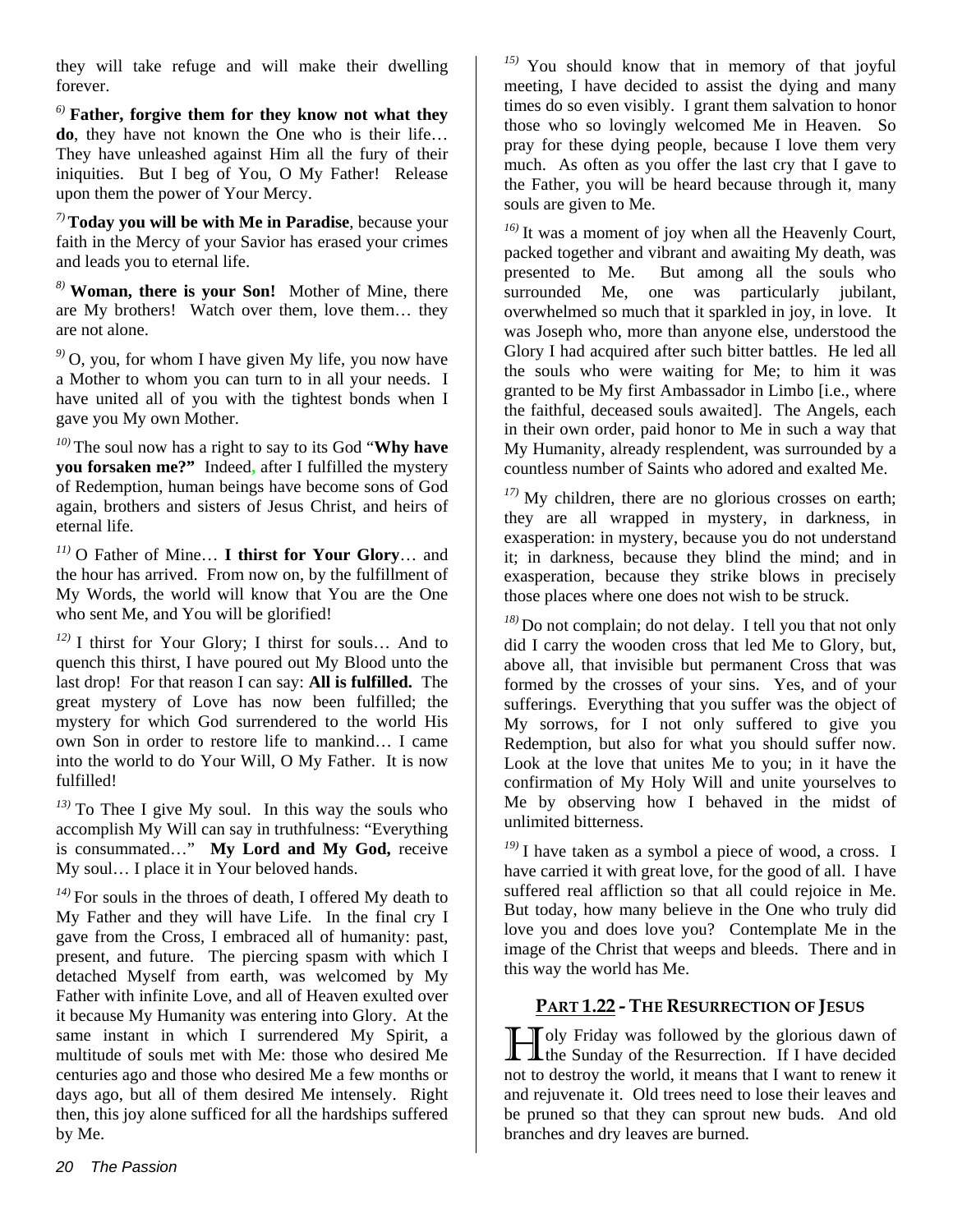*2)* Separate the young goats from the lambs, so that they can find ready and well prepared and fertile pastures to graze at their ease, and drink from the clear fountains of the water of salvation… It is My redeeming Blood that waters the arid lands that have stayed the deserts of the world of souls. And this Blood will always flow over the earth as long as there is one man to save.

*3)* Beloved spouse, I desire what you do not want, but I can do what you could not obtain. Your mission is to have Me loved by souls, and to teach them to live with Me. I have not died on the Cross, and gone through a thousand tortures to populate Hell with souls, but rather, to populate Heaven with chosen ones.

## **PART 2 - GOD THE FATHER SPEAKS OF HIS BELOVED SON TO CATALINA**

 see My Son, trembling down there below in the **I** see My Son, trembling down there below in the shadows of Gethsemane, who having descended from Heaven, took the form and substance of that creature of Mine who presumed and continues to presume that he has the power to rebel against his Creator. The man, that lonely and confused man, is the designated victim, and as such, with His own Blood, has had to cleanse all of humanity which He represents. He trembles and is horrified at feeling Himself covered, even to the point of seeing Himself dominated, by the inconceivable mass of sins that He would have to remove from the blackened consciences of millions and millions of filthy creatures.

*2)* Poor Son of Mine, Love has taken You now to this and you are frightened by it. Who will glorify You in Heaven when, radiantly, you enter to it? Can any creature give You praise worthy of You, any love worthy of You? And what is the praise and love of a man, of millions of men, in comparison with the Love with which You have accepted the most tremendous of tests that could ever exist on earth? No, My beloved Son, nobody but Your Father could equal You in Love, nobody but I, who in My Spirit of Love, can praise and love You for Your sacrifice that night.

*3)* You have reached, beloved Son of Mine in whom I rest all My benevolence, the paroxysm of death by surviving the very bitter agony in the Garden. You have reached, in the sphere of Your humanity real and whole, the summit of the great passion that a human heart can have: to suffer for the offences committed against Me, but to suffer for them with the most pure and intense Love that there is in You. Albeit with trembling, You have reached the limit through which humanity should reach complete Redemption. You, beloved Son, by the sweat of Your Blood, have conquered not only the souls of Your brothers, but even more, Your own personal Glory that should elevate You, man, equal with Me, God like You.

*4)* You have drawn in Me the most perfect Justice, and the most perfect Love. At that time they represented the scum of the world, and You did it through Your voluntary and free acceptance. You are now, among all, My honor, glory, and joy. You were not My offender, not You. You have always been My beloved Son, in whom I have placed My pleasure. You were not the scum because even then I saw You as You have always been: My Light, My Word, that is to say, precisely Myself. Son, who trembled and died for My Honor, You have deserved that your Father make You known to the world, to that blind world, which offends Us and yet is so loved by Us!

*5)* Oh, most beloved Son, I see You and will always see You in that night of Your bitterness, and I have You always in mind! Because of Your love, I am reconciled to creatures and with creatures. And then You could not raise Your face to Me; it was so covered with their guilt. Now, to please You, I make them raise their faces to Us so that by catching a glimpse of Your Light, they will remain captives of Our Love.

*6)* Now, My Son, always so beloved, I will do what I told You then in the shadow of Gethsemane, and they will be great things to give You joy and honor.

## **PART 3 - THE MOST BLESSED MOTHER DESCRIBES HER SEVEN SORROWS TO CATALINA**

any prophets spoke about Me; they prophesied Many prophets spoke about Me; they prophesied<br>Many that it was necessary for Me to suffer to become worthy of being the Mother of God. On earth they advanced knowledge of Me but, as it was meant to be, in a very veiled way. Later the Evangelists spoke of Me, especially Luke, My beloved physician - more of souls than of bodies. Afterwards some devotions were started that had as a basis the sorrows and pains suffered by Me. And thus it is commonly believed and thought that I experienced seven main sorrows.

*2)* My children, your Mother has rewarded and will reward the efforts and love that you have had for Me. But as Jesus did, I want to talk to you more extensively about My sorrows. Then, you will talk about them to other brothers and sisters and everyone at last will now imitate Me. Because of what I suffered, I am continuously praising Jesus and I seek nothing more than for Him to be glorified in Me.

*3)* Look, little children, it is sad to talk about these things to My own children, because every mother keeps her sorrows to herself. And this I dutifully did in the course of My mortal life; therefore, My wish as a mother has already been respected by God. Now that I am here, where the smile is eternal, and having already concealed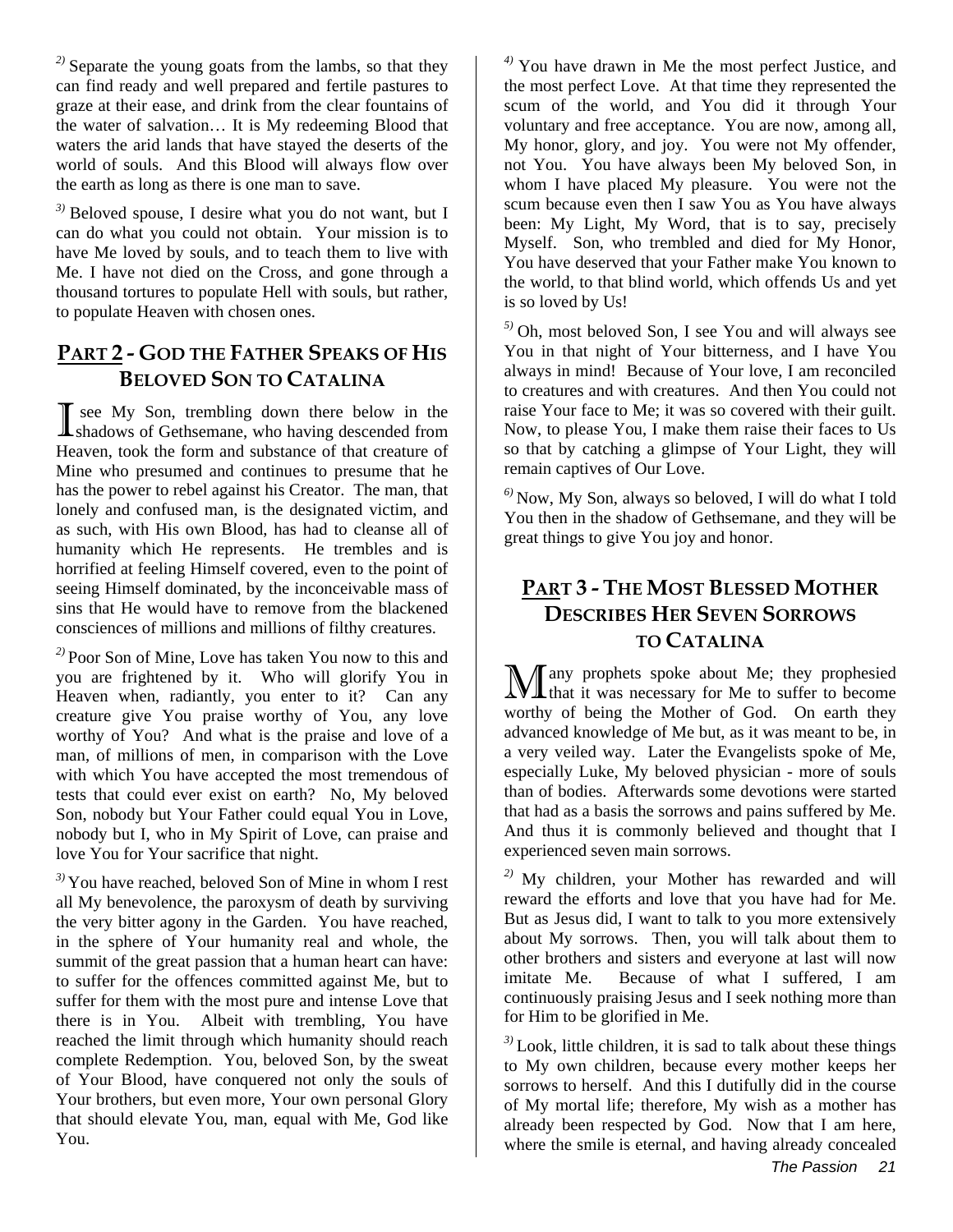like all mothers the sorrows that I experienced, I should talk about them so that as My children you may know something about My life.

*4)* I know the fruits that you will gain from it and and as they are pleasing to Jesus, My beloved Son. I will talk about them as soon as you can understand Me.

*5)* My Jesus said, "Whoever is first, make yourself last", and He truly did so because He is first in the House of God, but He lowered Himself unto the lowest step. Now, because of love, I will not take away from Him this first and last place that belongs to Him. Rather, I strive to make you understand this truth, and My joy will be much greater when you are convinced, not through the path of simple knowledge but by means of a profound and deeply rooted conviction. May He be first and all of us truly be last.

*6)* If He was first, there should be a second one in the scale of love and glory and; therefore, of lowliness and humiliation. You have now understood: That being should be Me. Little children, praise God who even having established an enormous distance between Jesus and Me, still wanted to place Me immediately next to Him.

*7)* My children, what appears to the world is not what is most important before God. Having been chosen Mother of God involved for Me grave sacrifices and resignations, and the first was this: knowing through Gabriel the election made in the intimacy of God. I had wanted to remain in a state of humble knowledge and concealment in God. I wanted this more than anything else because it was My delight to know that I was last in everything.

*8)* Upon knowing the choice of God, I answered, as you know, but it consisted of so much for Me to rise to the dignity to which I was called.

*9)* Little children, do you understand this first sorrow of Mine of which I speak? Reflect on it; give your Mother the great delight of holding in esteem that humbleness which I so much admired above My virginity. Yes, I was and I am the slave to whom every request may be made, and I accepted only because My surrender was in the same degree as My love.

*10)* It pleased You, oh God, to elevate Me to You, and it pleased Me to accept because My obedience was pleasant to You. But You know how sorrowful it was for Me, and that same sorrow is now before You, required as light for these children, whom You love and whom I love. I am the slave, oh Children of Mine, and as it was done unto Me, let it now, without doubt, be done unto you all that God wants.

*22 The Passion 11)* The acceptance gave God the answer that will give men access to the Redemption, and in this was verified

that admirable phrase: "Here is a Virgin who shall will conceive and give birth to a Son who will be called Emmanuel."

*12)* My having accepted to become the Mother of Emmanuel, involved My gift to the Son of God so that His Mother would give of Herself to Him before the Humanity of Jesus would form in Me. That is why My gift was the result of Grace, but also the cause of Grace. And the precedence should be recognized that God is the foremost cause; nevertheless, it should be affirmed that My acceptance acted on the level of Grace as a concomitant cause.

*13)* They call Me Co-Redemptrix because of the sorrows I have suffered; but I was so, even before, because of the gift I had made through Gabriel. Oh, My divine Son! How much honor You have wanted to give your Mother in compensation for the great sorrow I suffered in rising to the dignity of Your Mother!

*14)* Little children, you are in sightless world, but when you see, wondrous things will be inducements for you to rejoice for Me. You will see what unity of glory and humility there is here where My Jesus is the sun that is never hidden. You will see what a wise design was carried out through what I gave up, to the lowliness of being hidden.

<sup>15)</sup>But now, hear Me. As My maternity was advancing, I had to talk to some of My loved ones and I told them about it while hiding as much as I could of the honor that I had received... I lamented having relinquished the secret about God's triumph because God Himself was to be glorified in Me.

*16)* However, very soon I had the joy of knowing that I was regarded as a woman amongst so many. My soul rejoiced because in the eyes of the world, the slave of God who longed for humiliations as only I could long for, was trampled upon. When Joseph hid himself, I did not suffer, but I truly rejoiced. Do not say that I suffered then because that is not true.

*17)* That was how God satisfied My desire for humiliations. This was My compensation from the Lord, for having become the Mother of God: to be considered as a fallen woman. Daughter, learn the wisdom of love, learn to esteem holy humility, and do not fear because it is a virtue that shines with sparkling light.

*18)* When the nuptials took place, I had no problems. I knew how things would be and I feared nothing. Indeed, God grants perfect peace to those who give themselves entirely to Him in the most paradoxical situations, as was Mine: I was forced by human dictates to marry a man, yet knowing that I could only belong to God.

*19)* I suffered so many sorrows on earth! It is not easy to become the Mother of the Most High, I assure you. But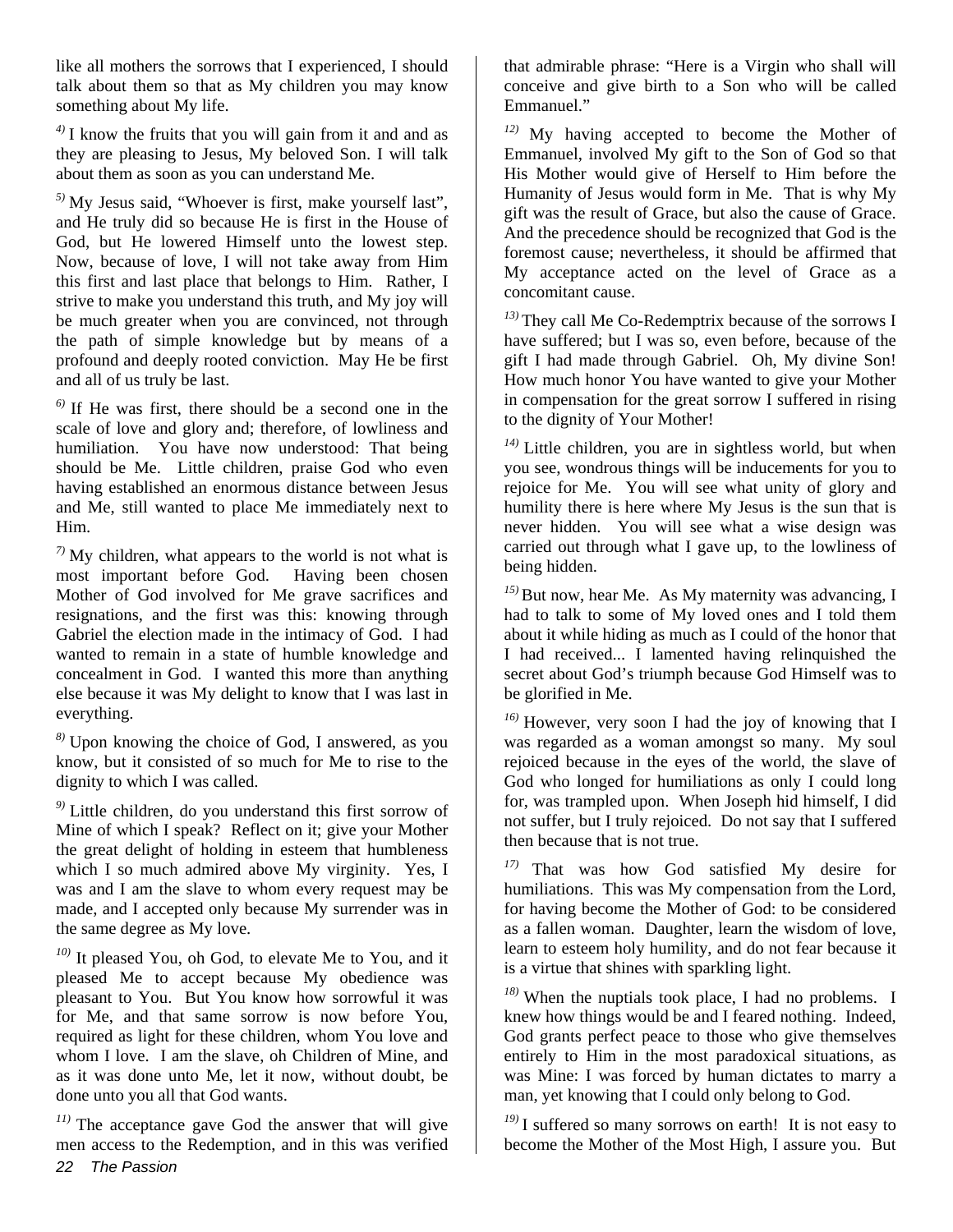neither can everything one does out of the purest motive and to please God, be called difficult. Remember that!

*20)* Have you ever thought what it was that caused Me the most sorrow on that Holy Night in Bethlehem? You distract the mind with the stable, with the manger, with the poverty. I, on the other hand, tell you that I spent that night in complete ecstasy about My Son. And even though I had to do what every mother does with her little child, I did not abandon My ecstasy, My rapture. And so, the only thing that caused Me sorrow that night of love was seeing how My poor Joseph suffered, seeking shelter for Me, any place at all. Aware of everything that was to happen and of the One who was to come into the world, My beloved husband, on seeing My confusion became anguished and I felt much sympathy for him. Later, we were both filled with joy and we forgot all our anguish.

*21)* We fled to Egypt and all that is possible has been said about this, even though there are some who focus their imagination more on the fatigue of the journey than upon the fear of a Mother who knew that She possessed the greatest treasure in Heaven and on earth.

*22)* Later living in Nazareth, little Jesus was growing up full of life and, at that time, He caused us only the slightest and most minimal worry. Every mother knows what it is like to wish for the health of her own child, and how a very simple thing looks like a great dark cloud. My Child went through all the epidemics and childhood illnesses of those times. Like every mother, I could not be protected from any of the anxieties that a mother's heart experiences.

*23)* But one day the truly dark cloud that darkened the festive light of the Mother of God arrived. That cloud is called losing Jesus… No poet or master of the spirit could possibly imagine Mary when She knows that She has lost Her well adored Son and when She has no news of Him until three days later… Little children, do not be amazed at My words, I experienced the greatest confusion of My life. You have not reflected enough on those words of Mine: "Son, your father and I have been looking for you for three days. Why have You done this to us?" My God, now that I speak to these beloved children, I cannot stop praising You. You who hid Yourself to make us experience the delight of finding You. Oh! How else could one possibly come to know the sweetness that a glassful of honey places in the soul when She embraces her Everything?

*24)* Now you see, I also speak to you about My joys, but not without reason do I relate and join together joys and sorrows. You should draw benefit as best you can from everything that happened; God conceals Himself in order to be found. Some know this truth, others thinking about that dreadful sorrow of having lost Jesus, may do

everything to find Him. You should not remain incapable of acting and disheartened.

*25)* Your Mother would like to save you from dealing with so much that remains to be told. First, there are things that have never been told and for that reason, not yet appreciated. Secondly, by getting to know them, you will have to join Me in suffering and in painful thoughts. Moreover, everything that My Jesus wants, has been told without any opposition.

*26)* Do you think that I spent family life in Nazareth peacefully? It was peaceful by virtue of the uniformity with the will of God. But from the creatures, there was so much trouble!

*27)* Our unique way of living was noticed, and as a result we were ridiculed publicly. I was considered excessive for the sole fact that whenever Jesus left the house, I could not contain My tears, and Jesus went away frequently. Joseph was harassed as if he were a slave to Jesus and Me. How could the world possibly understand? We abandoned all worry to the One who lived amongst Us, adored in all His manifestations.

*28)* What a beloved Son that young Boy was; more handsome than the sea, wiser than Solomon, and stronger than Samson. All the mothers would have snatched Him away from Me, such was the charm that surrounded Him. The small minded covered Me with soothing judgments; however, they did not spare criticism of the tireless father whom they thought was subject to his faithful but jealous wife. Everyone recognized My integrity but they all thought it to be a common and selfish passion.

*29)* This, My little children, is what is not known. This happened in the midst of a world that could not see or understand, and His Mother most pure. Jesus kept quiet, without encouraging Me, because the Mother of God had to go through the crucible, that is, as one woman amongst many about whom opinions should not be spared.

*30)* Admire the Wisdom of God in these things and find that Divine meaning, which joins the greatest of sublimity with the trials that are more painful in relation to such sublimity, because every abyss summons another abyss and every profundity summons its profundity.

*31)* The hour of separation arrived, the hour for action of Jesus. With it arrived the feared day of His departure from Nazareth.

*32)* Jesus had spoken quite extensively to Me of His mission and of the fruits that it would give to Him and everyone. He had made Me love it beforehand. It was necessary, therefore, for us to separate, even if for a short time… He said goodbye; kissed us, and headed towards His mission as Teacher of humanity. But His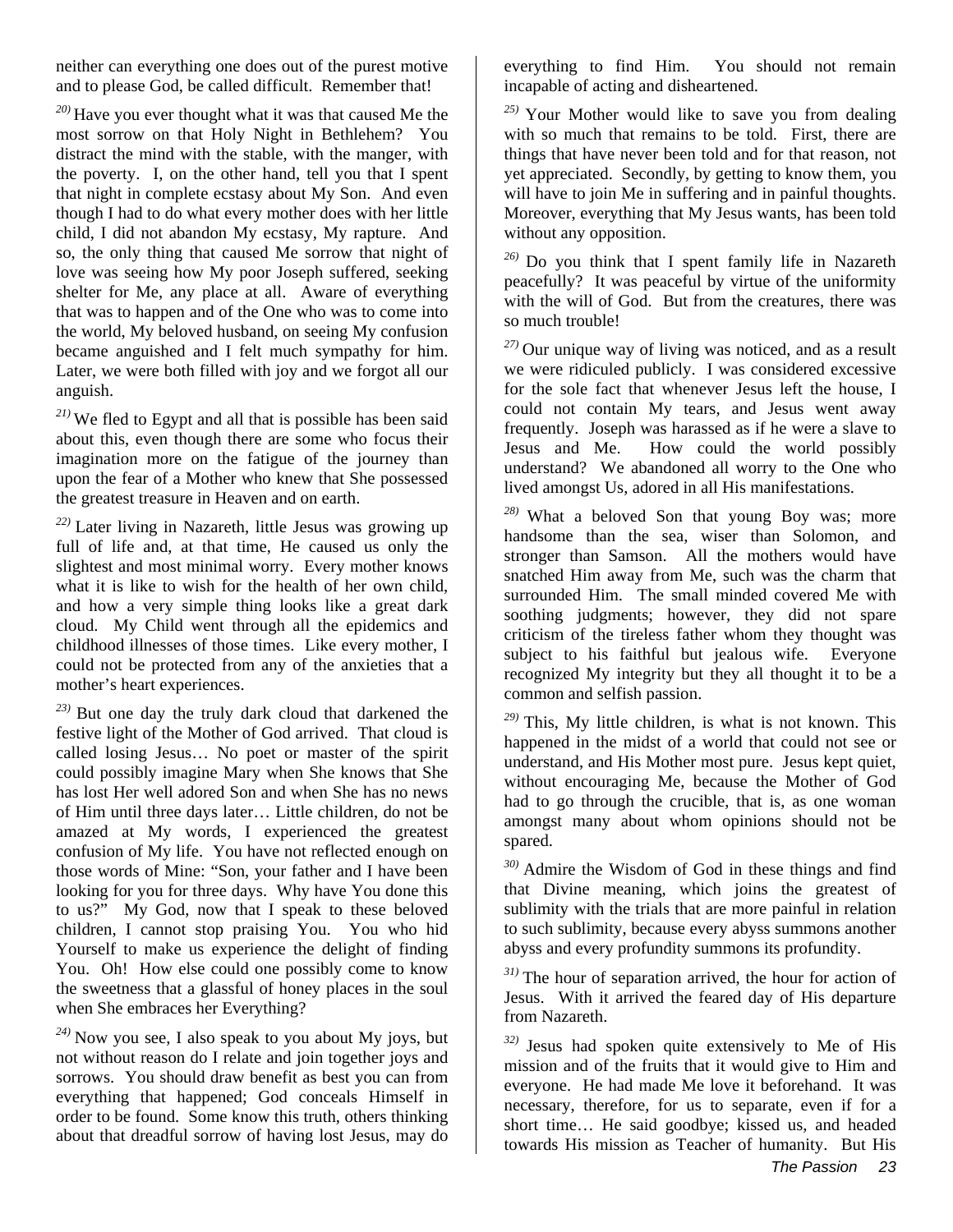departure did not go unnoticed in the small village where Jesus was so loved.

*33)* There were demonstrations of affection, of blessings and even thought they really did not know what good Jesus was going to do, just the same a loss was foreseen by these people of little intellect but after all, of generous heart.

*34)* And I, in the midst of so many manifestations, how did I feel? So much affection welled up in Me, but He did not delay His departure by a minute. My Jesus knew what awaited Him after His preaching. He had spoken to Me about it so many times and so profusely of the treachery of the Pharisees and the others. And now you see Him leaving, departing like that alone and without Me to fulfill His mandate, without Me who had made Him grow with the warmth of My heart, without Me who adored Him like no one would ever adore Him!

*35)* Later I followed Him. I found Him when he was surrounded by so many people that it was impossible for Me to see Him. And He, truly the Son of God, gave His Mother a sublime response as was His wisdom but which pierced this maternal heart from through and through. Yes I understood Him completely, but that did not spare Me from sorrows. It is true, to the human relationship He countered the divine one in which I was included, but nevertheless, the remarks of others did not fail to hurt Me.

*36)* The initial blow was followed by the joy of witnessing His greatness, of seeing Him honored, venerated, and loved by the people; thus quickly this wound also healed.

*37)* I traveled the roads with Him, enthralled by His knowledge, comforted by His teachings, and I never tired of loving and admiring Him.

*38)* Then arrived His first friction with the Sanhedrin. The miracle occurred that caused so much fuss in the minds of the Jews, of their arrogant Priests. He was hated, persecuted, spied upon, and tempted. And I? I knew everything and from then on, with outstretched hands, I offered into the hands of the Father, the holocaust of My Son, His surrender, and His horrible and ignominious death. I already knew about Judas; I knew the tree from which the wood would be taken for My Son's Cross.

*39)* You cannot imagine the intimate tragedy that I lived through together with My Jesus, in order for the Redemption to be fulfilled.

*40)* I have said before: Co-redemptrix. For that to be, the usual sorrows were not enough. A more intimate union with His great suffering was necessary, so that all mankind should be redeemed. So, as I went from town to town with Him, I became more and more aware of the

inconsolable tears shed by My Son on so many sleepless nights that He spent in prayer and meditation. Every state of His mind was revealed and placed before Me, and certainly that began My Calvary and My cross.

*41)* So many considerations increased My sorrows each day that I was His Mother and yours! So many sins, all the sins; so much sorrow, all the sorrows; so many thorns, all the thorns. Jesus was not alone. He knew it, and felt it. He witnessed His Mother continuously in union with Him. He was afflicted by it, even more so, because My suffering was for Him the greatest suffering.

*42)* My Son, My adored Son, if only these children knew what happened then between You and Me!...

*43)* And the hour of the holocaust arrived, after the sweetness of the Paschal Supper. And from then on, I had to rejoin the crowd. I, who loved and adored Him in a unique way, had to be far from Him. Do you understand, oh My children?

*44)* I knew that Judas was taking his treacherous steps and there was nothing I could do; and I knew that Jesus had shed Blood in the Garden and there was nothing I could do for Him. And then they seized Him, abused Him, insulted Him, and wickedly condemned Him.

*45)* I cannot tell you everything. I will only tell you that My Heart was in turmoil with continuous anxiety, a seat of continuous bitterness and uncertainty, a place of desolation, dejection, and affliction. And the souls that would later be lost? And all the acts of simony and sacrilegious exchanges?

*46)* Oh children of My sorrows! If today you are granted the grace of suffering for Me, with fervor, bless the One who granted it to you, and without hesitation, sacrifice yourselves.

*47)* You think about My grandeur, My beloved children. It helps you to think about it; but listen to Me: do not think about Me, but about Him. I would like to be forgotten, if it were possible! Give all your compassion to Him, to My Jesus, to your Jesus, to Jesus, your love and Mine.

*48)* Thus, little children, the sorrow in My Heart was a sword continuously piercing My soul, My life, through and through. I felt it, while Jesus did not. He comforted Me with His Resurrection, when My immense joy suddenly healed all the wounds that bled within Me. "My Son," I kept repeating. Why so much affliction? Your Mother is near You. Is not even My love enough for You? How many times did I comfort You inYour afflictions? And now, how is it that not even Your Mother can give you some relief? Oh Father of My Jesus, I want nothing more than what You want. You know it; but see if so many afflictions can have some relief. The Mother of Your Son asks this of You.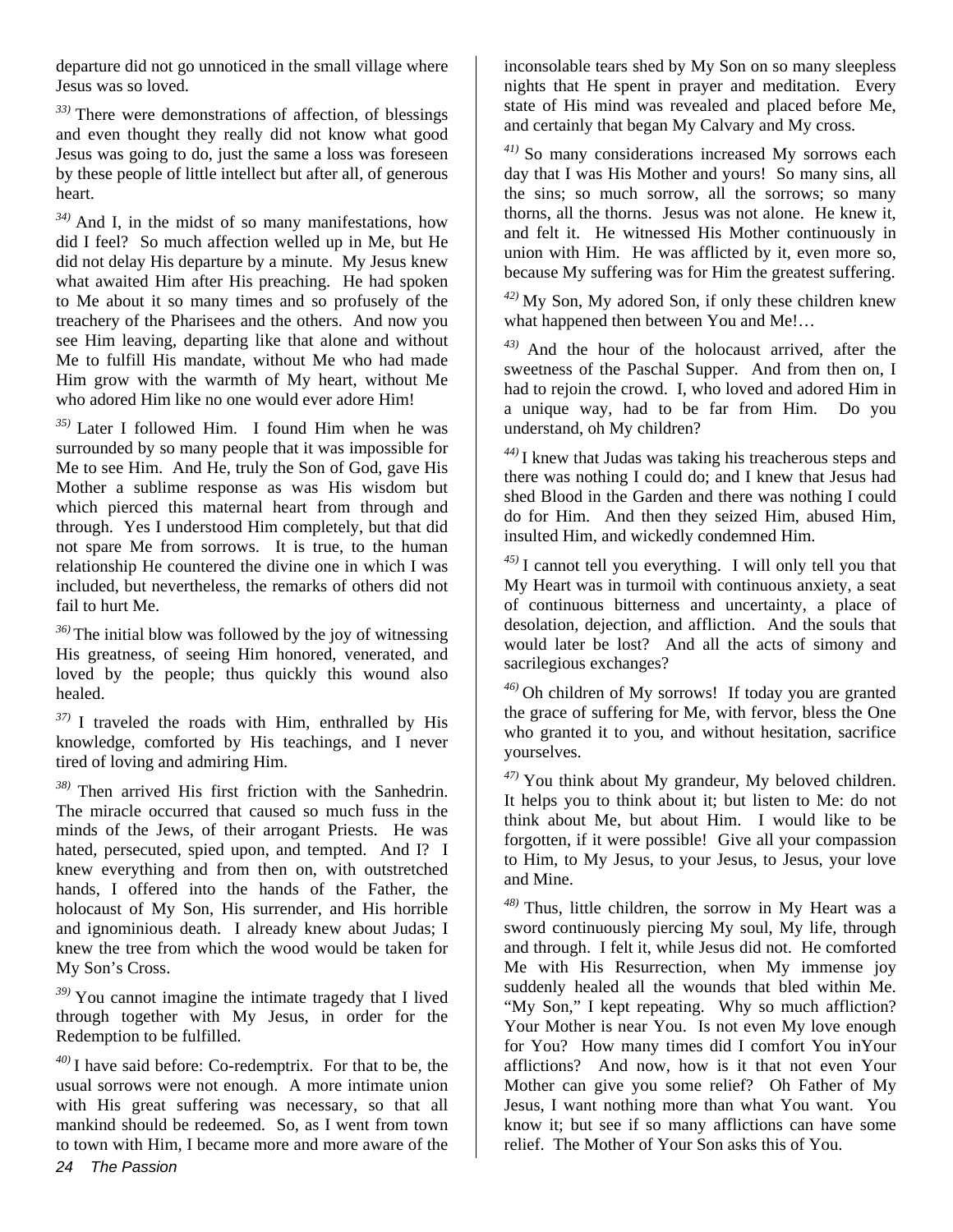*49)* And now on Calvary I cried out: "My God, cause to return to those eyes that I adore the light that you imprinted in them since the day that You gave Him to Me! Divine Father, see the horror of in that holy face! Can you not at least wipe away so much Blood? Oh Father of My Son, Oh My Beloved Spouse, Oh You who have desired to take your Humanity from Me! May those arms, opened up to Heaven and Earth be a prayer; may they be the supplication for the acceptance of Him and of Me!

*50)* See, Oh God, what the One whom You love has been reduced to! It is His Mother who asks You to alleviate so much sadness. After a short time, I will be left without Him. Thus My vow which I offered wholeheartedly in the Temple will be entirely fulfilled. Yes, I will remain alone, but lighten His pain without paying attention to Mine.

t

## **APPENDIX A**

## **THE CHURCH DECREE COMMISSIONING THE APOSTOLATE OF THE NEW EVANGELIZATION**

*Translated from the original official document in Spanish:*

#### **ARCHDIOCESE OF COCHABAMBA**

Casilla 129-Telfs.: (042) 56562 (042) 56563 Fax (042) 50522-Cochabamba, Bolivia **DECREE 1999/118** 

#### **MONSGR. RENÉ FERNÁNDEZ APAZA ARCHBISHOP OF COCHABAMBA**

Considering that the founders of "the Apostolate of the New Evangelization" (A.N.E.) have applied with the following documentation for formation as a private catholic association.

That the goals and objectives of "the Apostolate of the New Evangelization" concur with the directives for the lay apostolate as per the Second Vatican Council and the Magisterium of the Catholic Church.

That according to the Code of Canon Law the rightful Church authority to form an association of a private nature for the faithful and to grant it legal solicitorship is the diocesan Bishop within its territory (c.312). **WE DECREE** 

Article 1. To approve the constitution of "the Apostolate of the New Evangelization" (A.N.E.) as a private Catholic association, with eclesiastic legal solicitorship in accordance to the Code of Canon Law (cc. 113-123, 298-329) and other standard appropriateness.

Article 2. To consider reviewed the statute of "the Apostolate of the New Evangelization," attached to this decree.

We strongly urge the founders, directors, and members of the A.N.E. to faithfully comply with the goals of the association and to promote the New Evangelization under the guidance of the Church magisterial and its legitimate pastors.

Given by the Archbishop of Cochabamba on the first day of May, 1999.

/signed/

[seal of Archdiocese]  $+$  MONSGR. RENÉ FERNÁNDEZ A. ARCHBISHOP OF COCHABAMBA

BY ORDER OF THE ARCHBISHOP

 /signed/ ENRIQUE JIMENEZ **CHANCELLOR**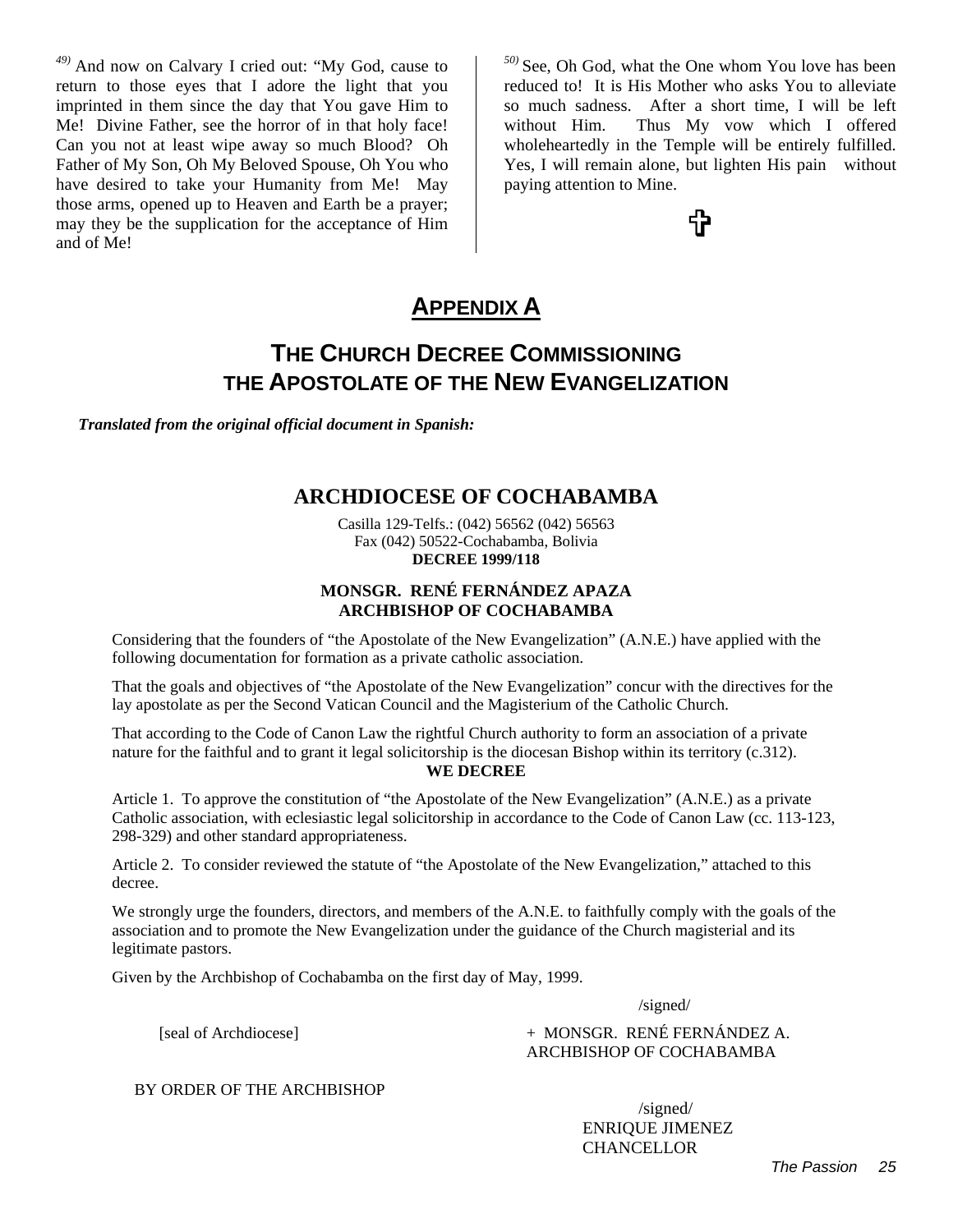## **APPENDIX B**

## **WHAT IS THE ANE AND ITS MINISTRIES?**

e are a lay apostolic movement who have listened to  $\mathbf{W}$ <sup>e</sup> are a lay apostolic movement who have listened to the call of the Lord, and we have decided to place ourselves at His service.

We try to carry the Good News of the Gospel to all our sisters and brothers, in order to contribute to establishing the Kingdom of God among men and women.

Committed to Jesus Christ and the Catholic Church, we respond to the call of John Paul, II as he insistently declared in his three most often repeated phrases during the course of his pontificate:

"Be saints"; "This is the time for the laity"; and "Let us promote the New Evangelization of the world". We assume responsibility for working with energy and creativity on the New Evangelization, by attempting to utilize effective strategies and methods to call to conversion men and women of our times.

#### **Our Goals**

To spread among men and women the living presence of our Lord Jesus Christ and to help them to live their faith in accordance with the Gospel, united to Mary in prayer.

To establish small church communities "Little Houses of Prayer" where we are formed in prayer and knowledge of the Gospel, within the lines set out by the Magisterium of the Church, attempting to give witness to a life that is consistent with the teachings of Jesus.

To promote the spiritual and human growth of those who join the Apostolate, motivating the sacramental life of each one of them and facilitating the study of Sacred Scriptures, documents of the Church, lives of Saints and ANE's own bibliographical material.

Members of ANE have the duty to evangelize each other, and to evangelize and assist and help those most in need, which is nothing more than "evangelizing" through their witness and example.

#### **Our Ministries**

"Come, you who are blessed by my Father. Inherit the Kingdom prepared for you from the foundation of the world. For I was hungry and you gave Me food, I was thirsty and you gave Me drink, a stranger and you welcomed Me, naked and you clothed Me, ill and you cared for Me, in prison and you visited Me… Amen, I say to you, whatever you did for one of these least brothers of Mine, you did for Me." (Mt 25, 34-35. 40)

Among those Ministries, the following are the most outstanding:

*26 The Passion*  **Caring for the Sick:** Spiritually assisting the sick and their family members, especially in hospitals and other health centers: a) Helping those sisters and brothers who go before us, to have a "good death", through prayer and frequent receiving of the Sacraments; b) Consoling and strengthening in God, family members of the sick; c) Encouraging those who are temporarily sick to offer their suffering to the Lord and to draw near Him by using whatever circumstance they are living through.

**Support for the Church:** Seeking the resources to be able to work together with people who need material help: Parishes, nuns and priests, seminaries, marginal families and in general, those with scant resources.

**Ministry of Communication:** Producing the messages of evangelization intended for wide distribution, whether through radio, television, videos, daily papers, our magazine, the Internet, audio tapes and CD's.

**Catechesis:** Planning, coordinating and supervising catechetical formation of those working for ANE as well as the contents of the Catechism during the carrying out of evangelization.

**Penitential Work:** Accompanying those sisters and brothers who have suffered the misfortune of temporarily losing their freedom by inviting them to experience liberation of soul through the Lord, by reminding them that there is a reality which is different from that harsh environment that surrounds them and that our true hope must be placed in God. In the Prison at Mérida, our Apostolate is in charge of the section of those suffering from AIDS.

**ANE Pro-Life:** Unceasingly working to spread campaigns for the defense of life and responsible fatherhood, and against abortion, euthanasia and cloning.

**ANE Homes:** "Centers of Assistance from the Apostolate of New Evangelization". Helping in a direct way those most in need through meals and clothing for people, medical dispensaries, catechesis and evangelization programs, rehabilitation programs, literacy planning, delivery of provisions, and counseling services.

**Small Houses of Prayer:** Coordinating the work for the orderly development of the structure of ANE and promoting the link between the different groups which make up our Apostolate.

#### **Apostolate of the New Evangelization**

## **APPENDIX C**

#### **NOTE FROM THE ANE**

he books of "The Great Crusade" make up a collection The books of "The Great Crusade" make up a collection<br>of volumes, which are already more than 15 in number [in Spanish], and its teachings convey the spirituality of the Apostolate of the New Evangelization (ANE), which is based on Sacred Scripture and the Catechism of the Catholic Church.

The ANE is a Catholic lay movement, which arises in response to the insistent call of John Paul II to all the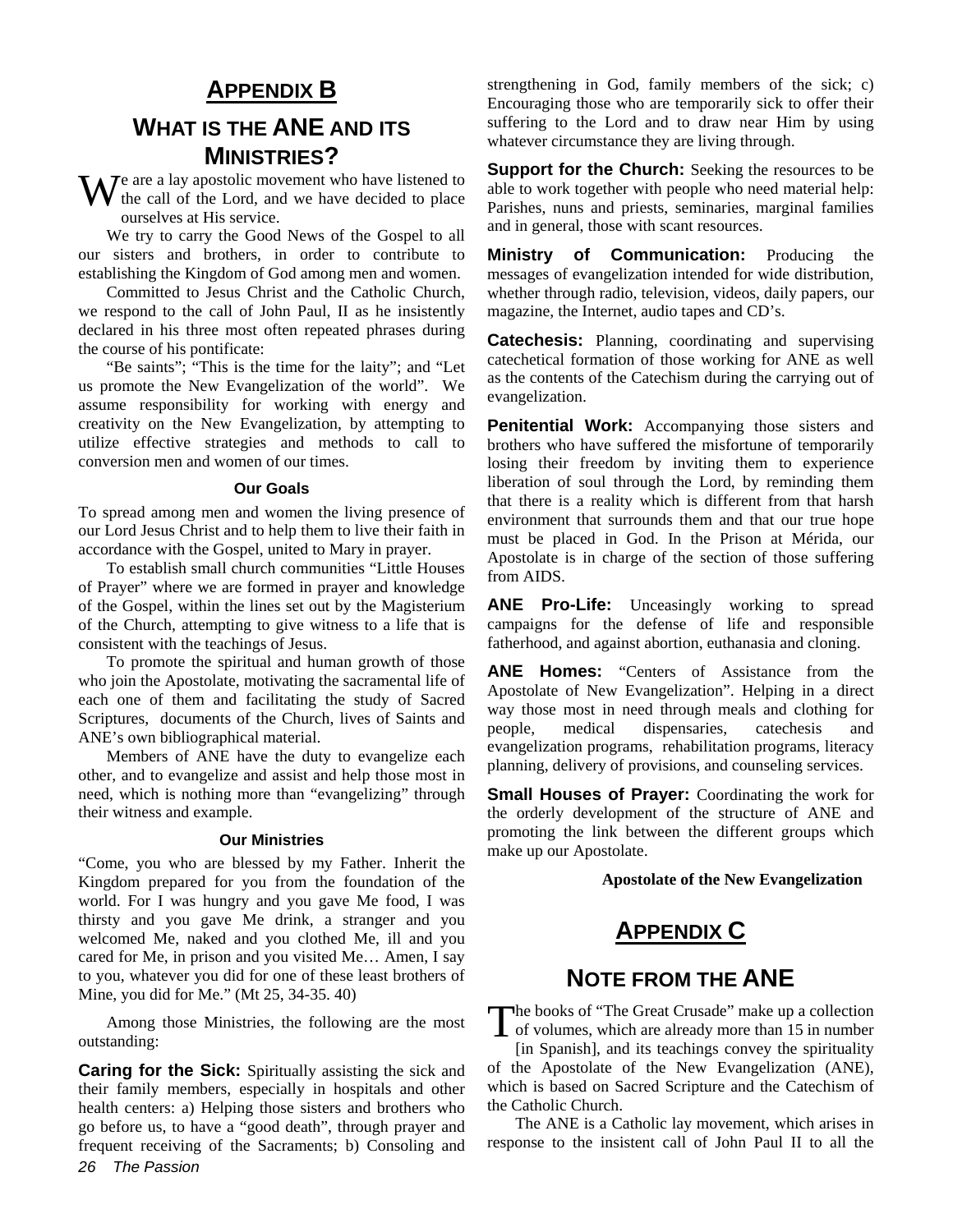baptized, to commit themselves to the task of promoting the Good News, that Christ has died and risen again in order to save us from sin.

As Catholics that we are, we fully abide by the Magisterium of the Catholic Church, which states the following in regards to the matter of private revelations:

**Canon 66**: "The Christian economy, therefore, since it is the new and definitive Covenant, will never pass away; and no new public revelation is to be expected before the glorious manifestation of our Lord Jesus Christ. (Vatican Council II, Dogmatic Constitution 'Dei Verbum' 3 AAS 58)

Yet even if Revelation is already complete, it has not been made completely explicit; it remains for Christian faith gradually to grasp its full significance over the course of the centuries."

**Canon 67**: "Throughout the ages, there have been socalled "private" revelations, some of which have been recognized by the authority of the Church. They do not belong, however, to the deposit of faith. It is not their role to improve or complete Christ's definitive Revelation, but to help live more fully by it in a certain period of history.

Guided by the Magisterium of the Church, the sensus fidelium knows how to discern and welcome in these revelations whatever constitutes an authentic call of Christ or his saints to the Church.

Christian faith cannot accept 'revelations' that claim to surpass or correct the Revelation of which Christ is the fulfillment, as is the case in certain non-Christian religions and also in certain recent sects which base themselves on such 'revelations'."

> *Catechism of the Catholic Church Canons 66 & 67*

You will notice on the inside page of our books the stamp or "IMPRIMATUR" granted by the Bishops of the Catholic Church, of the Latin and Chaldean Rites. Some have been translated into more than eight languages and have been recommended by several bishops who judge that the reading of them will facilitate spiritual growth among faithful Catholics.

The first books of the "Great Crusade" series were not printed with "offset" but were distributed by photocopies taken directly from the first original transcriptions.

With the passage of time, certain persons –clearly with the best of intentions– collaborated in "a second transcription and formatting of the texts" to photocopy them, given the fact that "the copies of the copies" turned out to be illegible in some cases. Unfortunately, in the process, there were so many spelling and typographical errors committed, that the meaning of the texts was altered and many problems were created.

Precisely for that reason, the Apostolate of New Evangelization, at the suggestion of some priests and bishops, took the decision to request that readers should not make any further transcriptions of these texts, for any

reason or under any circumstance, without the strict surveillance and the due authorization of our Director General.

**Apostolate of the New Evangelization** 

## **APPENDIX D**

## **HELP THE ANE TO HELP**

ll these books constitute a true gift from God for All these books constitute a true gift from God for<br>
people who desire to grow spiritually, and it is for that reason that the sale price barely covers the cost of their printing and distribution.

However, as disciples of Christ, the Apostolate of New Evangelization, among other activities, is developing a wide range of spiritual and corporal works of mercy to the needy in seven charitable locations which distribute food and clothing to the people, and hundreds of places supplied with basic foodstuffs from the family basket, by promoting evangelization and catechesis in distant villages, and by providing spiritual and material support to our brothers and sisters in any number of jails and hospitals (mainly in Latin America).

All this work can only be carried out through the generosity of people who responding to the Voice of the Lord, are supporting those who are most in need and are donating their time, their efforts and their material resources for the purpose of this charity.

If you, the reader of this book find within yourself the desire to help us in the building of the Kingdom, please get in contact with us through the addresses and telephone numbers at the end of this Appendix. The harvest is great, but the workers will always be few.

Likewise, if you wish to contribute monetarily to the development of this Work, you can do so by making your tax deductible donation check payable to "**ANE-USA**" and mailed to: Love & Mercy Publications, P.O. Box 1160, Hampstead, NC 28443, USA. Donations can be sent along with book and video orders but they must be made with separate checks with the book and video order check made payable to: **Love and Mercy Publications**. Donations will then be transferred to the ANE International Headquarters.

In the name of the Lord, we thank you in advance for any help you can offer us, and we entreat Him who is generous and provident, to reward you one hundredfold.

May God bless you,

#### **Apostolate of the New Evangelization**

#### **ANE OFFICES**

www.a-n-e.net - www.jesucristovivo.org

**HEADQUARTERS:**  Calle 1- H N° 104 X 20 Col. México Norte, C.P. 97128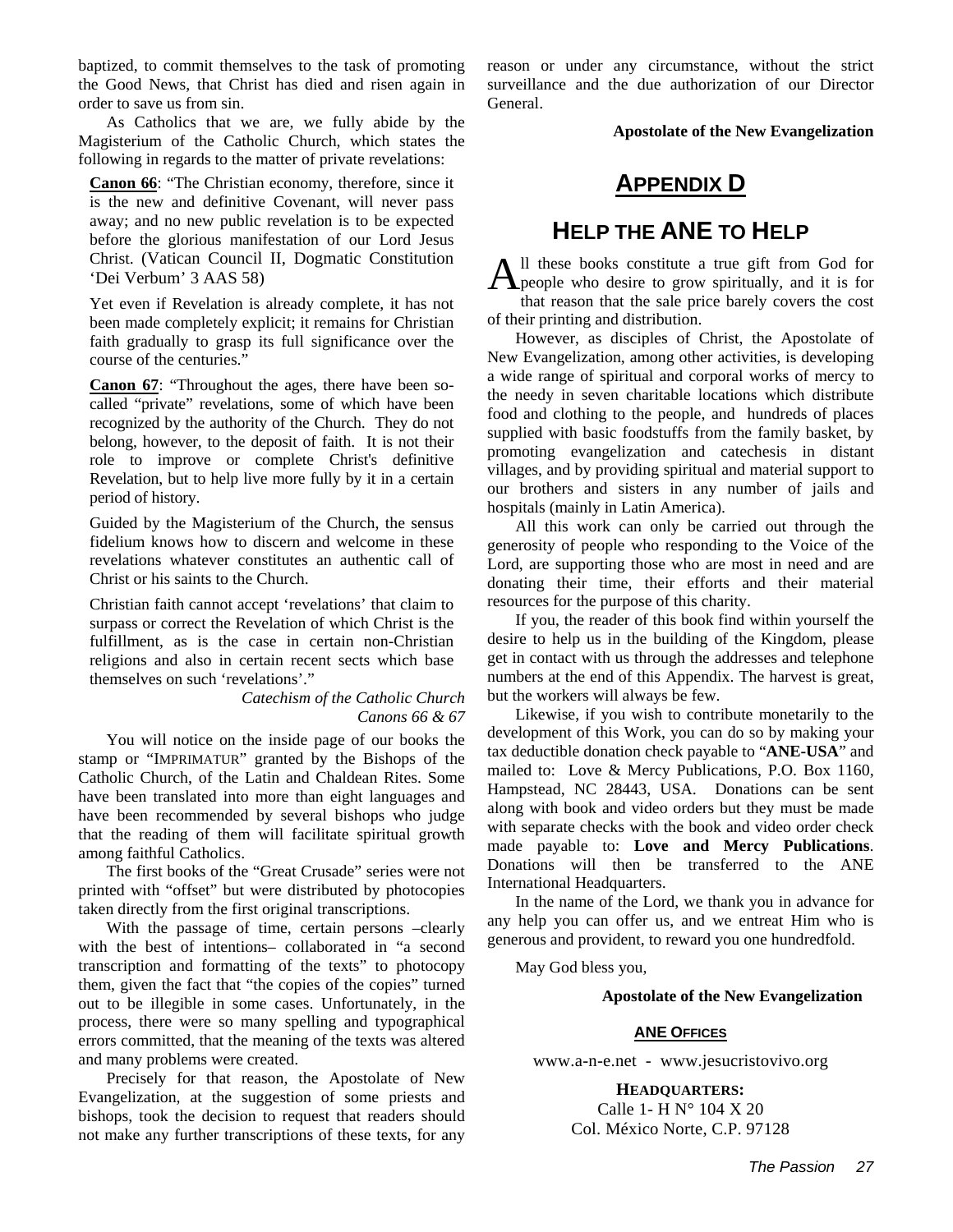## **APPENDIX E**

## **LOVE AND MERCY PUBLICATIONS BOOKS & VIDEOS**

ove and Mercy Publications is part of a non-profit (IRS 501c approved), religious, educational organization dedicated to the dissemination of books, videos and other religious materials concerning the great Love and Mercy of God. As part of its mission, this organization distributes with permission the books containing messages dictated by Jesus and the Virgin Mary to Catalina (Katya) Rivas as well as other related materials. The contents of these have been reviewed by Catholic Church authorities and found to be consistent with the faith and teachings of the Church. Further information on this can the found at the beginning of each book. L

The books are available in the original Spanish, in English and some other languages at no cost on the Internet at: **www.LoveAndMercy.org** . Also, they are available to order as printed books from Love and Mercy Publications as follows:

#### **Books on the Eucharist**

**The Holy Mass:** A profound teaching and testimony with a 2004 Imprimatur on the Holy Mass containing visions at the Mass and messages dictated by the Virgin Mary and Jesus to Catalina that can deepen one's spiritual experience at the Divine Liturgy. This is the most widely read of Catalina's books.

**Holy Hour:** A beautiful devotion with a 1998 Imprimatur to read and pray before the Blessed Sacrament that was dictated by the Virgin Mary to Catalina and includes traditional prayers and verses from the Bible. A reader can see and experience the great love that the Mother of God has for this most blessed of Sacraments.

**In Adoration:** A very special meditation with a 2007 Imprimatur about our faith and the Eucharist. It is a testimony of sublime teachings by Jesus and Mary on the love in the Eucharist and the Mercy of the Lord and contains 12 extraordinary promises from Our Lord for those who visit Him frequently in the Blessed Sacrament.

#### **Books on the Passion**

**The Passion:** Reflections on the mystery of Jesus' suffering and the value that it has on Redemption as dictated by Jesus, God the Father and the Virgin Mary to Catalina. This is truly a profound account of the Passion of the Christ with a 1998 Imprimatur that will deeply touch and change hearts, increasing one's love for Jesus.

**The Stations of the Cross:** The meditations on the Passion of the Christ in this booklet were almost all extracted from "The Passion" (see above) and the remainder was from the Bible. The mediations are organized to follow the traditional Stations of the Cross and will provide the reader with a very moving spiritual experience of walking with Jesus and hearing Him describe and explain His Passion as it transpired.

**From Sinai to Calvary:** Profound visions and teachings that were dictated by Jesus to Catalina concerning His seven last words during His Passion that were given to Catalina in December 2003-January 2004 time period. Completed in 2004 with an Imprimatur.

**I Have Given My Life for You:** A compilation of messages with a 2009 Imprimatur, that were given by Jesus to Catalina during the Lents of 2005, 2006, 2007, 2008 and 2009. Their beautiful content is a new call of the Lord to each reader, to unite to Him in the dramatic moments in which He prepared to surrender His Life for the salvation of humanity.

#### **Books on other Themes**

**Divine Providence**: A profound teaching on death and reconciliation including visions and messages dictated by Jesus to Catalina as well as her personal account coinciding with and concerning the deaths of her mother and brother within days of each other in June 2003. This book has a formal recommendation of the Archbishop Emeritus of Cochabamba. This book can give much hope and comfort to all people, for all experience during life the death of loved ones and all will ultimately experience death and a birth to eternal life. A reader of the book can also gain a deeper understanding of the Sacraments of Reconciliation and the Anointing of the Sick.

**My Broken Christ Walks over the Waters:** Catalina's testimony with a 2005 Imprimatur on the written work of Fr. Ramón Cué, SJ, "My Broken Christ" which profoundly touched her. Catalina seeks not to draw attention to herself but rather to Jesus and thus, she has shared little of her personal story in the past. But in her recent books, this one especially, we begin to perceive the essence of Catalina's soul and the depth of her spirituality and love of Jesus and His Mother

**The Visible Face of an Invisible God**: A testimony with a 2005 Imprimatur that speaks to us about the importance of living our Christianity consciously and of deepening our conversion. It invites us to rediscover the commitment that we, being baptized, have acquired, so that we can assume this responsibility with the befitting seriousness.

**Praying the Rosary:** At the beginning of "The Holy Mass", Catalina referred to the Lord and the Virgin Mary providing instructions to her on how to pray the Rosary. These messages having been dictated in the Formational Books (see below), all of which had received a 1998 Imprimatur. This booklet is a compilation by Love and Mercy Publications of a number of these messages.

#### **Set of 7 Books of Formational Teachings**

These are the initial books of teachings dictated by Jesus and Mary to Catalina from 1993 to 1998, all with a 1998 Imprimatur. A person cannot seriously read and study the full set of these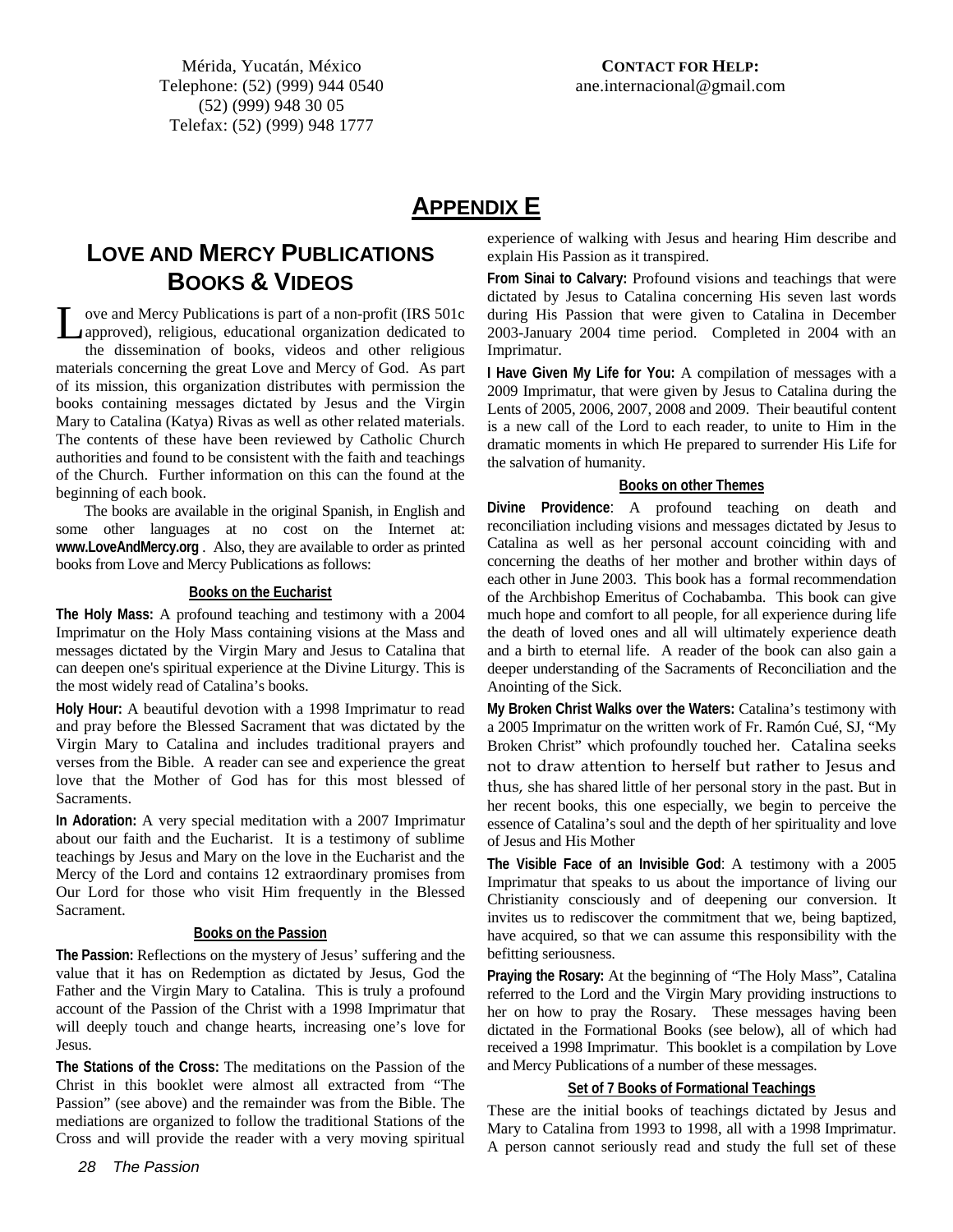formational teachings of Jesus and Mary without finding one's faith, hope and love for God and neighbor profoundly strengthened and deepened. It is strongly recommended that the books be read in chronological order which is: **Springs of Mercy, Ark of the New Covenant, The Passion** *(same book as described above),* **The Great Crusade of Love, The Door to Heaven, The Great Crusade of Mercy** and **The Great Crusade of Salvation.**

Catalina continues to receive messages. Please visit **www.LoveAndMercy.org** to check on current availability of the books of Catalina.

#### **Other Recommended Book & Videos**

**Related Book - "Reason to Believe":** A statue weeps and bleeds in the same city that Catalina Rivas writes profound teachings she says are dictated by Christ. Elsewhere, a communion host (bread) changes to living flesh. Are these claims true? What does Science have to say? This is a fascinating journey of Australian lawyer, Ron Tesoriero, in pursuit of answers. On the way he invites a wellknown and highly respected journalist Mike Willesee to join him. What they discover will confront the mind and heart of every reader.

#### **DVD-Video - A Plea to Humanity**

This video documents recent remarkable supernatural events in Bolivia. The video was produced by the Australian attorney and documentary producer, Ron Tesoriero. The video also includes footage from the 2-hour, prime-time, FOX TV broadcast, "*Signs from God - Science Tests Faith*," on the bleeding statue of Christ and on Catalina's messages.

#### **DVD-Video - The Eucharist - In Communion with Me**

This documentary is an educational and evangelical instrument to acquaint people with this most important Sacrament. It also deals briefly with certain Eucharistic miracles approved by the Catholic Church. These are powerful reminders of the true presence of Jesus Christ in the Eucharist. This documentary was produced by Michael Willessee and Ron Tesoriero.

#### **NEW DVD JUST RELEASED!**

### **SCIENCE TESTS FAITH**

#### *~ Following the Trail of the Blood of Christ ~*

**Hear the Story unfold as Science finds: Blood & Flesh, Human DNA, Heart Muscle and White Blood Cells, all in a Bleeding Consecrated Host as the Truth of the Eucharist is revealed by Science!** Yet science cannot produce a detailed DNA profile from not only the Host but also from a bleeding statue of Christ. These intriguing and very extraordinary scientific findings are presented in detail in this DVD by compelling and thought provoking witnesses to their faith, Ron Tesoriero, attorney and documentary producer, and Mike Willesse, senior Australian TV Investigative Journalist, who build a powerful fact-based case for belief in the Eucharist. The DVD includes their September 2009 USA presentation and exclusive interview covering the scientific results of these Catholic Church commissioned investigations into a bleeding statue of Christ and a recent Eucharistic miracle. The DNA and forensic studies present a strong testimony for a renewed love and belief in the true presence of Jesus in this Most Holy Sacrament.

**Also on this DVD are PDF files of Catalina's books in both regular and large print versions.** Just insert the DVD into a computer DVD drive and open the "Book\_Menu" file on the DVD to select and read/print the books for free.

#### **LOVE AND MERCY PUBLICATIONS P.O. Box 1160, Hampstead, NC 28443 USA www.LoveAndMercy.org**

#### **PURCHASING BOOKS & VIDEOS**

Please visit **www.LoveAndMercy.org** for the most current information on available books and DVDs including pricing, shipping and ordering information.